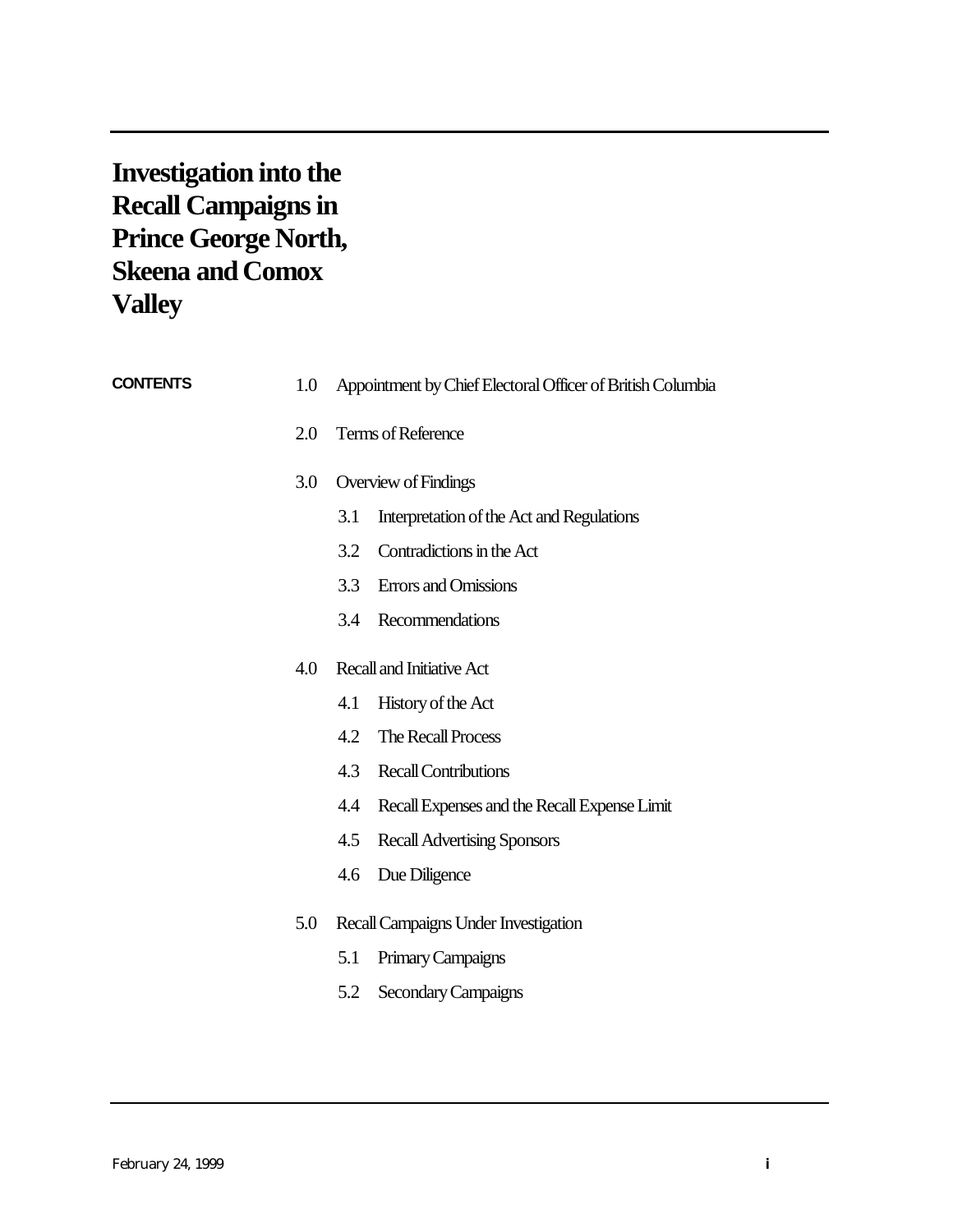- 6.0 [Prince George North.](#page-18-0)
	- 6.1 Proponent Pertti Harkonen
	- 6.2 MLA Hon. Paul Ramsey
- 7.0 [Skeena](#page-33-0)
	- 7.1 Proponent Lorne Sexton
	- 7.2 MLA Helmut Geisbrecht

#### 8.0 [Comox Valley](#page-45-0)

- 8.1 Proponent Robert Saint Amour
- 8.2 MLA Evelyn Gillespie

# 9.0 [Other Issues](#page-50-0)

- 9.1 Recall Advertising Sponsors
- 9.2 Institutional Involvement
- 9.3 Restrictions on Making Recall Contributions
- 9.4 Voters Lists
- 10.0 [Recommendations](#page-59-0)
	- 10.1 Investigative Powers
	- 10.2 Issuance of Recall Petitions
	- 10.3 Disclosure of Recall Contributions
	- 10.4 Assistant Financial Agents
	- 10.5 Advertising
	- 10.6 Recall Advertising Sponsor Declaration
	- 10.7 Contributions to Recall Advertising Sponsors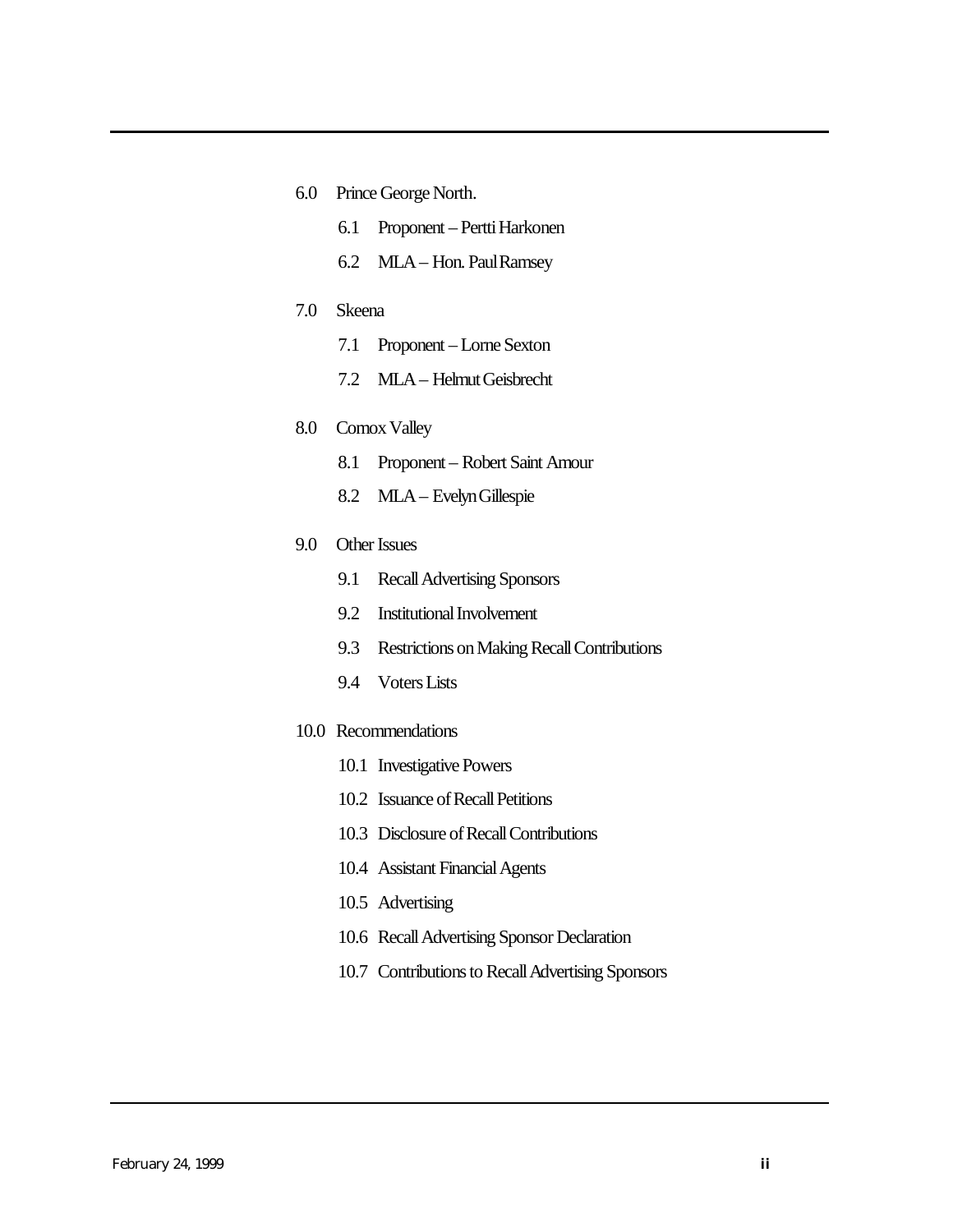<span id="page-2-0"></span>**Investigation into the Recall Campaigns in Prince George North, Skeena and Comox Valley**

**1.0 APPOINTMENT BY CHIEF ELECTORAL OFFICER OF BRITISH COLUMBIA**

On September 18, 1998, the Chief Electoral Officer ("CEO") of British Columbia, Mr. Robert A. Patterson, retained Ronald H. Parks of Lindquist Avey Macdonald Baskerville Company, Forensic and Investigative Accountants, to undertake an investigation into recall campaigns in the electoral districts of Prince George North, Skeena, and Comox Valley. The text of the authorization letter, as amended on October 8, 1998, is set out as follows:

October 8, 1998

To Whom It May Concern:

"In accordance with section 169 of the Recall and Initiative Act (the "Act"),

I hereby authorize

#### **Ronald H. Parks, CA, CFE,**

and any member of the staff of **Lindquist Avey Macdonald Baskerville**, to conduct an investigation, financial and otherwise, of any matter that might constitute a contravention of the Act in relation to the Recall campaigns in the electoral districts of Prince George North, Skeena and Comox Valley.

This authority includes the right to interview any person, enter at any reasonable time the premises where records relevant to the investigation are kept, and to inspect and make copies of records. All records and all information required by the bearer of this letter must be provided.

This authority must not be used to enter a dwelling house except with the consent of the occupant or the authority of a warrant.

Please direct any questions to Elections BC at (250) 387-5305, or toll-free at 1-800-661-8683.

**Signed** Robert A. Patterson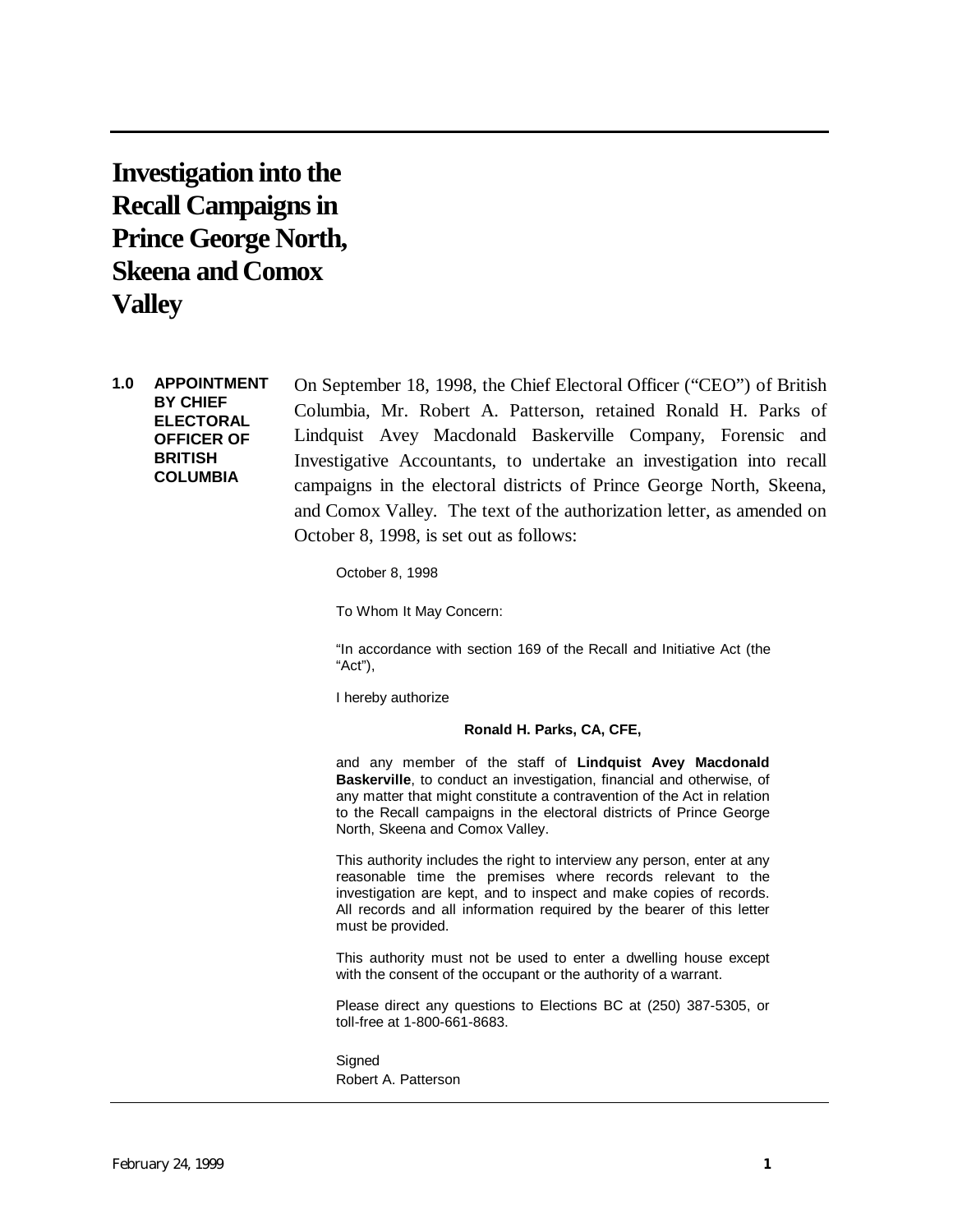Chief Electoral Officer

#### <span id="page-3-0"></span>**2.0 TERMS OF REFERENCE**

The terms of reference for our investigation were not explicitly set out by the CEO; however, our mutual understanding was that the investigation would focus on, but not be restricted to, the disclosure of expenses incurred and contributions received by both the recall proponents and Members of the Legislative Assembly ("MLA") in each of the campaigns in the three electoral districts. We engaged Mr. Patrick Saul of Alexander Holburn Beaudin & Lang, Barristers & Solicitors, as our legal counsel to assist us in these matters and to provide advice with respect to various legal issues.

The CEO has authority under the Recall and Initiative Act ("the Act") to conduct audits of the accounts of financial agents, proponents, and MLAs in relation to a recall campaign, and may conduct investigations of any matter that might constitute a contravention of the Act. This authority is pursuant to Section 169 of the Act as follows:

Enforcement of Act by chief electoral officer

- 169 1) The chief electoral officer may conduct
	- a) audits of the accounts of financial agents and authorized participants, and
	- b) investigations of any matter that might constitute a contravention of this Act or a regulation under this Act.
	- 2) For the purposes of subsection (1), the chief electoral officer or a representative of the chief electoral officer may inspect and make copies of the records of an individual or organization
		- a) who is or was a financial agent at any time during the previous 5 years,
		- b) who is or was an authorized participant at any time during the previous 5 years,
		- c) who is or was required to file an initiative advertising disclosure report at any time during the previous 5 years, or
		- d) who is or was required to file a recall advertising disclosure report at any time during the previous 5 years,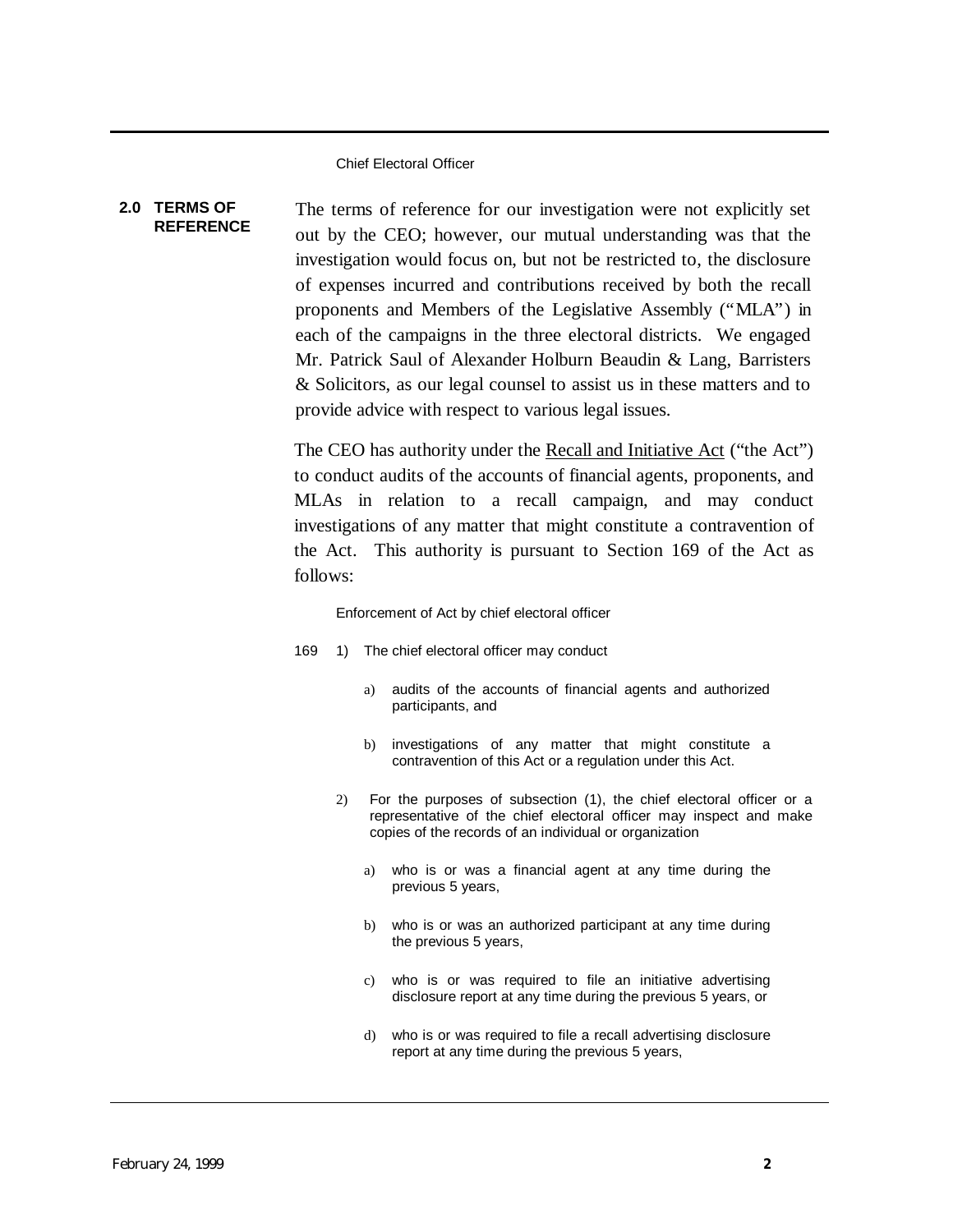- 3) Section 276 (3) to (6) of the *Election Act* applies in relation to the authority under subsection (2).
- 4) Sections 278 and 279 of the *Election Act*, respecting the enforcement of that Act and penalties under that Act, apply for the purposes of enforcing this Act or a penalty under this Act.

Section 276 (3) to (6) of the Election Act is as follows:

Investigations and audits by chief electoral officer

- 276 3) In relation to the authority under subsection (2), the chief electoral officer or a representative of the chief electoral officer may enter at any reasonable time the premises where the records of the individual or organization are kept.
	- 4) An individual or organization occupying premises referred to in subsection (3) must
		- a) produce and permit copies or extracts to be made of all records required by the chief electoral officer or the representative, and
		- b) provide all information that the chief electoral officer or representative may reasonably require.
	- 5) The authority under subsection (3) must not be used to enter a dwelling house except with the consent of the occupant or the authority of a warrant under subsection (6).
	- 6) On being satisfied on evidence on oath or affirmation that there are reasonable and probable grounds to believe that there are in a place records or other things relevant to the matters referred to in this section, a justice may issue an order authorizing the chief electoral officer, a representative of the chief electoral officer or a peace officer to enter the place and search for and seize any records or other things relevant to the matter in accordance with the warrant.

Sections 278 and 279 of the Election Act deal with enforcement of election expenses penalties and enforcement of the Act by court injunction respectively and are not reproduced here.

In the course of our investigation, it became apparent that the enforcement provisions in the Act might not be adequate to permit us to effectively pursue our mandate.

As noted above, subsection 169 (1) (b) of the Act authorizes a broad investigation of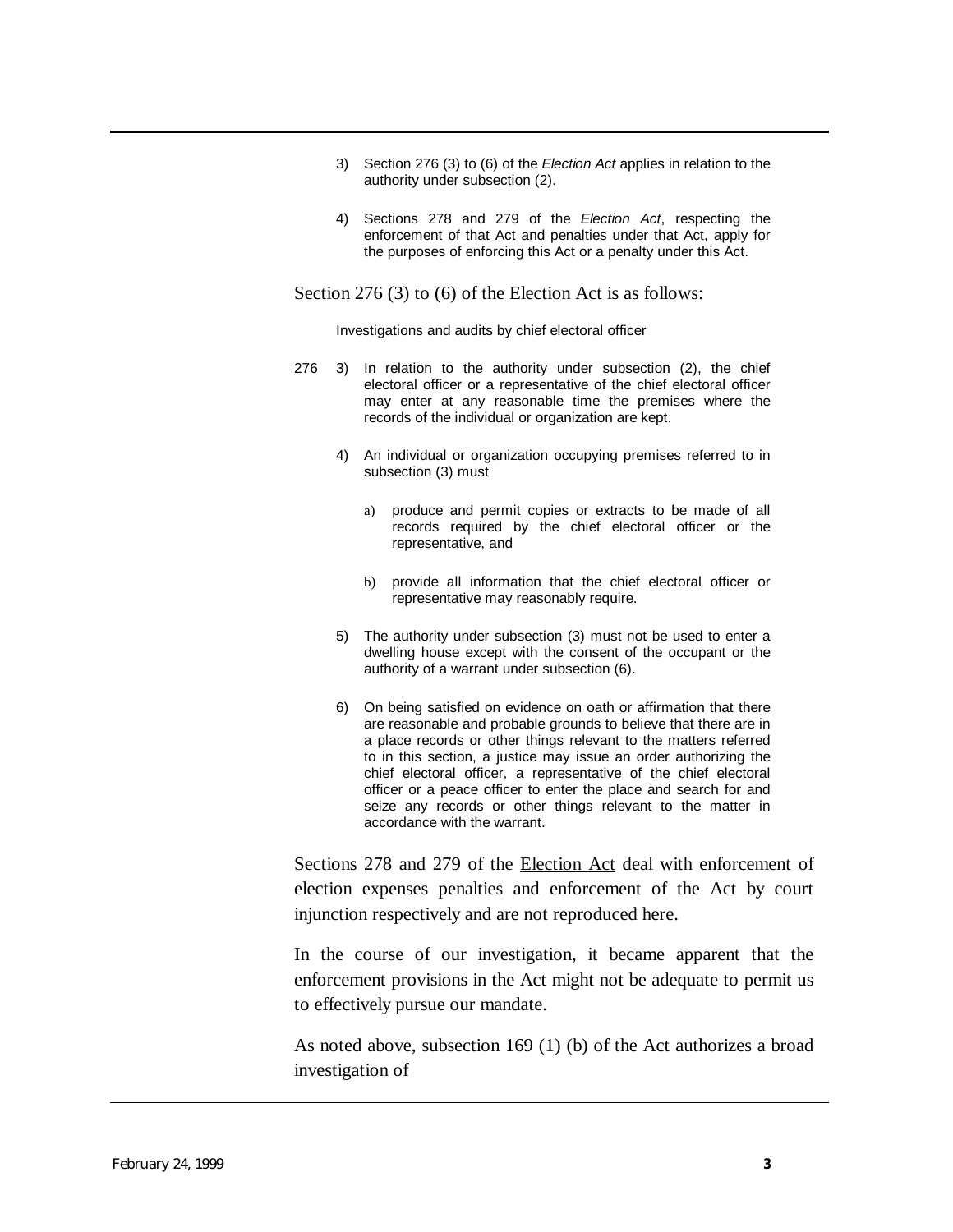..... any matter that might constitute a contravention of this Act.....

<span id="page-5-0"></span>The authority to obtain and, if necessary, compel production of relevant documents is fundamental to the effective conduct of such an investigation. The Act, however, may not provide the CEO with adequate powers in this respect.

Subsection 169 (2) authorizes the CEO or his representative to inspect the records of a limited class of individuals and organizations. In what may have been a legislative oversight, the Act does not authorize the CEO to pursue relevant documents and records in the possession of persons other than those listed in subsections 169 (2) (a) to (d). In the result, the CEO may have no effective way in which to pursue documents in the hands of individuals or organizations whom he may reasonably believe to have contravened the Act but who are not specifically defined by the Act.

Accordingly, Section 10.0 of our report includes a recommendation that the CEO seek an amendment to subsection 169 (2) to ensure that his authority to inspect and compel production of documents is consistent with the broad scope of the investigative authority which he is given under subsection 169 (1) (b).

**3.0 OVERVIEW OF FINDINGS** In the course of our investigation, we identified a number of areas of concern which we summarize below.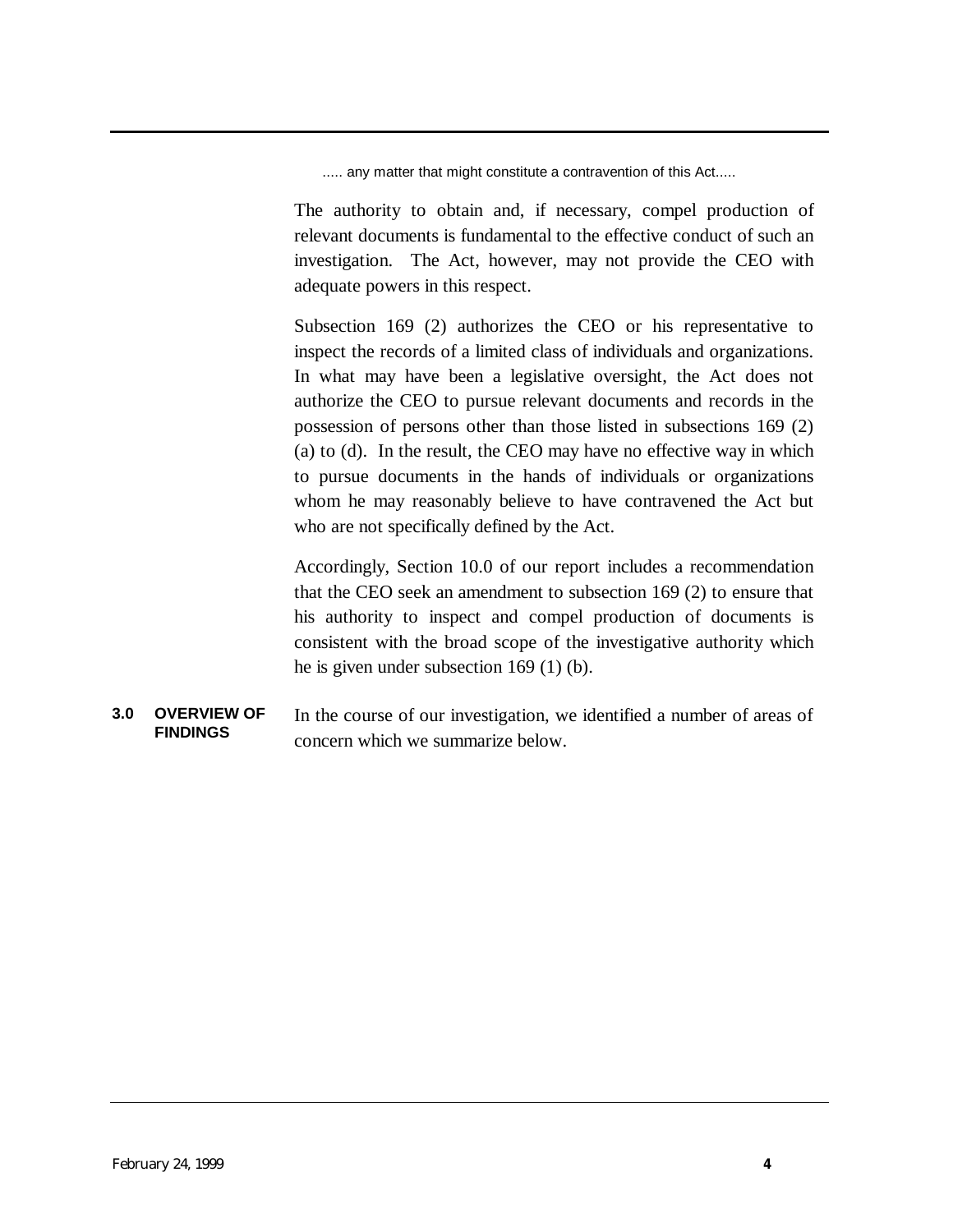- **3.1 Interpretation of the Act and Regulations** We found that certain sections of the Act are difficult for laypersons to understand and are therefore susceptible to varying interpretations. We considered the interpretations made by the various parties involved in addition to the rulings made by Elections BC with respect to both the Recall and Initiative Act and the Election Act.
- **3.2 Contradictions in the Act** We found that the provisions of the Act with respect to third party recall advertising sponsors and the source of contributions for such advertising are not clear. We believe that these contradictions make it difficult for the various parties involved to interpret the requirements of the Act in a consistent manner.
- **3.3 Errors and Omissions** Generally, we found errors and/or omissions in the financial disclosure reports filed by all parties to the three recall campaigns. We considered such errors and omissions to be findings of fact. Accordingly, we did not assign any responsibility to particular individuals or organizations nor did we make any findings as to whether these errors and omissions constitute contraventions of the Act.

Our calculated impact on the campaign financing reports is based on our assumptions regarding the reporting requirements.

**3.4 Recommendations** We made a number of recommendations which we believe, if implemented, will assist the public by clarifying various provisions of the Recall and Initiative Act. We believe these recommendations will make certain sections of the Act more consistent with the Election Act.

Our recommendations are contained in Section 10.0.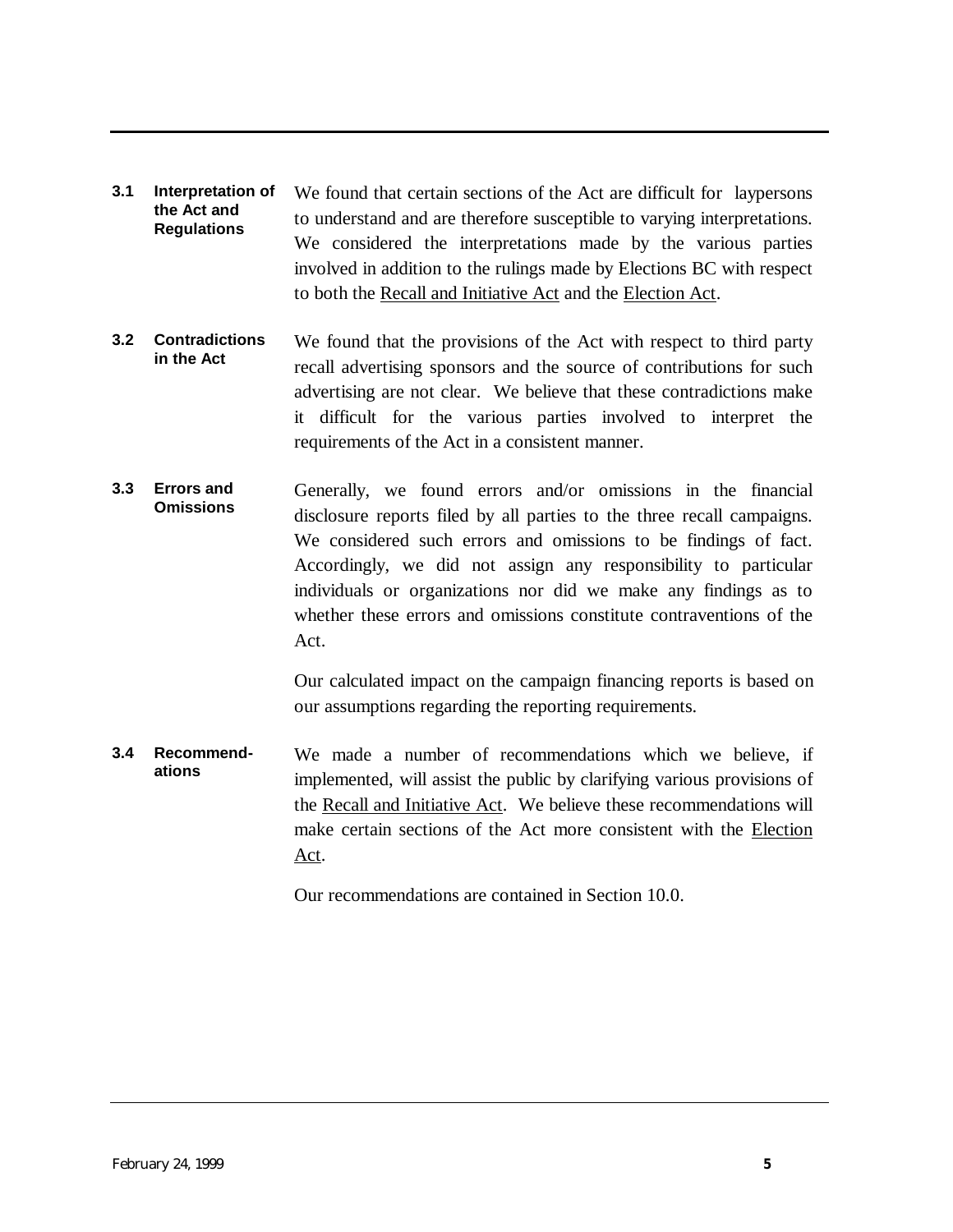<span id="page-7-0"></span>**4.0 RECALL AND INITIATIVE ACT** The Act received royal assent on July 8, 1994 and was brought into force by Order in Council on February 24, 1995. It was amended September 1, 1995 as a result of changes to the Election Act. The Act was not used prior to the May 28, 1996 provincial general election.

#### **4.1 History of the Act** After the 1996 general election, the Act was effectively in suspension for eighteen months, per subsection 19 (4):

Recall petition requests, therefore, could first be made on November 28, 1997. Elections BC issued approval for the province's first recall petition applications on December 5, 1997 for recall petitions in the constituencies of Prince George North and Skeena.

**4.2 The Recall Process** The Elections BC Guide to the Recall Process (the "Guide") defines recall as:

> *"... a process that allows registered voters to petition for the removal of a Member of the Legislative Assembly between elections."*

The Guide states that any registered voter can obtain an application form from Elections BC and ask to have a petition issued for the recall of their MLA. The application must include a statement of why, in the opinion of the applicant, their MLA should be recalled. The completed application form along with a processing fee of fifty dollars must be submitted to the CEO.

If the application is approved by the CEO, a petition is issued to the applicant (proponent) within seven days. The Act does not allow the CEO any grounds to refuse an application for a recall petition as long as he is satisfied that the requirements of section 19 (paraphrased in the preceding paragraph) have been met.

<sup>19</sup> 4) No application for the issuance of a recall petition may be made during the 18 months following general voting day for the last election of the Member.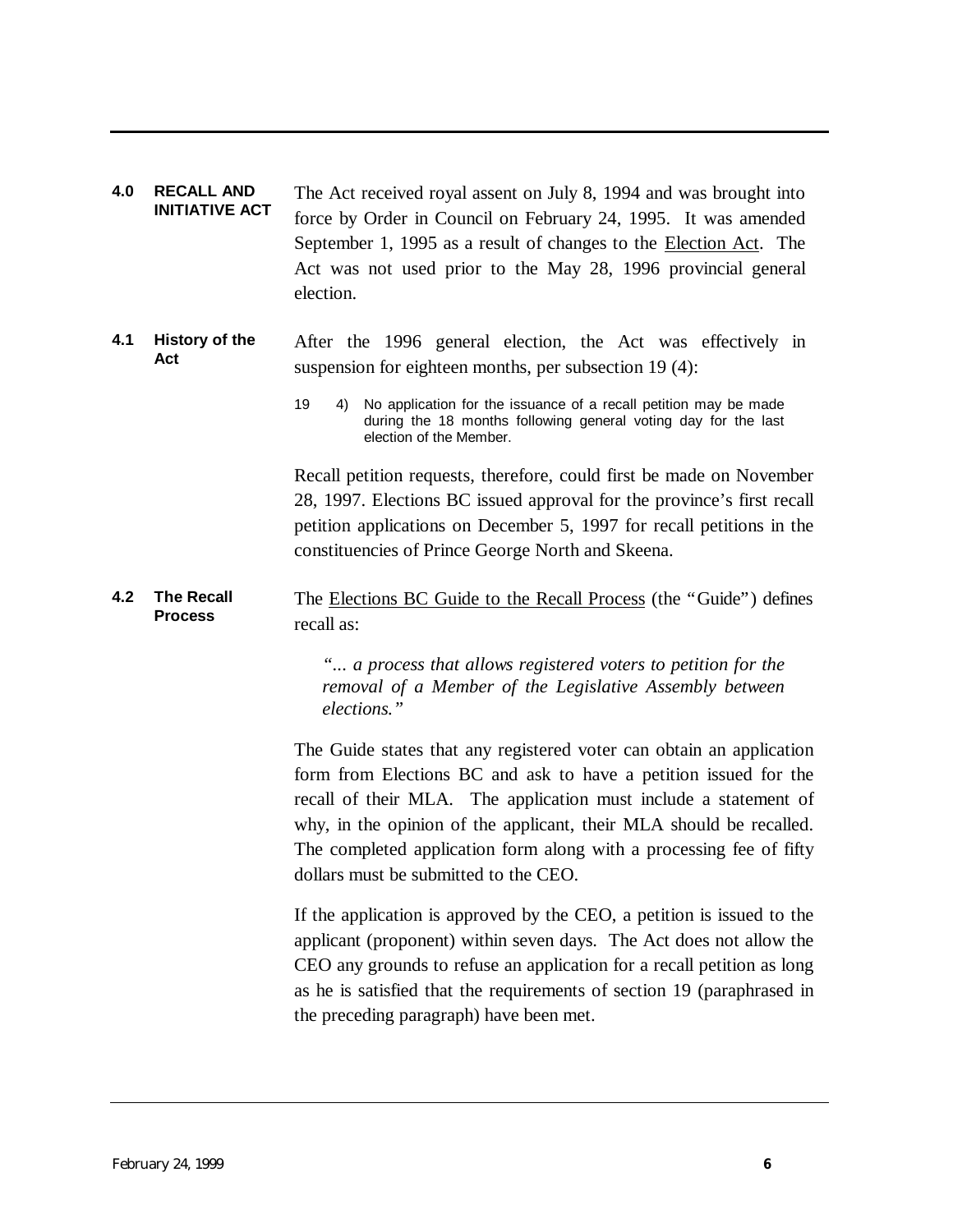When a recall proponent begins gathering signatures on the petition, the onus for determining eligibility of the signatories is borne by the proponent, registered canvassers for the proponent and the public.

Subsection 21 (1) of the Act states:

- 21 1) In order to sign a recall petition, an individual
	- a) must have been a registered voter for the electoral district for which the Member was elected on general voting day for the last election of the Member, and
	- b) on the date he or she signs the petition must be a registered voter for an electoral district in British Columbia.

The proponent and MLA are provided with a list of registered voters both as of the date of the last provincial election and as of the date the petition is issued. Registered canvassers are required to sign a declaration on each petition sheet stating:

*"To the best of my knowledge and belief, each signature is the genuine signature of the person whose name it purports to be and the person who signed the petition was qualified to do so."*

The proponent has sixty days from the date the petition is issued to collect signatures from more than forty percent of the voters who were registered to vote in the MLA's electoral district in the last provincial election and who are currently registered as voters in BC.

When the signed petition sheets are submitted to Elections BC, the CEO has forty-two days to verify that the requisite number of valid signatures were collected. All signatures deemed to be ineligible are disqualified in determining the success of the petition. If enough valid signatures are on the petition and the financing rules are met by the proponent, the MLA ceases to hold office and a by-election must be called within ninety days. A recalled MLA is allowed to run as a candidate in the by-election.

To date, none of the recall petitions has succeeded.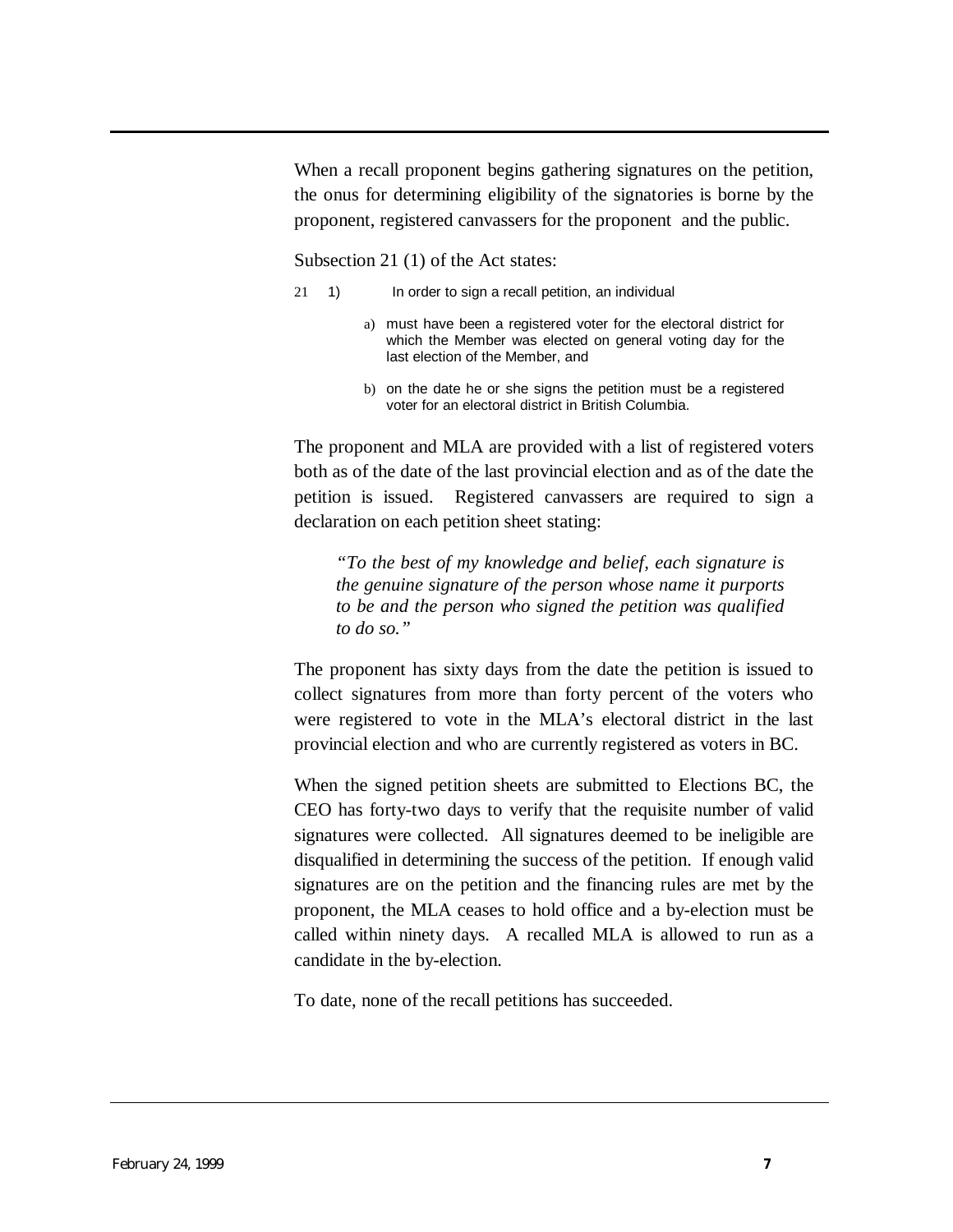#### **4.3 Recall Contributions** Both recall proponents and MLAs can raise money from the public to assist in their respective campaigns.

Subsection 111 (1) of the Act defines a recall contribution as:

111 1) ... an amount of money or the value of any property or services provided without compensation by way of donation, advance, deposit, discount or otherwise to an authorized participant in relation to a recall petition.

Subsecton 107 (1) defines an authorized participant as follows:

- 107 1) The authorized participants for a recall petition are
	- a) the proponent of the petition, and
	- b) the Member who is the subject of the petition.

Section 1 defines a proponent as:

1 c) … the registered voter who applied for the issuance of the petition, and, in relation to Parts ... 7 and 8, includes an individual who intends to become a proponent or who was a proponent.

Parts 7 and 8 of the Act address recall petition financing and recall petition communications.

The definitions provided in the Act suggest that contributions made prior to the granting of a petition would be reportable.

Another interpretation, however, may be that an authorized participant in the recall campaign is not officially identified until a recall petition is approved by the CEO; therefore, contributions should exclude money, property or services received prior to the official start of the recall period.

From our discussions with Elections BC, we understand that their interpretation of the Act requires that contributions, including money, property and services, received prior to, during and after the recall petition period be disclosed. It is unclear, however, whether contributions received by a separate entity which ceases to operate once the recall petition is issued are required to be reported by the campaign.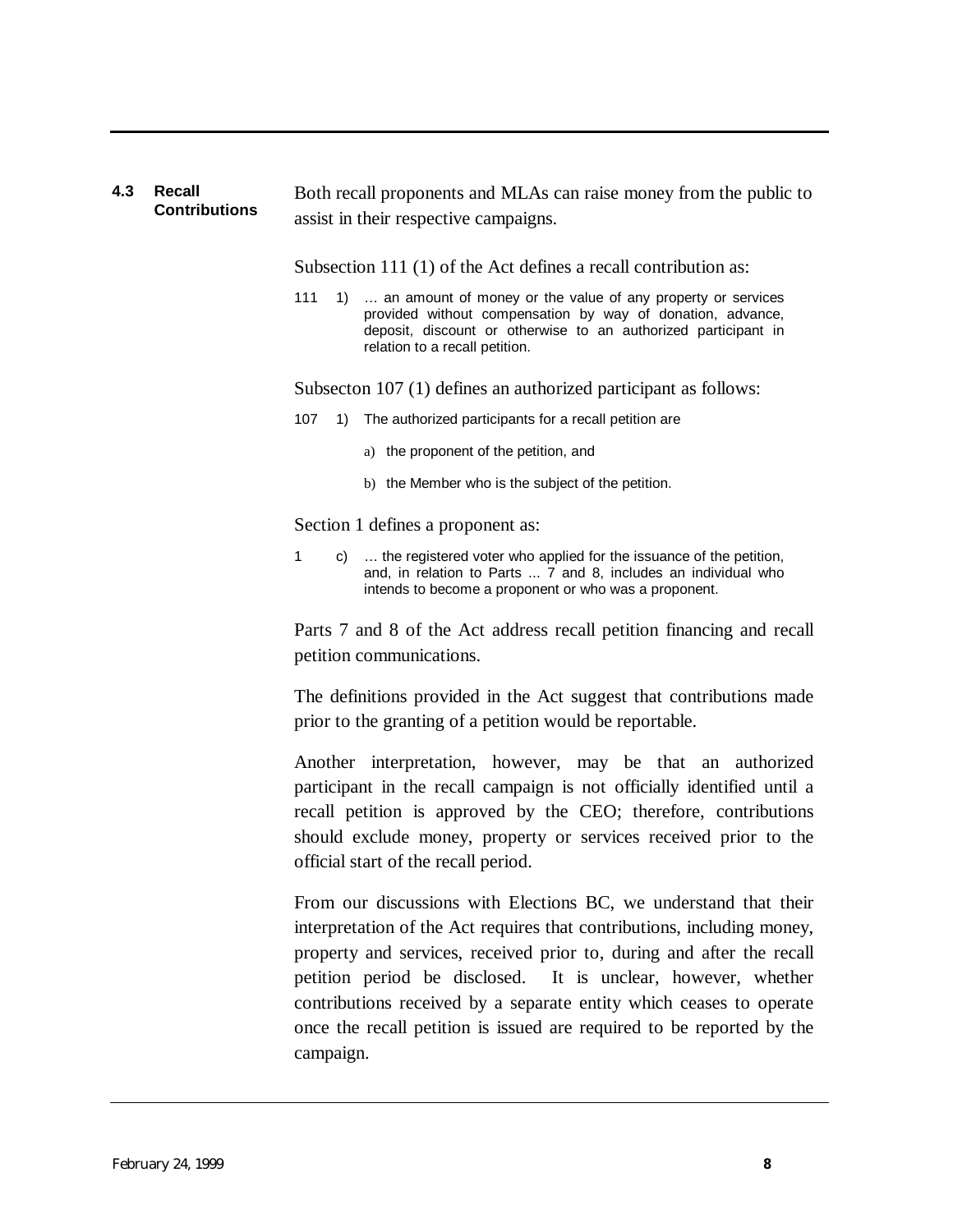This is clearly an area of the Act that is subject to varying interpretations. Our review of the required filings by the various recall participants is indicative of this.

The Act, in subsection 116 (1), also restricts the method by which contributions are made:

- 116 1) An individual or organization must not do any of the following:
	- a) make a recall contribution to an authorized participant except by making it to the financial agent;
	- b) make a recall contribution without disclosing to the financial agent the information required to be recorded under section 120;
	- d) make a recall contribution with the money, other property or services of another;
	- e) make a recall contribution indirectly by giving money, other property or services to an individual or organization
	- f) for that individual or organization to make as a recall contribution, or
	- g) as consideration for that individual or organization making a recall contribution.

The purpose of these restrictions appears to be to ensure that the individual responsible for the financial report is aware of all of the relevant transactions.

- **4.4 Recall Expenses and the Recall Expense Limit**
- Subsection 114 (1) defines a recall expense as:
- 114 1) ... the value of property or services used during a recall petition period to promote or oppose, directly or indirectly, the recall of the Member who is the subject of the recall petition.

With respect to incurring recall campaign expenses, subsection 121 (1) requires that:

121 1) … an individual or organization other than an authorized participant must not incur a recall expense.

Subsection 107 (2) further requires that:

107 2) An authorized participant may only accept recall contributions and incur recall petition expenses through his or her financial agent.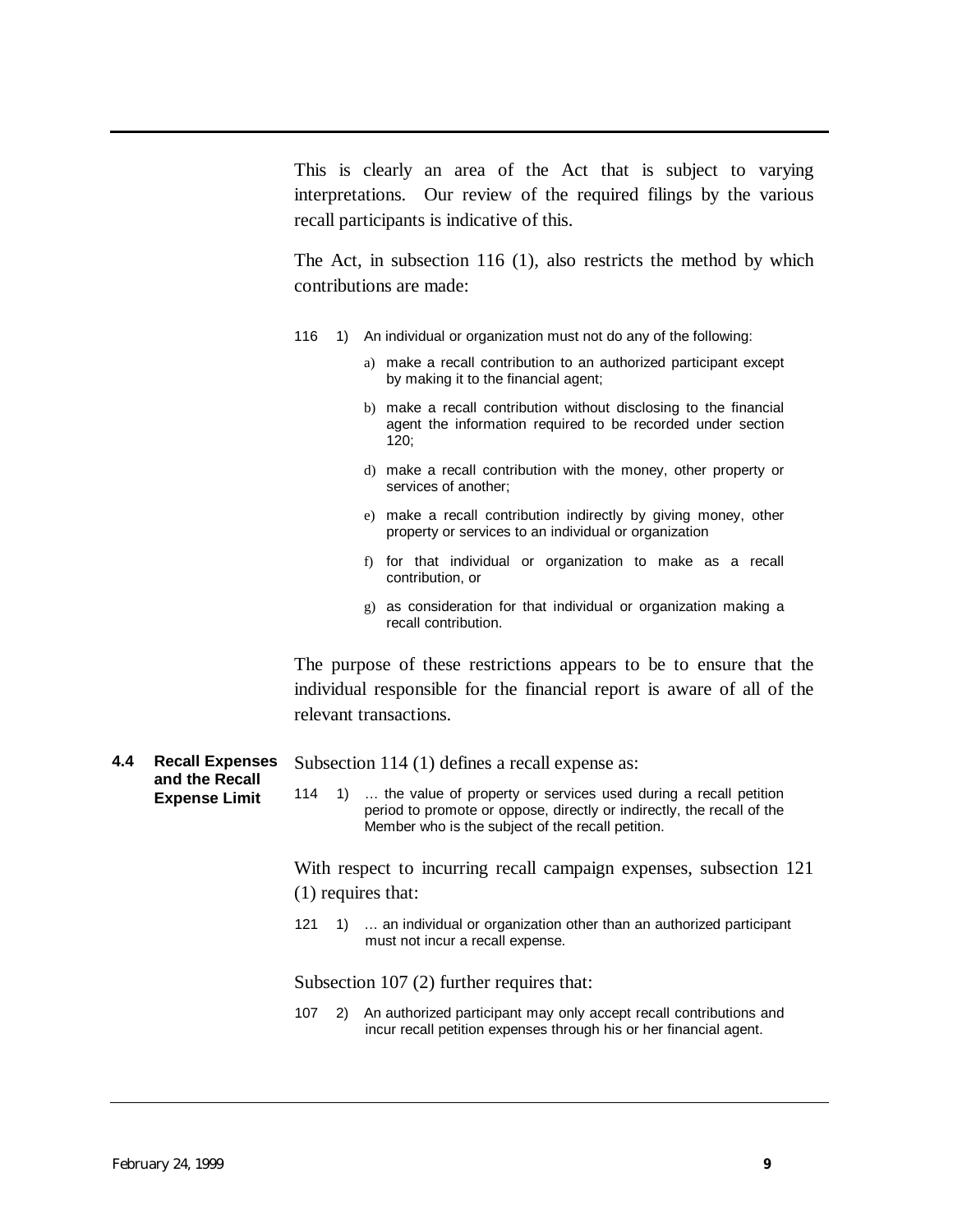A strict interpretation of these definitions would require that only a financial agent incur recall expenses, although the Act also allows for assistant financial agents to be given the same powers, duties and protections as the financial agent.

Practically, however, where the financial agent acts primarily as a bookkeeper, others involved in the campaign (in addition to the assistant financial agents) actually incur the expenses. In our review of the documents provided to us, we noted several instances of campaign workers being reimbursed for expenses they incurred. It appears that there is a lack of awareness within the campaigns as to the requirement for only financial agents and assistant financial agents to incur recall expenses.

The Act imposes a ceiling on the amount of money that can be spent on a recall campaign by each side. All campaigns are allowed to spend a minimum of \$25,000. In electoral districts with more than 25,000 registered voters, the spending limit is increased by \$0.25 for every registered voter in excess of 25,000. When a recall petition request is approved, the allowable spending limit is calculated by the CEO and communicated to the authorized participants.

The recall expense limits for the campaigns under investigation were:

| <b>Prince George North</b> | \$27,442.22 |
|----------------------------|-------------|
| Skeena                     | \$28,967.63 |
| Comox Valley               | \$29,617.06 |

Subsection 122 (2) of the Act states that certain expenses are exempt from the recall expense limit. These include:

- fees charged by the CEO;
- costs incurred for producing copies of the petition;
- personal recall expenses of the authorized participants;
- legal or accounting services provided to comply with the Act;
- services provided by a financial agent in that capacity; and
- interest on a loan for recall expenses to an authorized participant.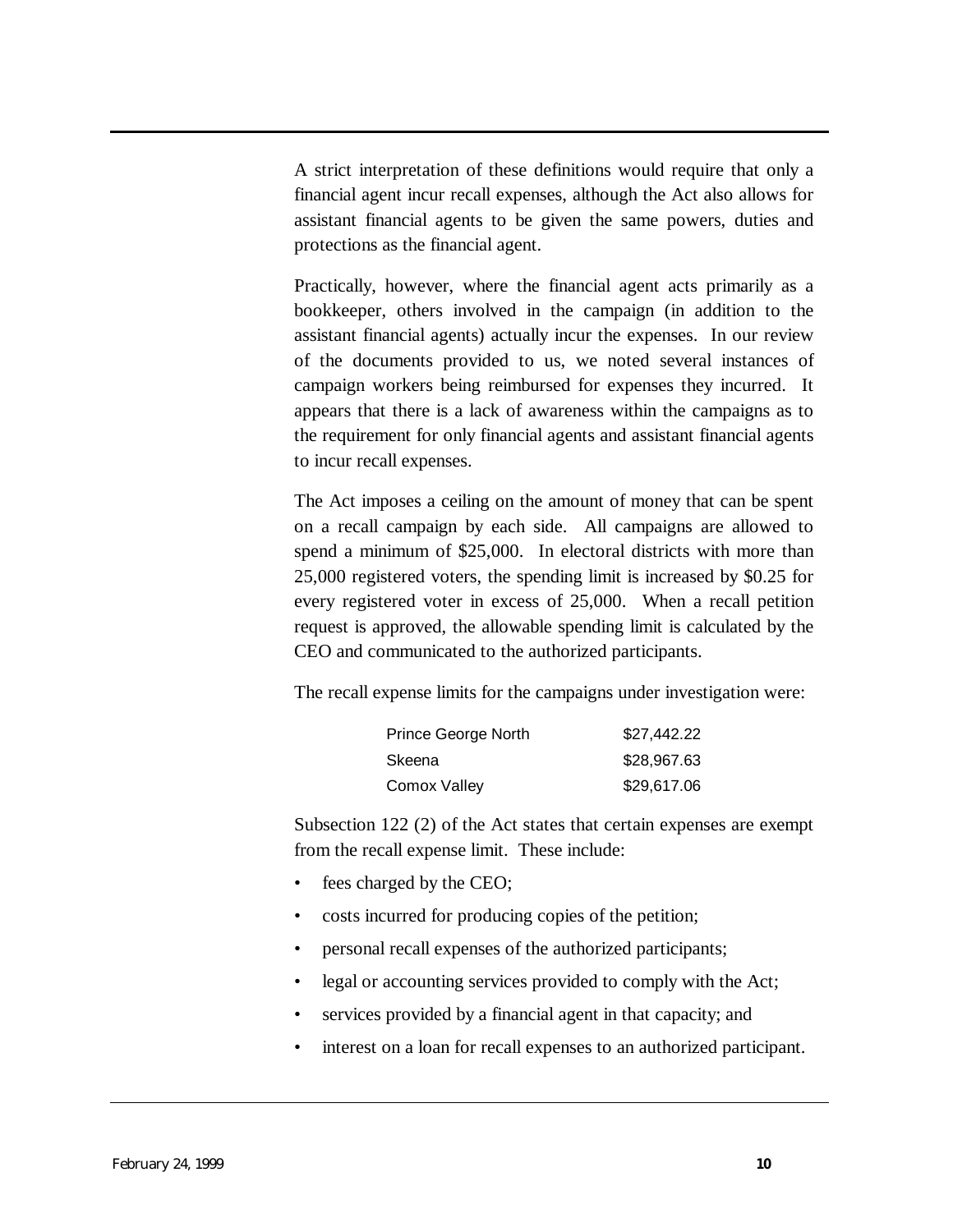The recall expense limit includes only those expenses incurred within the sixty day recall period. Expenses incurred for property or services used either before or after the period are required to be disclosed as "other expenses". It is unclear, however, whether expenses incurred by an organization operating as a separate entity outside of the recall period are required to be disclosed by the campaign.

If the proponent exceeds the established expense limit, the petition fails and the proponent is required to pay the CEO a penalty of double the amount by which the expenses exceeded the limit.

If the MLA exceeds the limit, the MLA is required to pay a penalty of ten times the amount by which the expenses exceeded the limit.

**4.5 Recall Advertising Sponsors** The Act allows individuals or organizations other than the authorized participants to spend up to a maximum of \$5,000 on advertising during a recall period. The Act also specifies that individuals and organizations may not, in combination with others, sponsor advertising such that the individuals' or organizations' total expense exceeds \$5,000.

# **4.6 Due Diligence** Offences under the Act are defined in Part 9. Section 155, however, specifically provides a defence of due diligence:

155 An individual or organization is not guilty of an offence under this Act if the individual or organization exercised due diligence to prevent the commission of the offence.

Because it is not part of our mandate to identify the conduct of any individual or organization as an offence under the Act, our report sets out the factual results of our investigation without expressing any opinion as to whether those facts establish an offence under the Act. Further, we have not expressed any opinions with respect to whether an individual or institution may have exercised due diligence within the meaning of section 155.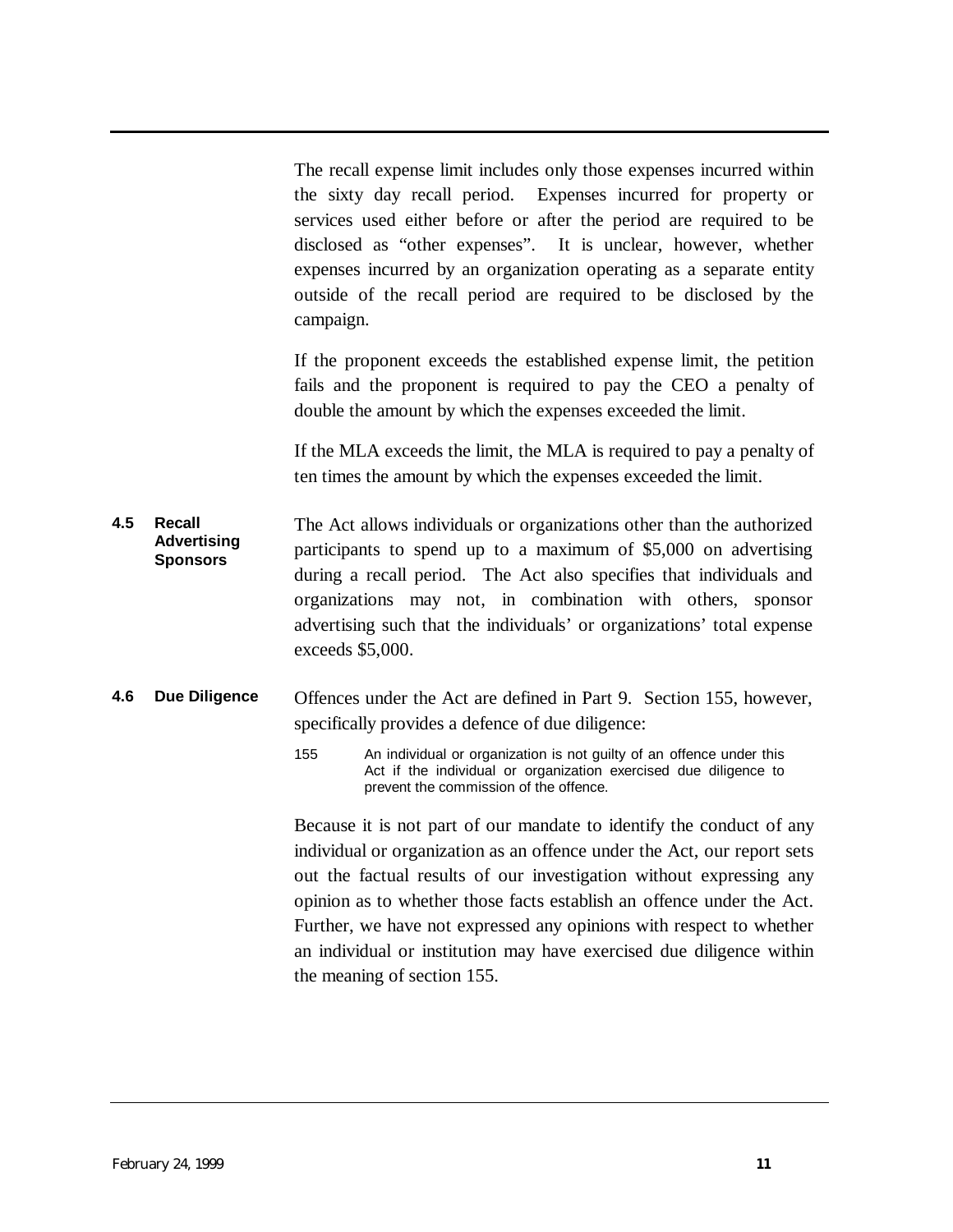- <span id="page-13-0"></span>**5.0 RECALL CAMPAIGNS UNDER INVESTIGATION** We were retained to investigate the recall campaigns in Prince George North, Skeena and Comox Valley. In each of these electoral districts, two recall petitions were approved and issued.
- **5.1 Primary Campaigns** Details of the initial recall campaigns in the electoral districts are as follows:

| <b>Petition #</b> | <b>Constituency</b> | <b>Proponent</b>          | MLA                      |
|-------------------|---------------------|---------------------------|--------------------------|
| R97001            | Prince George North | Pertti Harkonen           | Paul Ramsey              |
| R97002            | Skeena              | G. Lorne Sexton           | <b>Helmut Giesbrecht</b> |
| R98004            | Comox Valley        | <b>Robert Saint Amour</b> | Evelyn Gillespie         |

The petitions in both Prince George North and Skeena were issued on December 5, 1997. With a sixty-day recall period, the return date for both petitions was February 3, 1998. The petition in Comox Valley was issued on February 12, 1998, requiring return by April 14, 1998.

In their applications for recall petitions, the proponents stated the following as to why, in their opinions, the recall of their MLAs was warranted:

#### *5.1.1 R97001 - Prince George North*

*"I/We believe that Paul Ramsey has not adequately represented the citizens of Prince George North.*

*Mr. Ramsey won his seat in the 1996 provincial election by leading constituents to believe the budget was balanced when in fact it was not. This misrepresentation of the province's financial well-being resulted in cancellation and delays in promised capital expenditures.*

*Mr. Ramsey as Minister of Health and Minister of Education condoned the firing of democratically elected hospital boards and has threatened to dismiss a democratically elected school board.*

*Such Acts of misrepresentation and intimidation can not be supported.*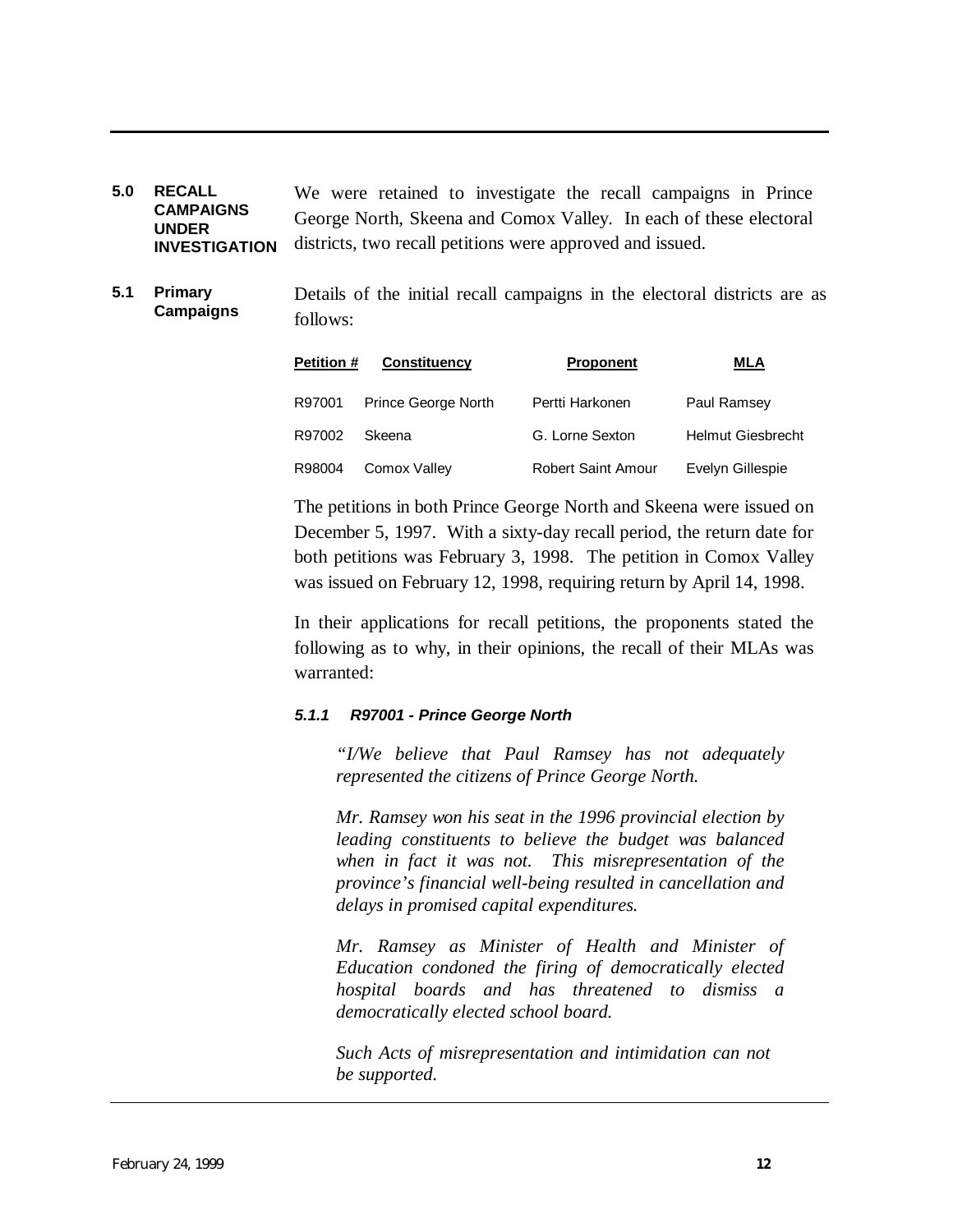*I/We believe the citizens of Prince George North deserve an opportunity to replace Mr. Ramsey as their Member Of The Legislature."*

#### *5.1.2 R97002 - Skeena*

*"We, as voters of Skeena riding, choose to recall Helmut Giesbrecht as our representative in the provincial legislature, for the following reasons:*

*Mr. Giesbrecht was elected to represent all the people of Skeena riding. His job as an MLA is to listen to the issues, concerns and problems of his constituents that fall under the jurisdiction of the provincial government. He is then to work on their behalf to insure that their issues are heard in Victoria. He is paid very well by the people to work for the people.*

*However, Mr. Giesbrecht has repeatedly, throughout both his terms in office, refused to listen to, or represent, the people of Skeena riding on numerous critical issues. On many of these issues he has even publicly ridiculed and verbally attacked the very people who brought their requests to him. He has demonstrated by his decisions and actions that he does not work for the people - he works for the government. This has left the people of Skeena riding without a voice in Victoria.*

*Because of his unwillingness to do the job he was elected to do, he should not hold the office of MLA."*

#### *5.1.3 R98004 - Comox Valley*

*"In my opinion, Evelyn Gillespie, - the NDP MLA for the Comox Valley - Has failed to adequately convey the wishes of her constituents to Victoria. And, at times, she has actually acted against our interests. Examples, such as the Glacier View Lodge and the BC Ferry issues, amply demonstrate her unwillingness to listen to the people of the Comox Valley. Instead, she chose her bosses in Victoria over us. As such, I believe she is liable to be made accountable. And subject to this recall."*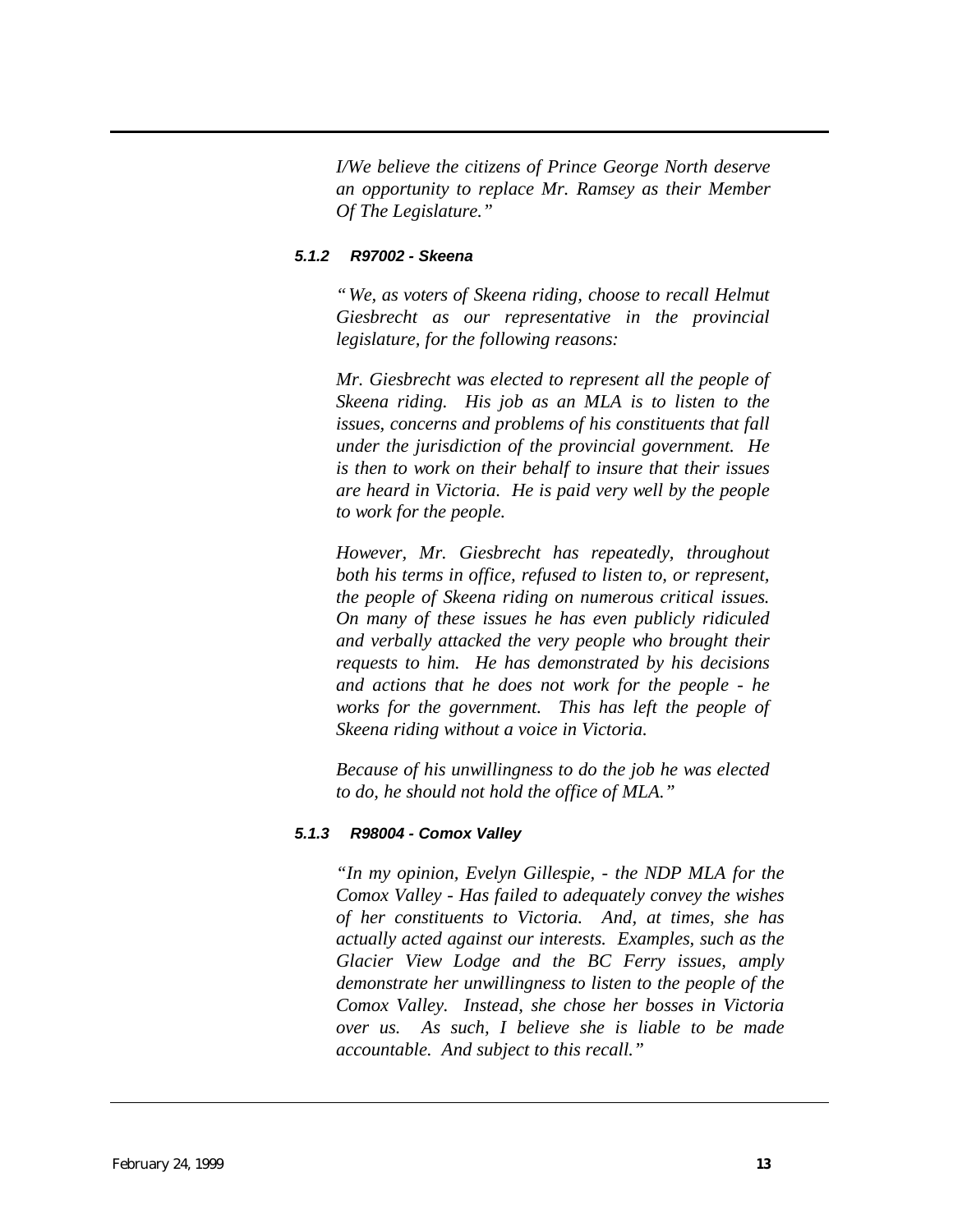Full details of our investigations of the three primary recall campaigns are in Sections 6.0 to 8.0.

**5.2 Secondary Campaigns** Details of the second recall campaigns in the electoral districts are as follows:

| <b>Petition #</b> | <b>Constituency</b> | <b>Proponent</b>          | MLA                      |
|-------------------|---------------------|---------------------------|--------------------------|
| R97003            | Skeena              | John How                  | <b>Helmut Giesbrecht</b> |
| R98002            | Prince George North | James Loughery            | Paul Ramsey              |
| R98006            | Comox Valley        | <b>Robert Saint Amour</b> | Evelyn Gillespie         |

The second recall petitions in Prince George North and Skeena were issued while recall campaigns were already underway (January 16, 1998 in Prince George North and December 12, 1997 in Skeena). The second petition in Comox Valley was issued on July 21, 1998, after the end of the first campaign.

We interviewed each of the proponents and determined that none of them mounted campaigns or attempted to obtain signatures on a petition.

The timing of the second recall petitions, however, is relevant to the determination of the effective recall expense limits in each of the first campaigns. Because recall expense limits apply to each campaign, an overlap in campaigns results in an opportunity for the MLA to effectively increase the expense limit by incurring expenses in the overlapping period and allocating them between the two campaigns.

The same opportunity is not available to proponents, however, unless they act in collusion with one another. We reviewed notes of a telephone discussion between Ms. Shelley Lawlor, financial agent for the primary Prince George North campaign, and Ms. Nola Western, Manager, Election Finances at Elections BC. In the discussion, Ms. Lawlor referred to the possibility of having a second petition issued in order to effectively increase the expense limit that they were subject to. Elections BC, however, was of the view that if two petitions were issued in the same electoral district, the proponents would be required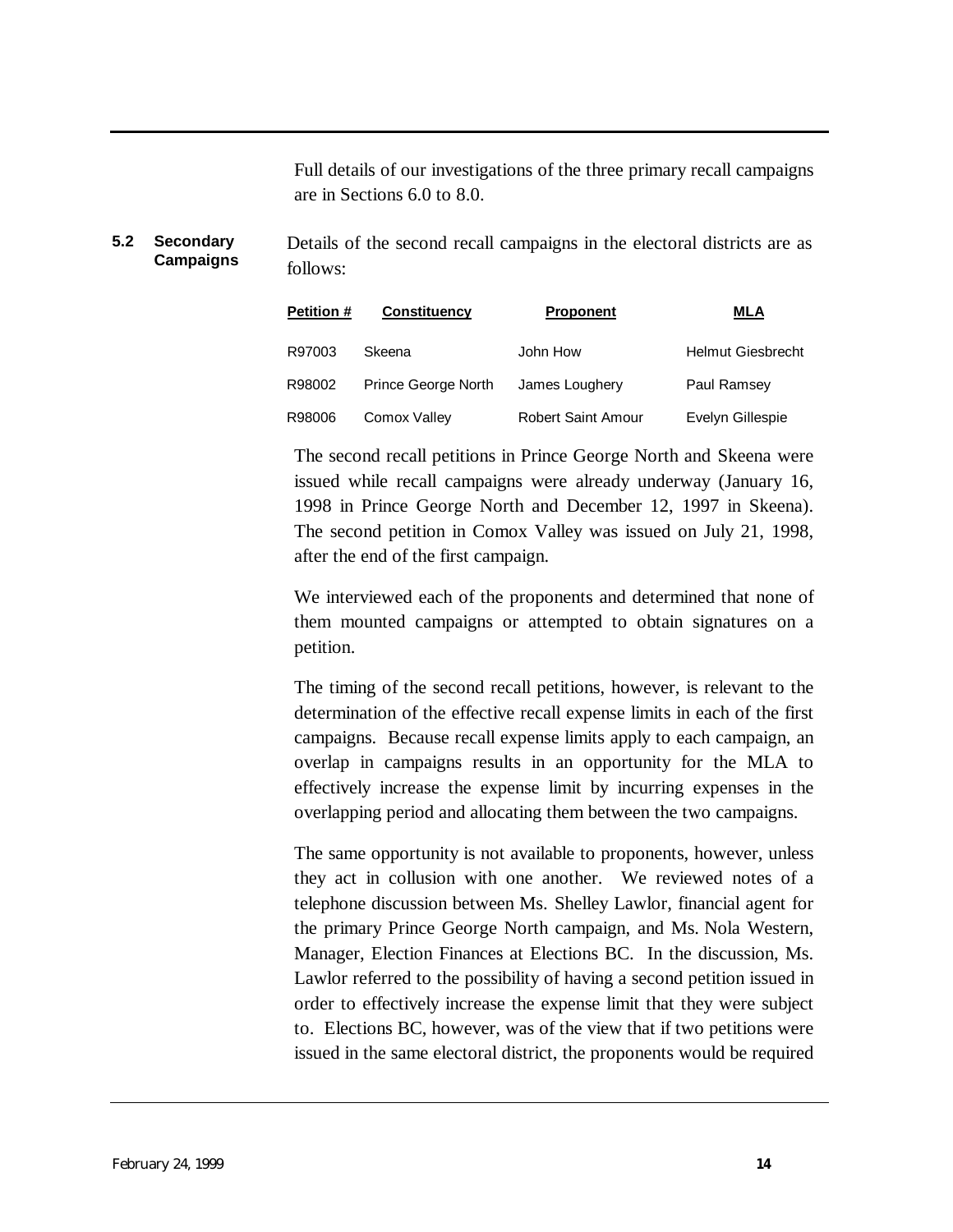to keep their petitions separate and, therefore, would not be able to combine their expense limits.

#### *5.2.1 R98002 - Prince George North*

The second Prince George North recall petition was filed by Mr. Loughery during the period of the first recall petition. The second recall period was January 16, 1998 to March 17, 1998; accordingly, the recall periods overlapped for approximately two weeks. In response to the second petition, Mr. Ramsey could have begun a second anti-recall campaign. The issuance of the second petition, therefore, effectively increased the expense limit of Mr. Ramsey's campaign by allowing Mr. Ramsey the opportunity in the period January 16 to February 3, 1998 to incur expenses and allocate them between the two anti-recall campaigns.

The Recall Financing Report filed for Mr. Ramsey's second campaign indicates that no contributions were received and no expenses were incurred. Since no costs were allocated to this campaign then, the primary anti-recall campaign was still subject to the original prescribed expense limit.

## *5.2.2 R97003 - Skeena*

Similar to Prince George, a second petition was issued in the Skeena riding during the first recall period. The petition was issued to Mr. How on December 12, 1997, with the sixty-day recall period ending on February 10, 1998. The majority of the two recall periods overlapped, resulting in the opportunity for Mr. Giesbrecht's campaign to effectively exceed the prescribed expense limit by allocating expenses incurred in the period December 12, 1997 to February 3, 1998 between the two campaigns.

The Recall Financing Report filed for Mr. Giesbrecht's second campaign indicates that no contributions were received and no expenses were incurred. Because no costs were allocated to the second campaign, then, Mr. Giesbrecht's primary anti-recall campaign was still subject to the original recall expense limit.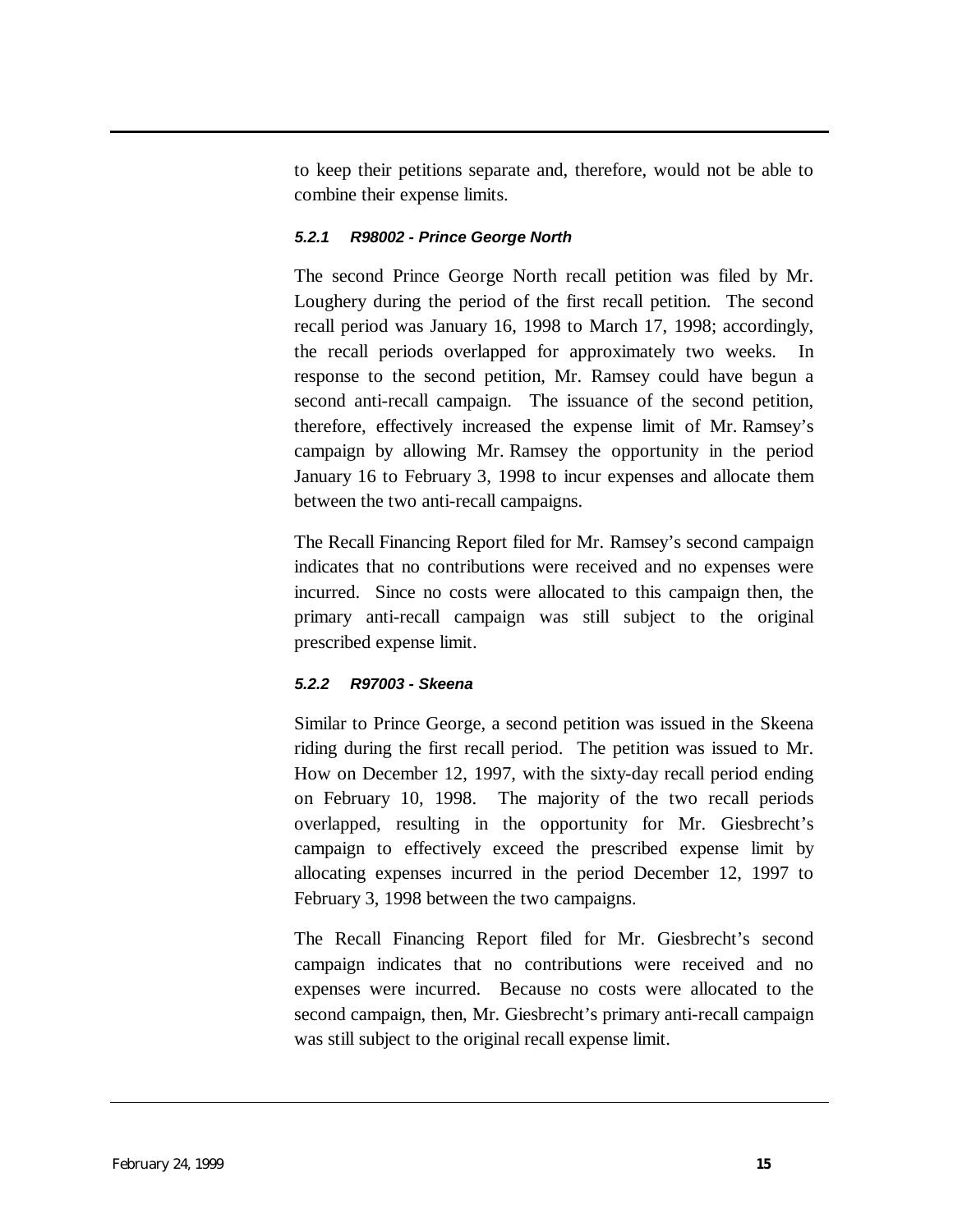#### *5.2.3 R98006 - Comox Valley*

A second recall campaign was started in Comox Valley by Mr. Saint Amour. The recall petition was approved on July 21, 1998 and withdrawn on July 23, 1998, a period that did not coincide with the first campaign. In contrast to the other constituencies, then, the issuance of the second petition did not provide Ms. Gillespie with the opportunity to increase the effective recall expense limit.

#### *5.2.4 Conclusions*

In the course of our investigation, we found no financial or other irregularities in the secondary campaigns. We understand that two of the proponents of the secondary recall campaigns were New Democratic Party supporters. Nevertheless, it does not appear that these campaigns were mounted in order to increase the allowable ceilings on recall expenses of the MLA anti-recall campaigns.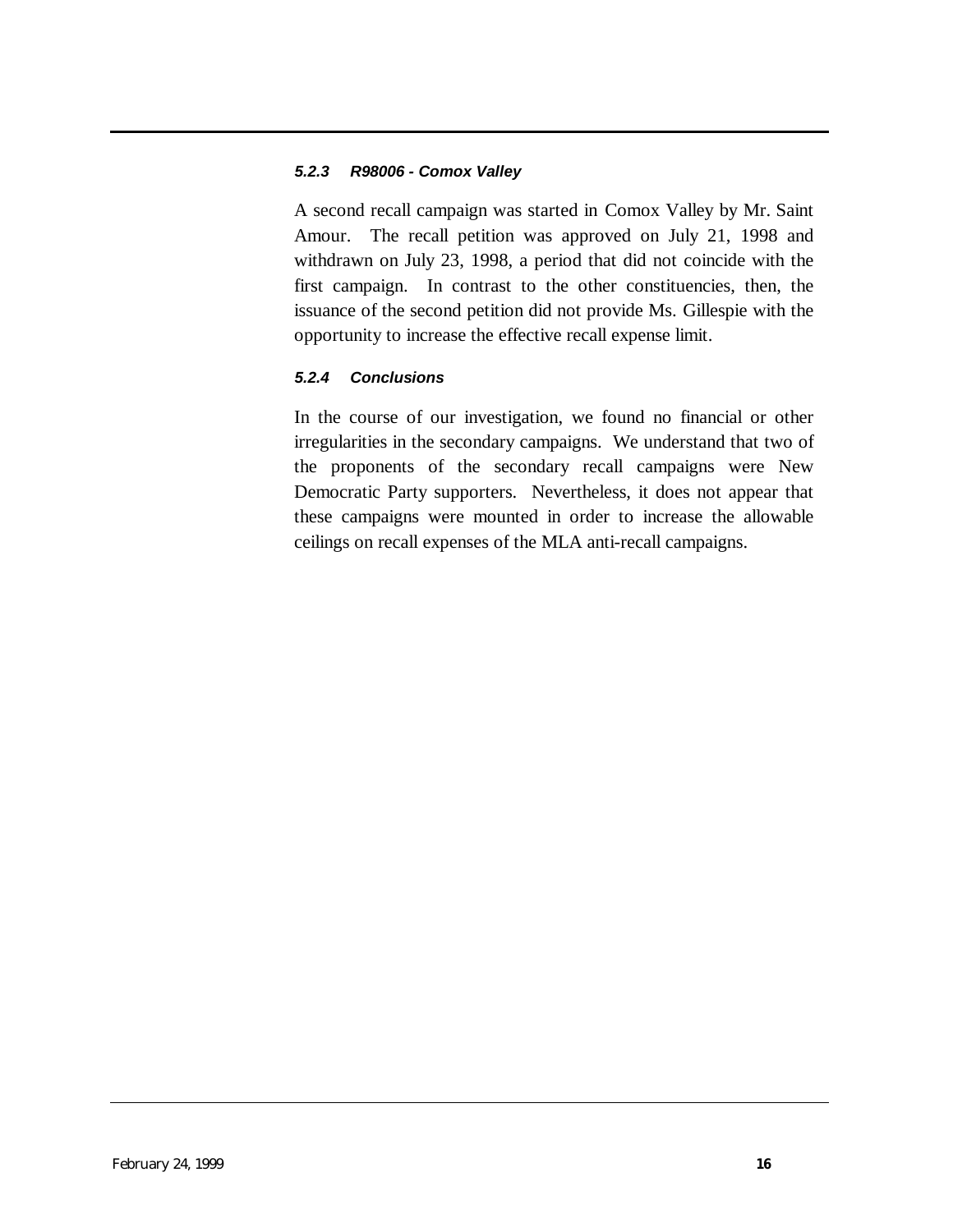#### <span id="page-18-0"></span>**6.0 PRINCE GEORGE NORTH** In the Prince George North constituency, MLA Mr. Paul Ramsey won the 1996 general election by a narrow margin.

A rally held on October 20, 1997, organized by Mr. Alfredo Lavaggi and the Active Citizens of BC group ("Active Citizens"), showed there was considerable support for recall. We understand that, at this stage, Mr. Lavaggi and Dr. Roy Hobbs were the primary organizers. In late November, Mr. Pertti Harkonen was asked to be the proponent of the recall petition. The official recall campaign, operating as "Recall Ramsey", began on December 5, 1997, at which point Active Citizens ceased to operate.

In response to the Active Citizens rally, Mr. Ramsey's supporters formed Citizens For Local Democracy, also known colloquially as C4LD. The co-chairs of C4LD were Mr. John Backhouse and Ms. Kathy Jessome, while the activities were co-ordinated by Mr. Robert Steventon. C4LD continued into the official recall period as Mr. Ramsey's anti-recall organization.

#### **6.1 Proponent – Pertti Harkonen** The sixty-day recall period ran from December 5, 1997 to February 3, 1998. As prescribed by the Act, "Recall Ramsey" was allowed to incur recall expenses totalling \$27,442.22. Mr. Harkonen's campaign finances and required filings to Elections BC were the responsibility of his financial agent, Ms. Shelley Lawlor.

#### *6.1.1 Recall Financing Report*

The "Recall Ramsey" Recall Financing Report and subsequent amendments were filed by Ms. Lawlor. The most recent amended report was filed on October 31, 1998.

The October 31, 1998 report discloses contributions received by the campaign of \$30,457. Of this total, \$16,125 was a personal loan, including interest, from Dr. Roy Hobbs that was not repaid and was subsequently forgiven. \$14,026 was donations of money and \$306 was donations of property and services.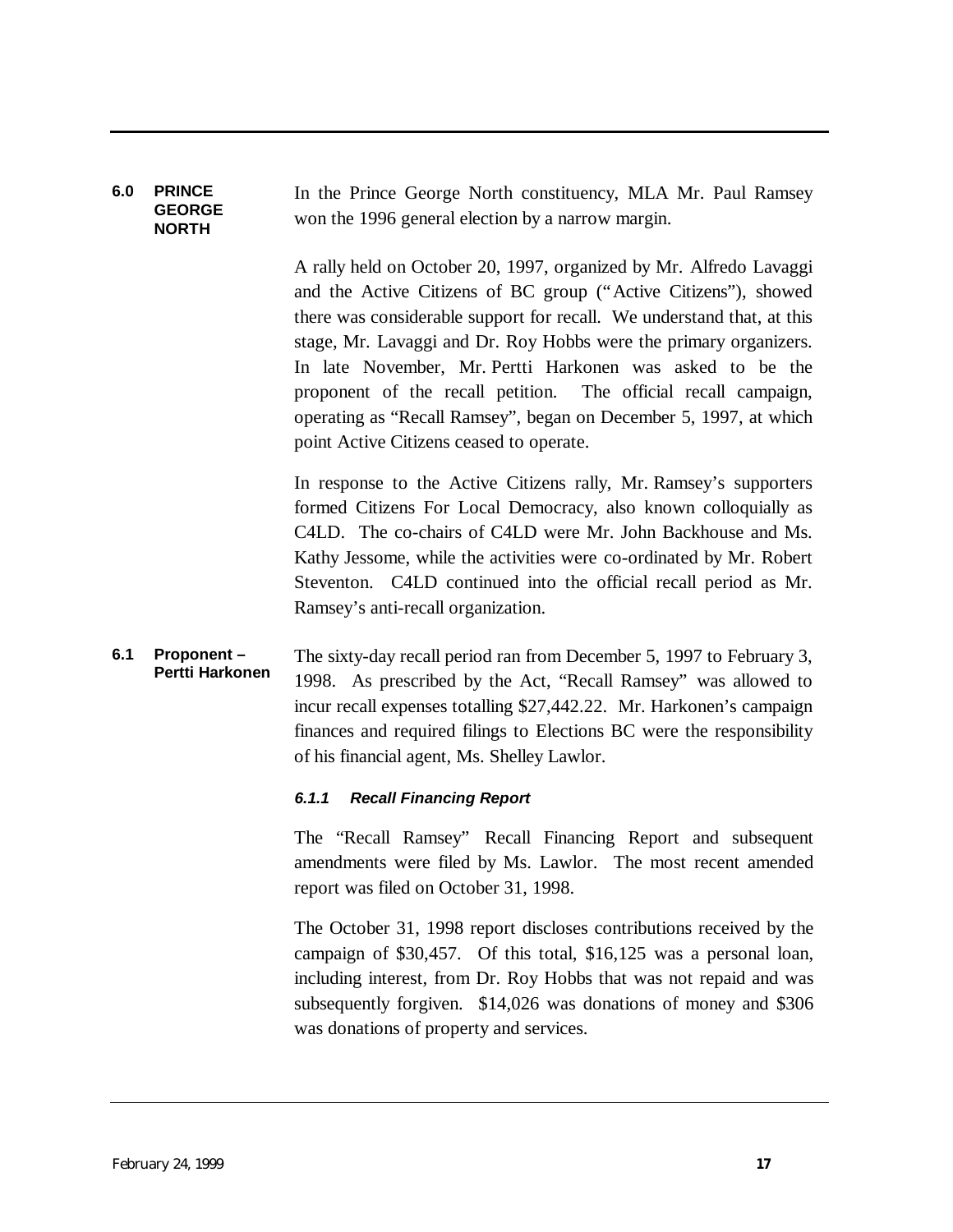We were informed by Ms. Lawlor of two anomalous items. First, the campaign received and rejected a \$3,000 donation because it was made by an individual in the name of another individual, which is specifically prohibited in subsection 116 (1) (e) (i) of the Act. Second, Ms. Lawlor received and subsequently returned to Elections BC anonymous cash donations of \$210.

Disclosed campaign expenses totalled \$35,030, with \$26,518 being subject to recall expense limits. The balance of the expenses related mainly to legal services, interest incurred and personal expenses of the proponent and were not subject to recall expense limits. We were advised by Ms. Lawlor that the report does not disclose expenses incurred prior to the recall period because they were incurred by Active Citizens, which she considered to be a separate entity.

#### *6.1.2 Other Financial Issues*

We interviewed Ms. Lawlor and reviewed the financial documents she provided. We noted the following items which, had they been disclosed, would have caused the campaign to exceed the prescribed recall expense limit.

## *Cost of Legal Services*

"Recall Ramsey" engaged the services of Crease Harman Company, Barristers & Solicitors ("Crease Harman"), both during the recall period and subsequently with respect to a judicial review. As prescribed in subsection 122 (2), legal services provided to comply with the Act are exempt from the expense limit.

The invoices rendered by Crease Harman with respect to the recall campaign appear to have been properly reported by the campaign as expenses not subject to the limit. A third Crease Harman invoice, however, relates to services provided with respect to the judicial review. The invoice is dated February 27, 1998 and totals \$5,714 (net of discount provided) for legal services and disbursements in the period February 4 to 20, 1998.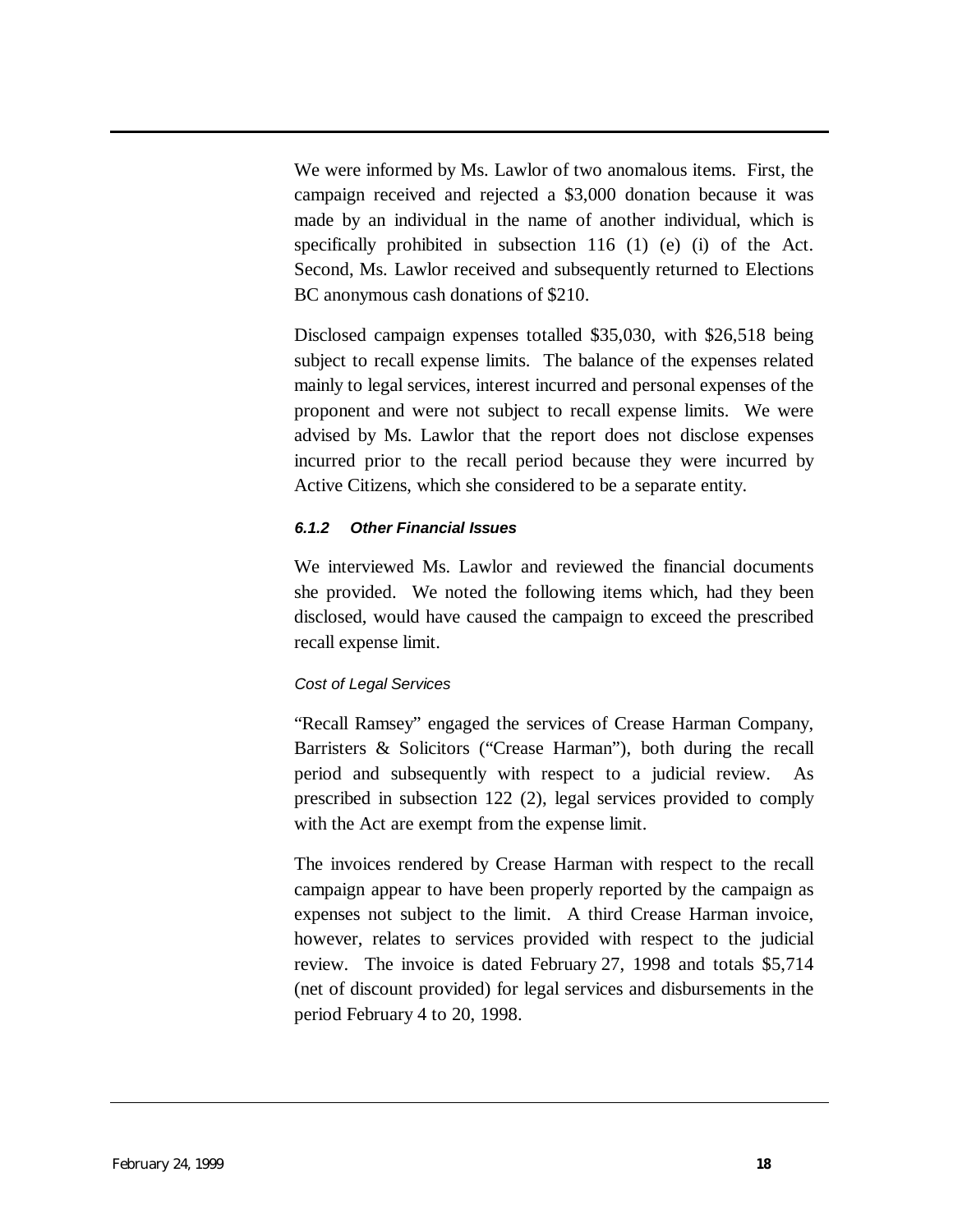We understand that Ms. Lawlor considers this matter to be separate from the recall campaign. Elections BC, however, considers the judicial review to be related to the campaign. Subsection 125 (2) (e) of the Act states:

- 125 2) A financing report must include the following:
	- e) any income received and any expenditures made or incurred by the authorized participant in relation to the recall petition, if these are not otherwise disclosed in the report.

The judicial review relates to a dispute between the proponent (Mr. Harkonen) and the CEO with respect to which of the voters lists provided by the CEO to the recall campaign should be used as the basis for determining the success or failure of the compaigns. It appears, then, that expenses incurred with respect to the review were "in relation to the recall petition" and, therefore, should have been reported by the campaign.

Because the costs were incurred outside of the recall petition period, the invoice amount of \$5,714 should have been disclosed as an "other expense".

#### *Donation of Legal Services*

The invoices rendered by Crease Harman relating to the recall campaign include a "courtesy discount" of fifty percent of total fees totalling \$3,435. \$299 of the discount relates to legal services provided prior to the recall period (November 27 to December 4) and \$3,136 relates to services provided during the period (December 5 to February 3). An additional invoice relating to legal services provided for the judicial review includes a discount of \$3,384.

Subsection 111 (1) defines recall contributions as including discounts provided to an authorized participant in relation to a recall petition. As discussed in Section 4.3, Elections BC requires the disclosure of all contributions received, including those received prior to an authorized participant being identified. As well, subsection 125 (2) (e) requires that income received in relation to the petition be reported. Accordingly, all of the discounts provided by Crease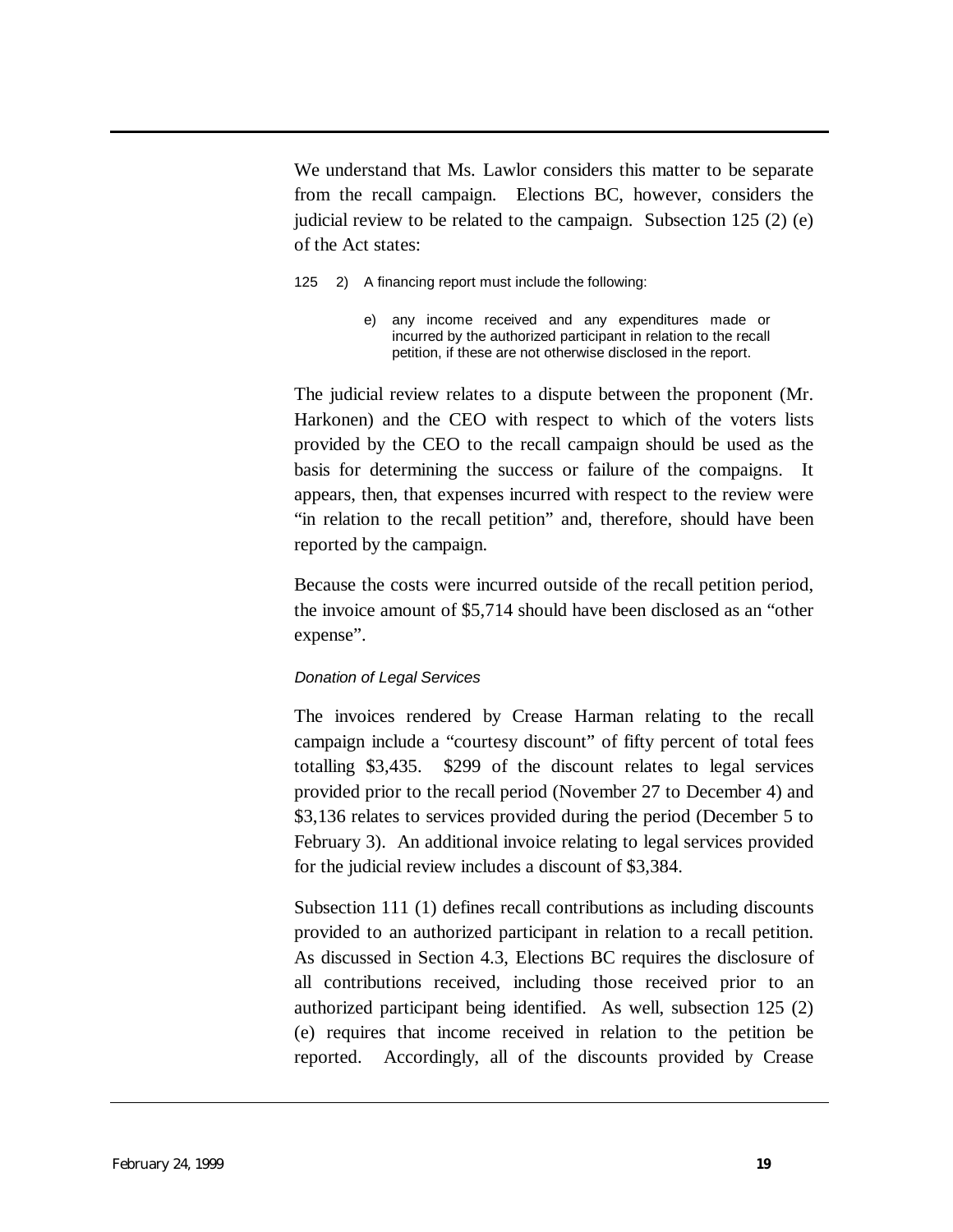Harman totalling \$6,819 (\$3,435 plus \$3,384) should have been disclosed as contributions in the financing report.

As noted earlier, legal services provided to comply with the Act are exempt from the expense limit. \$3,136 of the total amount, then, should have been disclosed as an expense not subject to limit. The remaining \$3,683 should have been disclosed as an "other expense" since it relates to services provided outside of the recall petition.

## *Third Party Advertising*

Mr. Harkonen received third party advertising support for his campaign from Mr. James Hankins and his company, Sure-Spar Logging Co. Ltd. In January 1998, both through his own registered sponsorship and that of Mr. Khiem Lawlor, Mr. Hankins sponsored advertising totalling \$8,456. Further details are provided in Section 9.1.

As indicated in Section 9.1, we found that Mr. Hankins' sponsorship exceeded the limit of \$5,000 placed on third-party advertising. In order for Mr. Hankins to have not exceeded the limit, \$3,456 of his sponsorship would have to have been provided directly to the campaign. We assume that the campaign would have accepted the funds and used them for advertising purposes.

The campaign, therefore, should have received and disclosed an additional \$3,456 in campaign contributions and an additional \$3,456 on advertising, a recall expense subject to the limits.

## *6.1.3 Effect on Recall Financing Report*

Based on our findings as outlined above, the financing report filed for Mr. Harkonen's campaign should have included an additional  $$10,275$  (\$6,819 + \$3,456) of campaign contributions, bringing total contributions to \$40,732. The report should also have included an additional \$3,456 in expenses subject to the limit (relating to Mr. Hankins' advertising costs), \$3,136 in expenses not subject to the limit (relating to discounts provided on legal services during the recall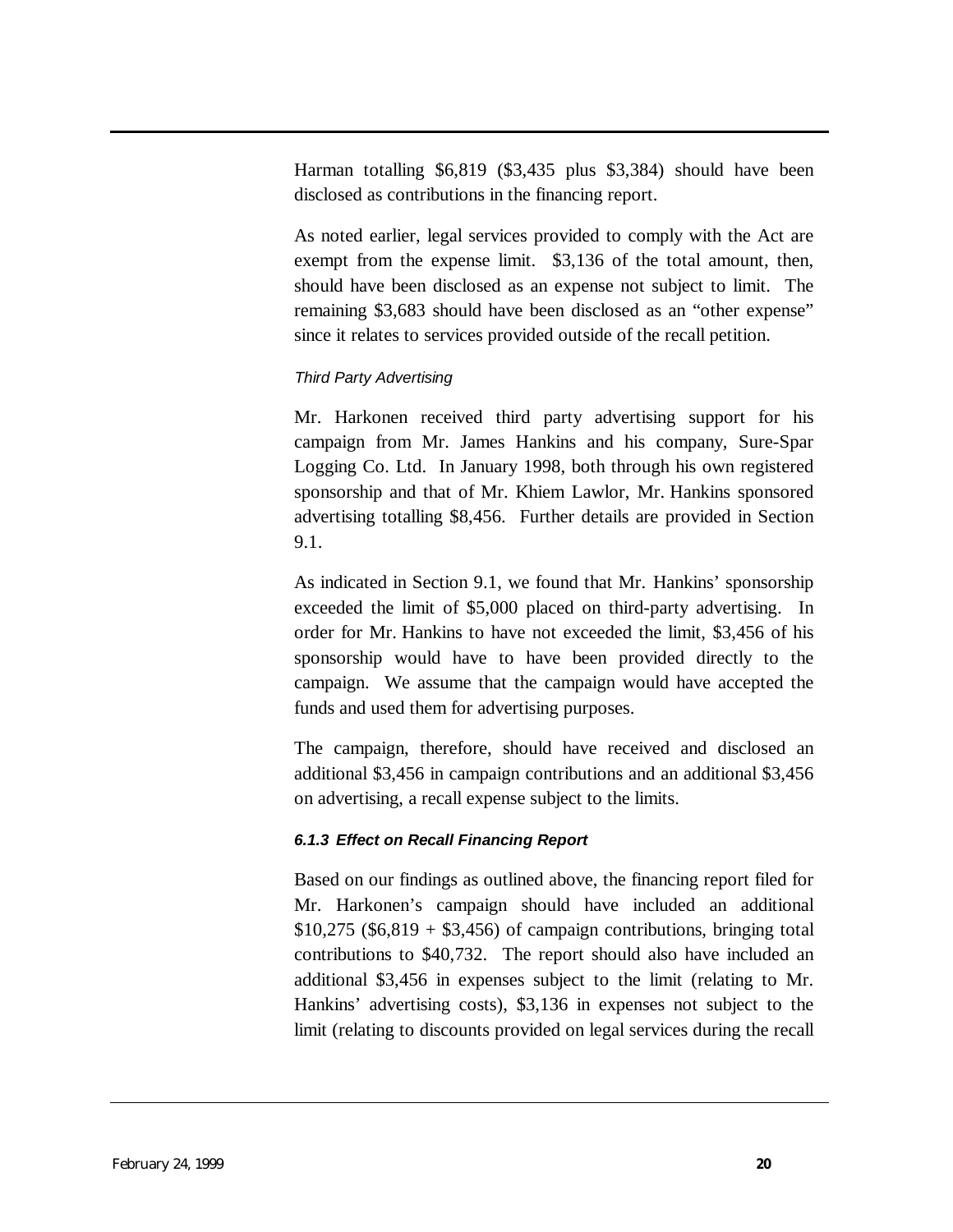period) and \$3,683 in other expenses (relating to discounts provided prior to, and after, the recall period).

Total recall expenses subject to the limit should have been reported as \$29,974, which exceeds the prescribed limit by approximately \$2,532.

Our calculations are detailed in Schedules 1 and 2.

**6.2 MLA – Hon. Paul Ramsey** As prescribed by the Act, Mr. Ramsey's anti-recall campaign was also subject to the expense limit of \$27,442.22. Mr. Ramsey's financial agent was C4LD co-ordinator Mr. Bob Steventon.

#### *6.2.1 Recall Financing Report*

The Recall Financing Report for Mr. Ramsey's campaign was filed by Mr. Steventon. A notation on the cover sheet indicates that revisions were made to September 19, 1998.

The report discloses that a total of \$35,935 was received as contributions to the campaign (\$35,232 in money and \$703 in property and services) and a total of \$35,167 was spent. Of the total expenses, \$24,412 was subject to the recall expense limit. The remaining \$10,755 was incurred outside of the recall period.

We reviewed the financial documents relating to the campaign, provided by Mr. Steventon through his counsel, Mr. Ian Aikenhead.

#### *6.2.2 Other Financial Issues*

While we did not note any errors in the report filed by Mr. Steventon based on our review of the documents provided to us by his counsel, certain items came to light during our investigation that, had they been disclosed in the report, would have caused the campaign to exceed the recall expense limit.

#### *Sam Bridge*

Mr. Sam Bridge worked on all three primary anti-recall campaigns. He agreed to be interviewed as part of our investigation, providing information on the participants in the anti-recall campaigns and their roles. Mr. Bridge also provided numerous documents in his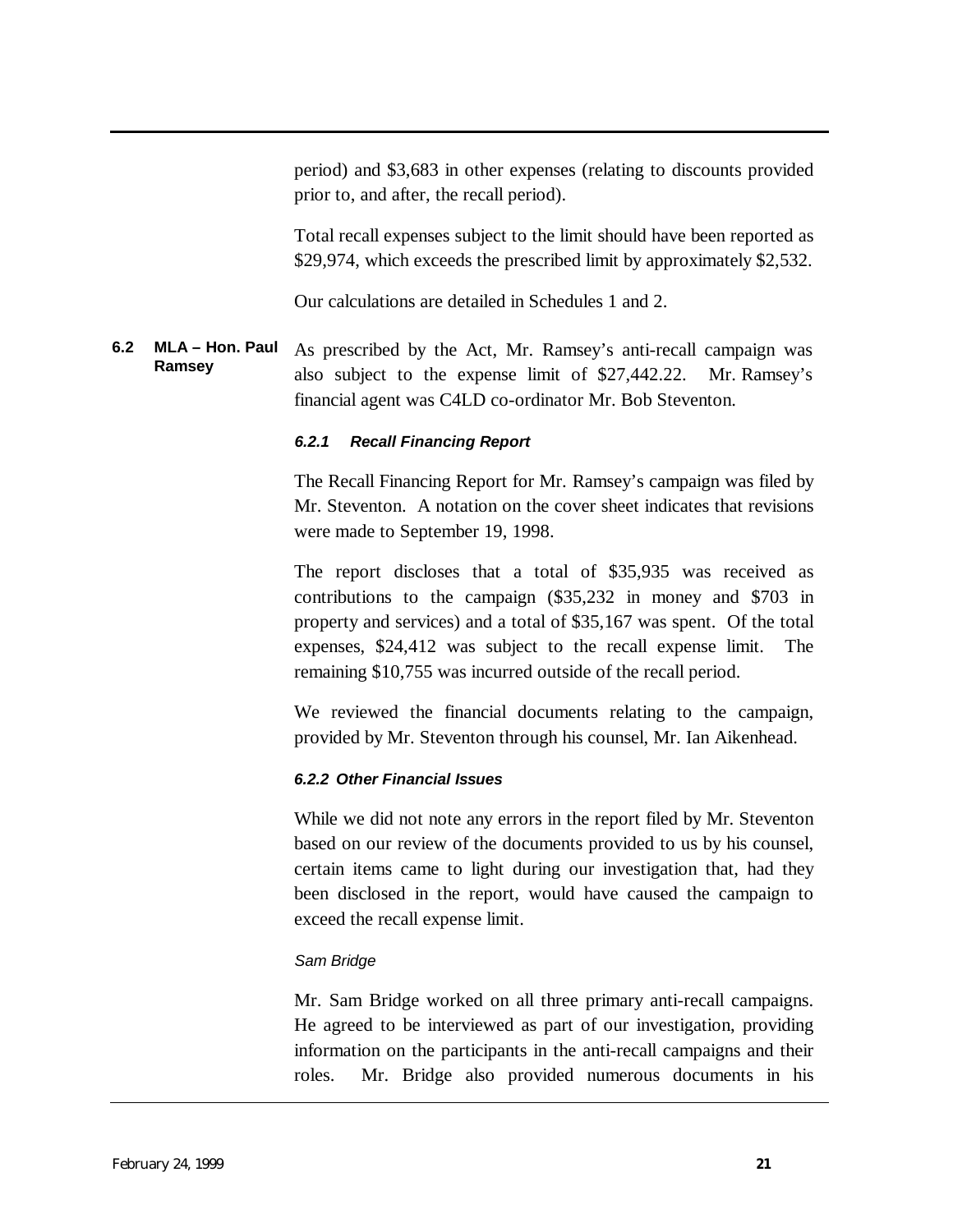possession relating to the work he did on the three campaigns. We independently investigated the information he supplied to the extent possible.

The issue of whether Mr. Bridge provided recall campaign services in Prince George North is relevant to the calculation of contributions received and expenses incurred subject to the recall expense limit.

Further, if Mr. Bridge provided recall campaign services, the determination of whether those services were provided in the capacity of a volunteer or a paid contractor impacts on the calculation.

Mr. Brian Gardiner, Provincial Secretary for the British Columbia New Democratic Party ("BC NDP" or "NDP"), informed us that Mr. Bridge was in Prince George during the recall period under instructions from him to conduct a one week party membership drive. Mr. Gardiner further advised us that membership work was done. If Mr. Bridge did anything other than membership work, Mr. Gardiner felt that he overstepped his instructions and authority.

The invoice submitted by Mr. Bridge to the NDP states that he worked from December 15 to 21, 1997, on a membership drive. Mr. Bridge informed us, however, that he actually worked as an organizer for C4LD, primarily doing telephone canvassing to determine the level of support for recall in the constituency. As well, he assisted in writing letters to the local media and finding local supporters to sign them.

Mr. Bridge informed us that the membership drive was a cover story suggested by Mr. Gardiner and that he did no membership work in Prince George; he worked only on recall. Mr. Gardiner denied the cover story allegation.

Mr. Bridge informed us that he was involved in telephone conference calls during the recall campaign, where political strategy was discussed. As well, he provided us with a memo from Mr. Gardiner which had been distributed to Mr. Bridge and others involved in recall, requesting that Mr. Bridge participate in a recall "post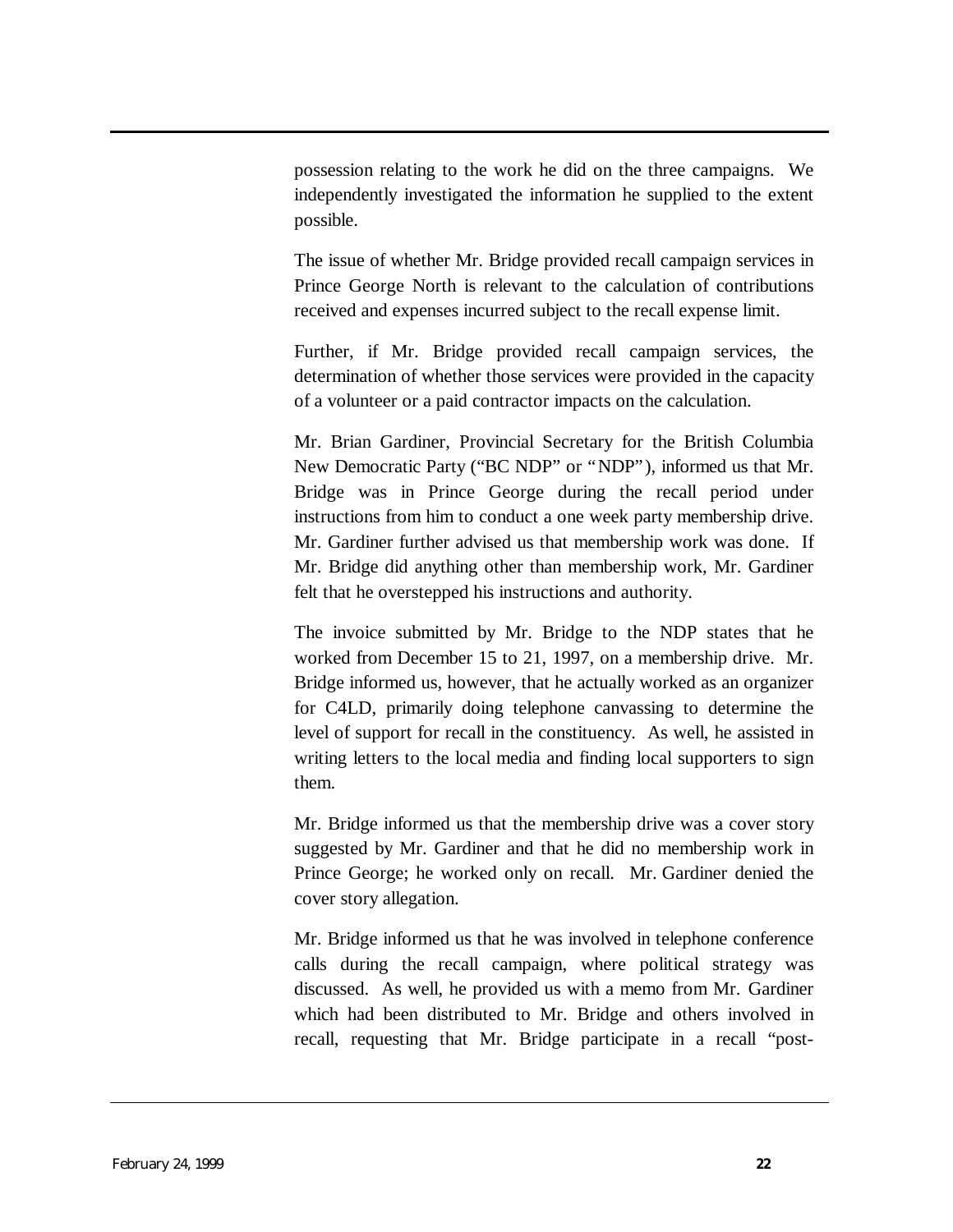mortem" conference call, organized by Mr. Gardiner, after the conclusion of recall campaigns in Prince George and Skeena.

We confirmed with a member of the anti-recall campaign that Mr. Bridge worked on recall while he was in Prince George. Ms. Jackie Woodcock, who was Mr. Ramsey's constituency assistant at the time, informed us that Mr. Bridge was clearly concerned with recall issues. In fact, he spoke with several volunteers individually to determine their roles and activities to date.

We found no evidence that Mr. Bridge solicited party memberships while in Prince George.

The determination of whether Mr. Bridge was a volunteer is dependent on his relationship with the NDP. Subsection 180 (5) of the Election Act states:

- 180 5) The value of the following is not a political contribution:
	- a) services provided by a volunteer, being an individual who
		- i. voluntarily performs the services,
		- ii. receives no compensation in relation to the services directly or indirectly from the organization or individual to whom the services are provided, or from another organization or individual to whom the provision of such services would otherwise be a political contribution,
		- iii. receives no compensation in relation to the services directly or indirectly from an organization or individual other than his or her employer, and
		- iv. receives no greater compensation from his or her employer than the compensation that the individual would normally receive during the period the services were performed;

An employee of the NDP, therefore, can provide services to an election campaign while being compensated by the NDP and be considered a volunteer to the campaign.

In our view, however, Mr. Bridge is not an employee of the NDP. Rather, his working relationship with the party is as a contractor. Our view is further supported by the method in which Mr. Bridge was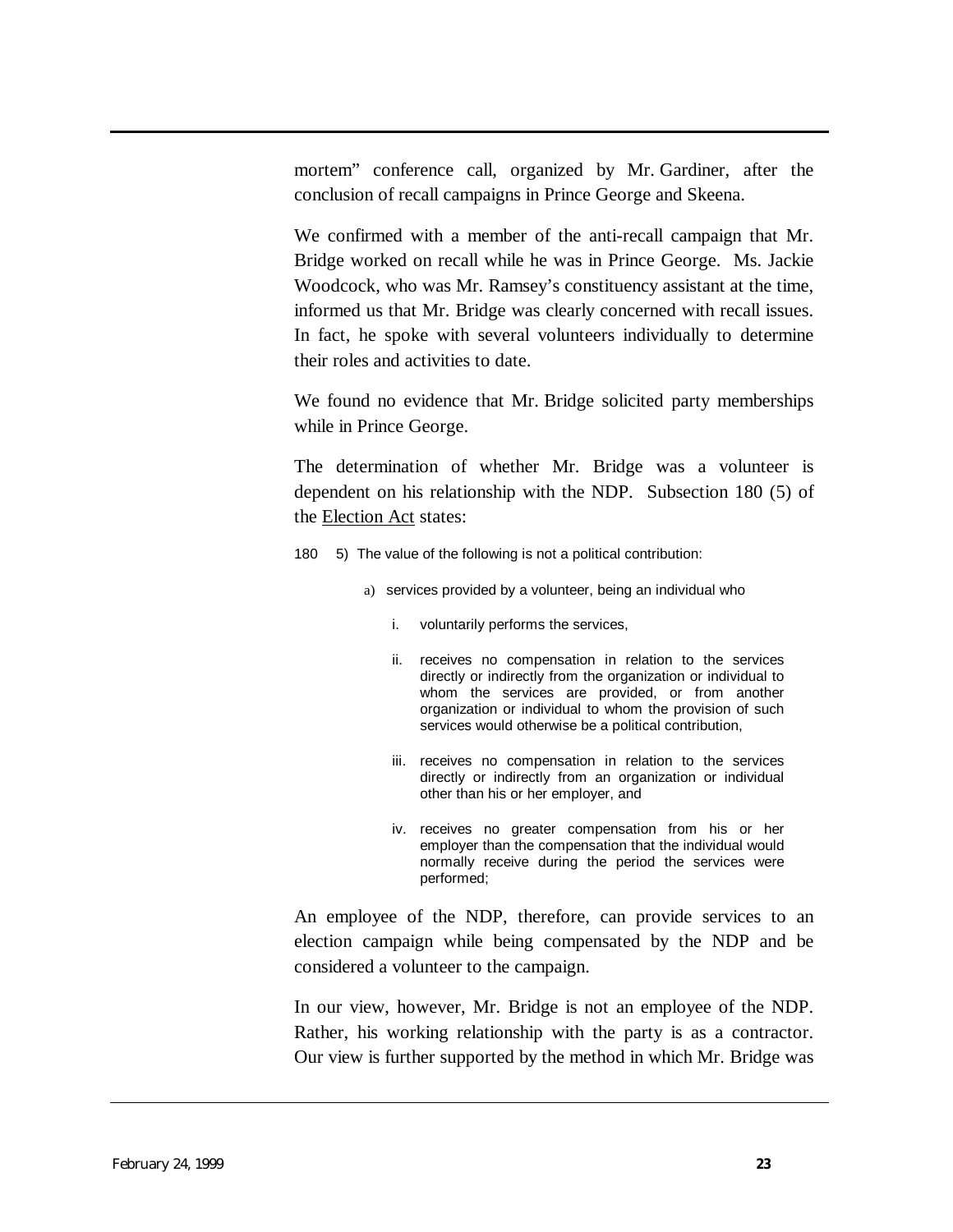compensated in Skeena and Comox Valley. In each of those constituencies, similar to Prince George North, Mr. Bridge was reportedly attending for membership drive purposes. In each instance, however, Mr. Bridge received at least a portion of his compensation from the anti-recall campaigns. If Mr. Bridge was, in fact, a volunteer, he would not have received any salary directly from the campaigns.

Because Mr. Bridge attended in Prince George to work on the antirecall campaign and was not a volunteer to the campaign, the costs incurred for his services, including travel and accommodation, should have been disclosed as both contributions and expenses of the campaign.

Mr. Bridge advised us that he drove from Vancouver to Prince George at his own expense. Mr. Gregory McDade, counsel for Mr. Gardiner, provided documents indicating that the NDP paid Mr. Bridge a salary of \$500, plus a \$175 total per diem, for his work.

We confirmed in an interview with Mr. Bryan McIver, who was Mr. Ramsey's ministerial assistant at the time of recall, that he personally paid for the first night of Mr. Bridge's accommodation in Prince George. Documents provided by Hawthorne Bed & Breakfast, where Mr. Bridge stayed for the next three nights, verify that the accommodation cost of \$120 was paid by Mr. Gardiner. Mr. Bridge informed us that he was billeted for the remainder of his stay.

We estimate the total cost of Mr. Bridge's attendance in Prince George North was \$1,443 (\$608 for his mileage calculated as 1,600 kilometres at the standard government rate of \$0.38 per kilometre, \$675 for his salary and per diem, \$120 for Hawthorne Bed & Breakfast and we estimate \$40 for his first night's accommodation).

As discussed in Sections 4.3 and 4.4, recall contributions and expenses are required to be made to or incurred by the financial agent to the campaign. We understand from our discussions with Mr. Steventon that he was unaware of the costs associated with Mr. Bridge's attendance in Prince George North. In our view, either those who funded Mr. Bridge's attendance or Mr. Bridge himself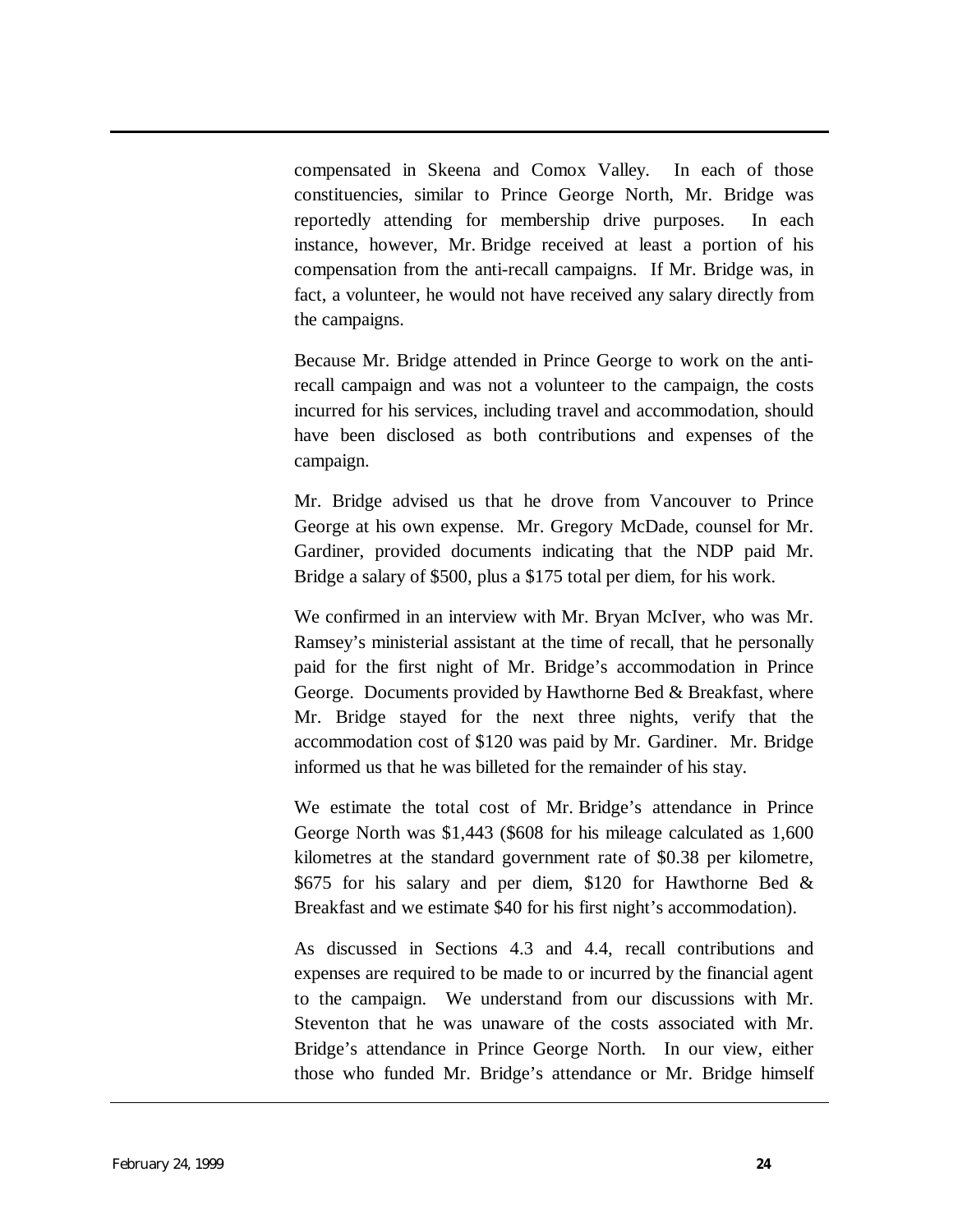should have made Mr. Steventon aware of those costs in order to ensure their appropriate disclosure to Elections BC.

#### *Strategic Communications Inc.*

Strategic Communications Inc. ("Strategic Communications") is a communications firm that has done extensive polling and fundraising work for the provincial NDP, according to Strategic Communications principal, Mr. Robert Penner.

The British Columbia and Yukon Territory Building and Construction Trades Council ("Trades Council") is an organization comprised of fifteen autonomous construction unions. In early December 1997, they commissioned Strategic Communications to do a telephone opinion poll to canvass the views of trade union families in Prince George North towards recall. We were informed by Mr. Ed King, who was employed by Strategic Communications at the time of recall, that when the Prince George poll was conducted, the company was simultaneously engaged in fundraising for the NDP.

Mr. Tom Sigurdson, Executive Director of the Trades Council, informed us of his telephone conversation with Mr. King to discuss polling. The Trades Council wanted to determine how involved they should become in the recall issue.

He further informed us that Strategic Communications designed all of the polling questions and conducted the poll from December 15 to 19, 1997. Because the union locals do not provide membership lists to the Trades Council, Strategic Communications was not able to canvass union households only. The poll, therefore, sampled all households, regardless of union status. The Trades Council paid Strategic Communications \$4,985 for the polling work.

Mr. Sigurdson advised us that the NDP looked to the Trades Council for participation in recall. Because he found the poll results encouraging, however, Mr. Sigurdson determined that the union would not need organizers to speak to their members about the issues.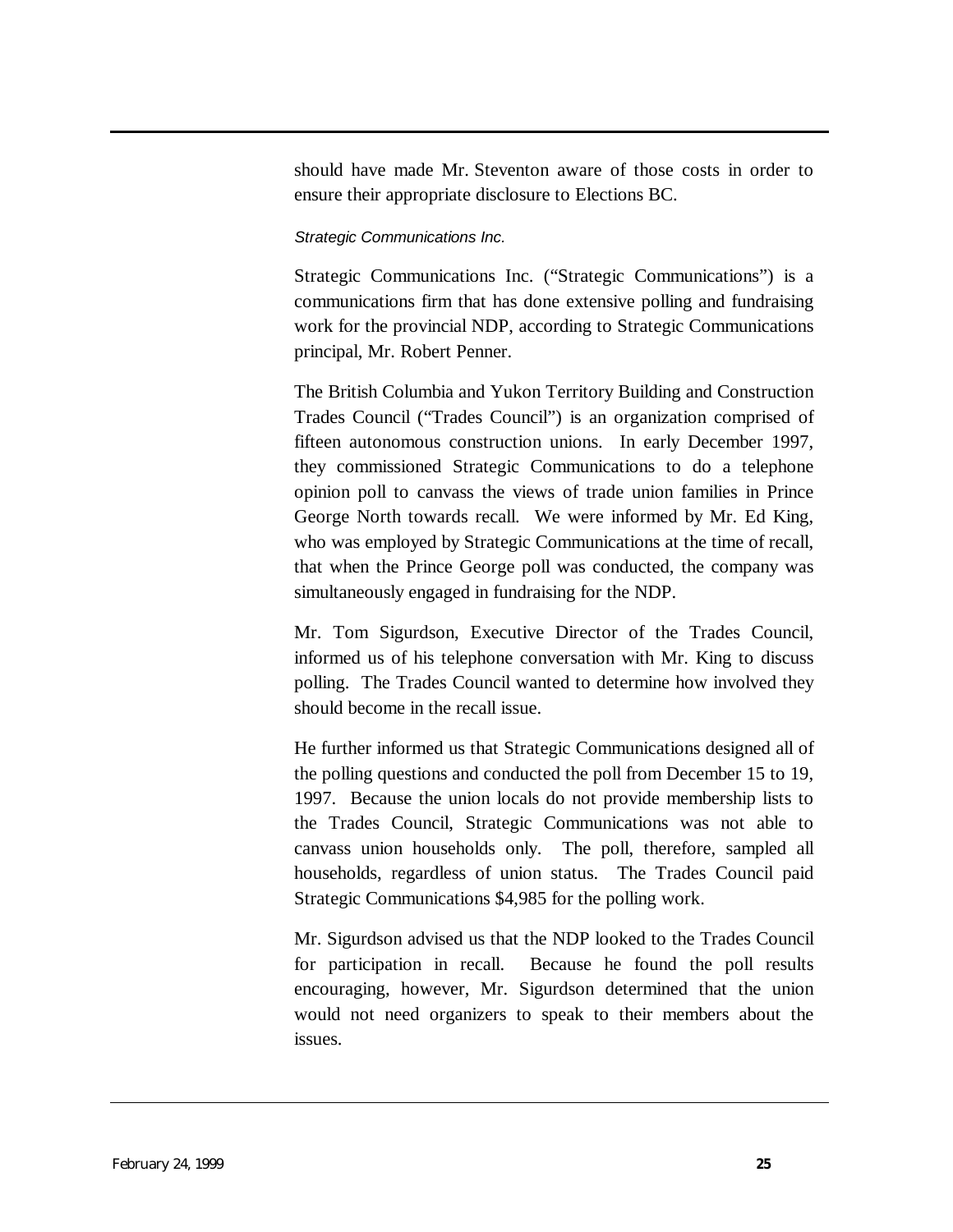Mr. Sigurdson advised us that he shared the results of the poll with all of his local affiliates as well as with individuals in the NDP with whom he had regular contact, including with Provincial Secretary Mr. Gardiner, MLAs and ministerial assistants. Based on the results, he was able to show the NDP that recall was not problematic for Mr. Ramsey

Mr. Sigurdson informed us that he only passed on the poll results verbally. Mr. King, however, informed us that Mr. Sigurdson authorized his sending the poll results to anyone who requested them.

Mr. King further informed us that Mr. Gardiner requested the polling results. We were informed by Bryan McIver, who was Mr. Ramsey's ministerial assistant at the time, that he did not receive the results of the Strategic Communications poll. Mr. King, however, indicated that Mr. McIver provided him with the fax number for the constituency office and that written summaries of at least two days' polling results were faxed there. In addition, we were provided with the original faxed summary sheet for December 16, 1997, which was addressed to Mr. Gardiner, titled "Recall Poll" and received on the back of Lois Boone, MLA letterhead. Ms. Boone, an NDP MLA for Prince George – Mount Robson, shared the constituency office with Mr. Ramsey.

The determination of whether the poll results were used in considering the strategy of Mr. Ramsey's campaign is relevant to the determination of whether the polling cost should have been disclosed by the campaign as a contribution by the Trades Council and an expenditure subject to the expense limit.

The December 16, 1997 polling results indicated that approximately 175 individuals responded to polling questions that day. Opposition to recall outnumbered support by a margin of approximately 2 to 1. We were unable to obtain the total number of individuals surveyed over the course of the polling and the overall polling results.

At approximately the same time as the Strategic Communications poll, the C4LD campaigners were doing their own telephone canvassing. In addition, a poll done for the Prince George Citizen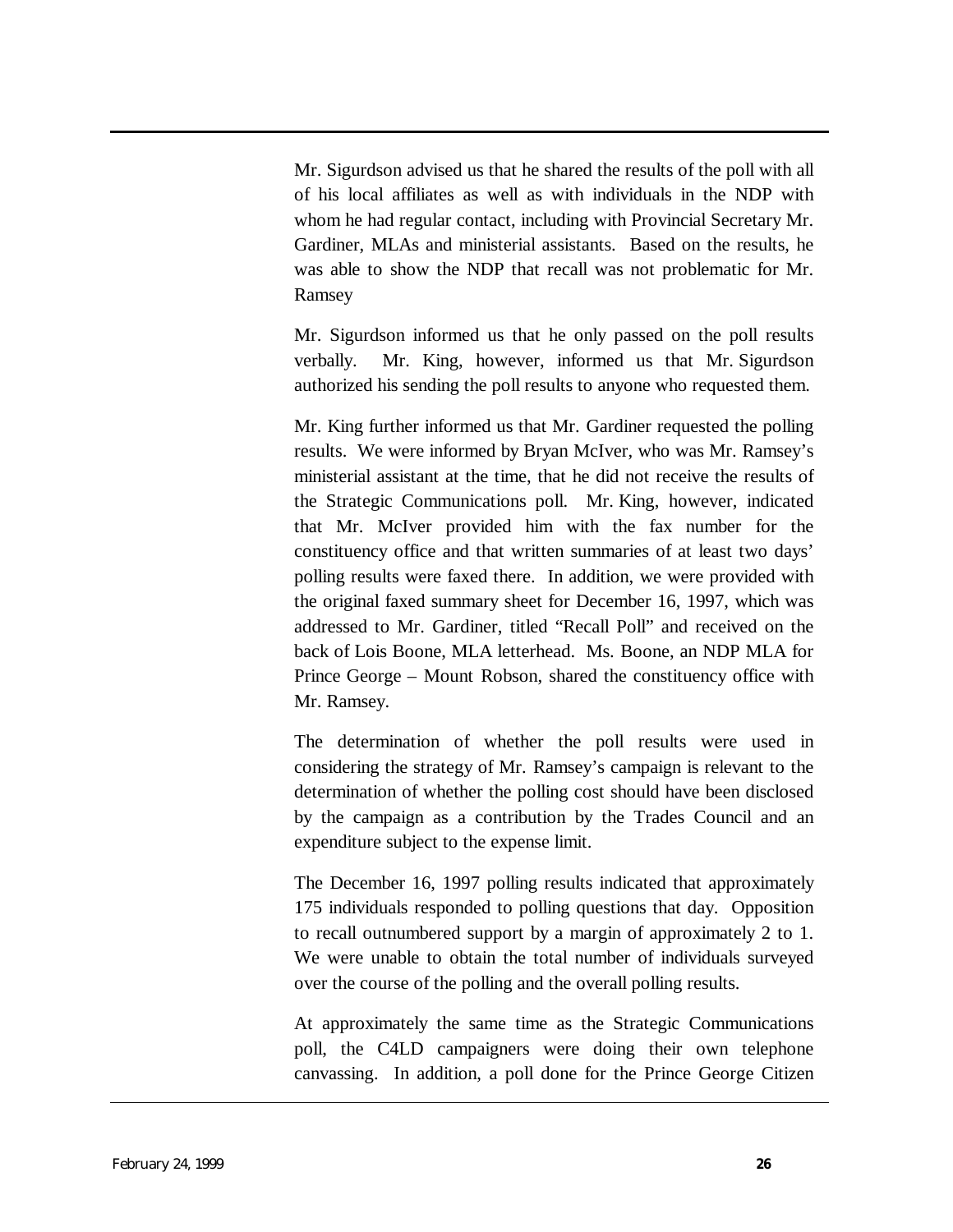newspaper, with similar conclusions about the lack of support for recall, was published.

Mr. Gardiner advised us that, in his view, the Strategic Communications poll had no impact on the C4LD campaign and the campaign received no benefit from the poll findings. According to Mr. Gardiner, because the C4LD members did not know of the poll results, they did not use the poll to map out strategy and did not make any public pronouncements about it. In Mr. Gardiner's view, then, the cost of conducting the Strategic Communications poll is not a reportable expense.

The poll was not disclosed to Elections BC in the campaign financial report as a contribution by the Trades Council nor was it separately reported as an opinion poll expense by the C4LD campaign. C4LD co-ordinator and campaign financial agent Mr. Steventon advised us that he was unaware of the poll and did not know who had commissioned or paid for it.

Mr. Bridge advised us that although the Strategic Communications poll results were not seen by C4LD members, they were known and discussed by individuals involved with Mr. Ramsey. Mr. Bridge further advised us that the results were a factor in assisting Mr. Ramsey's political advisors in determining the strength of the recall campaign.

The timing of the poll (December 15 to 19, 1997) is relevant because at that stage, approximately two weeks into the campaign, strategy was likely being determined. It appears that the polling results were received by the Prince George constituency office and were made available to Mr. Ramsey's advisors. The results were also provided to NDP officials who were involved in the strategy planning.

A poll whose results are not intended to be made public appears to serve no other purpose than to be used by the sponsoring organization for information and planning. In our opinion then, it is reasonable to assume that the Strategic Communications poll was used by advisors to the campaign in mapping out their strategy. Again, the Act requires that a recall contribution or a recall expense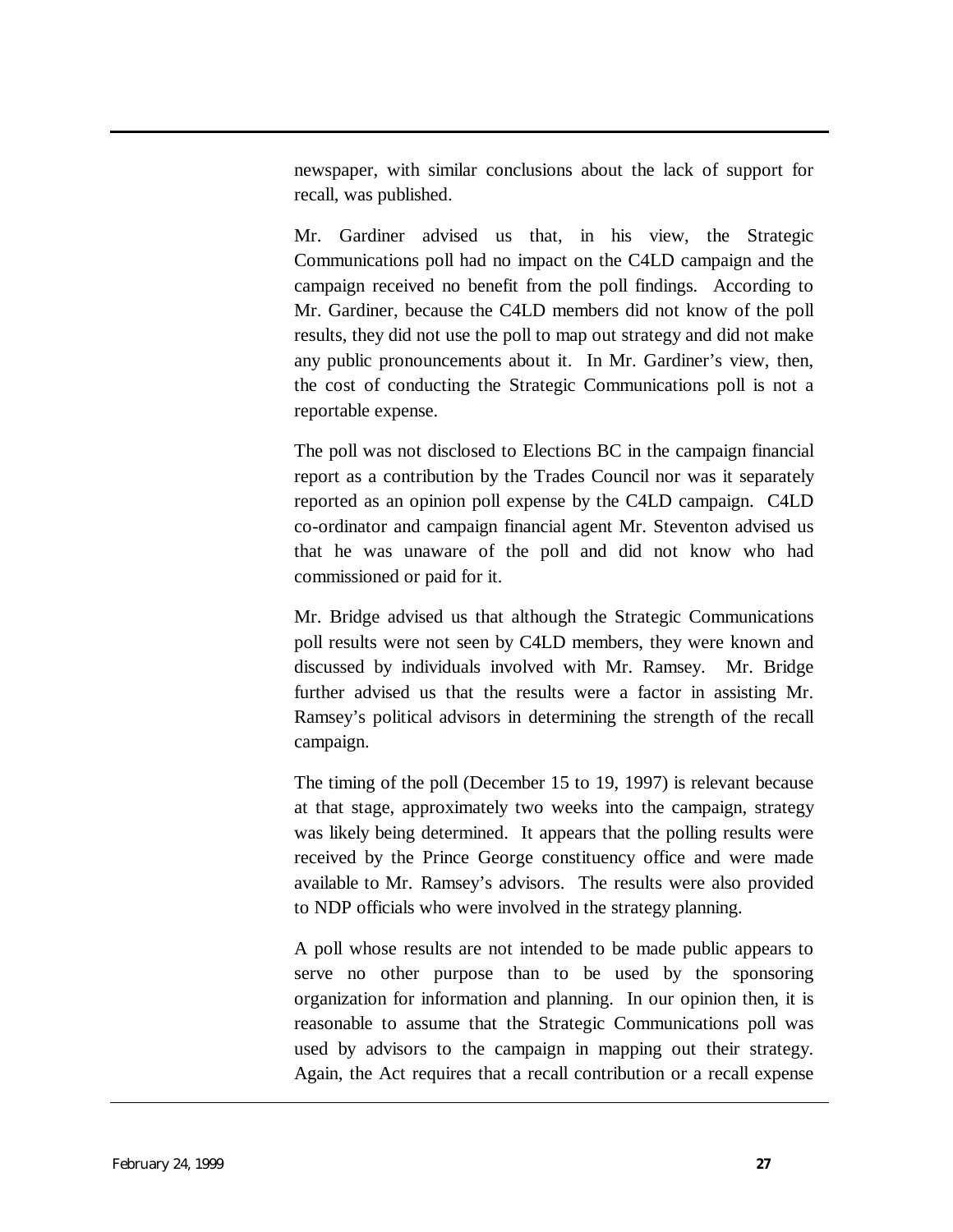can only be made to or incurred by the financial agent for the campaign. Mr. Steventon, however, denied knowledge of the Strategic Communications poll.

We were informed by Mr. King that at least two days' results were provided to Mr. Ramsey's constituency office. Accordingly, we estimate that at least forty percent (two of five polling days) of the total cost of the poll should have been included in the campaign financial report as both a contribution by the Trades Council and an expense of the campaign. The amount that should have been included is \$1,994 (\$4,985 x 40%).

#### *Viewpoints Research Ltd.*

Viewpoints Research Ltd. ("Viewpoints") is a polling and research company located in Vancouver. Viewpoints principal, Ms. Leslie Turnbull, informed us that the company conducted a poll in the Prince George North and Skeena constituencies during the recall campaigns. She also informed us that the cost of the polling was paid for by the NDP.

We attempted to obtain further information with respect to this polling. Specifically, our request included the following:

- a) the amount paid for the polling services;
- b) a copy of the questionnaire used by the pollsters;
- c) the period during which the polling was conducted; and
- d) confirmation of whether Viewpoints was instructed to forward the poll results to any organization or individual, other than the NDP.

In response, we were advised by Ms. Turnbull, on behalf of Viewpoints, that:

*"We believe we are not an appropriate party to respond … "*

Mr. Greg McDade, counsel for the NDP, subsequently confirmed that Viewpoints did conduct polling in Prince George North and Skeena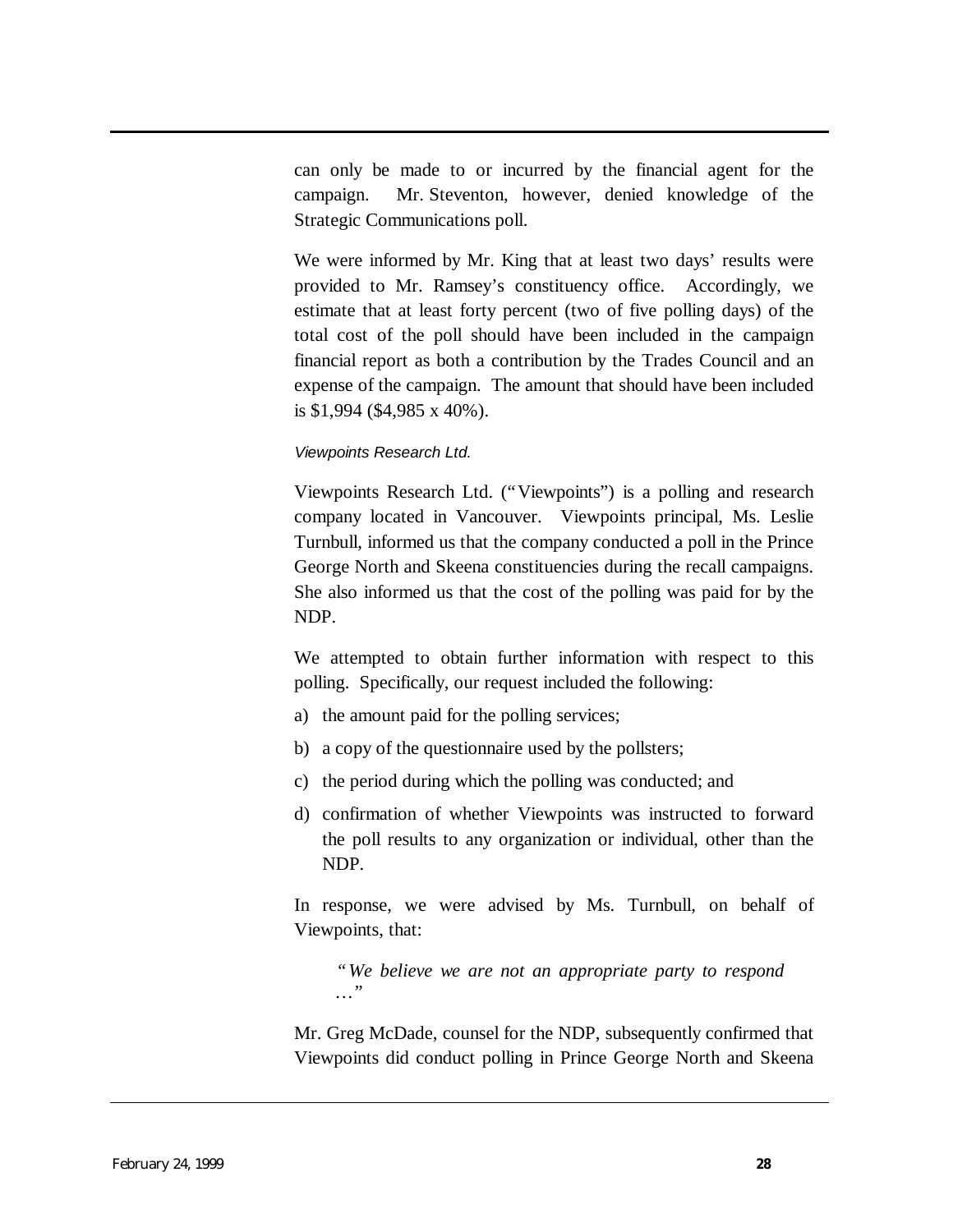during the recall period. Mr. McDade informed us that to Mr. Gardiner's knowledge, the anti-recall campaigns were unaware of this polling. Their position, therefore, is that the polling is of no relevance to our investigation. Accordingly, they provided no further information. Without further information, we are unable to determine whether the results of this polling were used in the respective campaigns.

#### *BC Federation of Labor*

The BC Federation of Labour ("BCFL") is an umbrella organization representing various unions in BC. At the time of recall, Mr. Bill Tieleman was the communications director and assistant to the president of the BCFL. Mr. Tieleman informed us that in early January 1998, he was advised by Mr. John Pollard of the Office of the Premier that several volunteers, mostly from the government's political staff, were willing to assist with the anti-recall campaigns. Mr. Tieleman suggested that the BCFL might be willing to incur the cost, estimated at between \$2,500 and \$4,000, of flying the volunteers to the constituencies. BCFL President Mr. Ken Georgetti approved the payment for the flights, a decision that was subsequently formally approved by the BCFL's board of directors.

Ten airline tickets with a total cost of \$3,926 were purchased through the BCFL's travel agent. With respect to whether the BCFL considered that the cost of the flights might be a recall contribution, Mr. Tieleman advised us that, according to Mr. Pollard, there was no difficulty with respect to the financing requirements with the BCFL providing travel assistance to volunteers.

Mr. Tieleman, however, did not seek independent advice either from his own counsel or from Elections BC to determine whether the cost of the flights should have been reported as a donation to the campaigns.

Mr. Tieleman informed us that other than the purchase of the airplane tickets, there was no financial assistance provided by the BCFL to the anti-recall campaigns.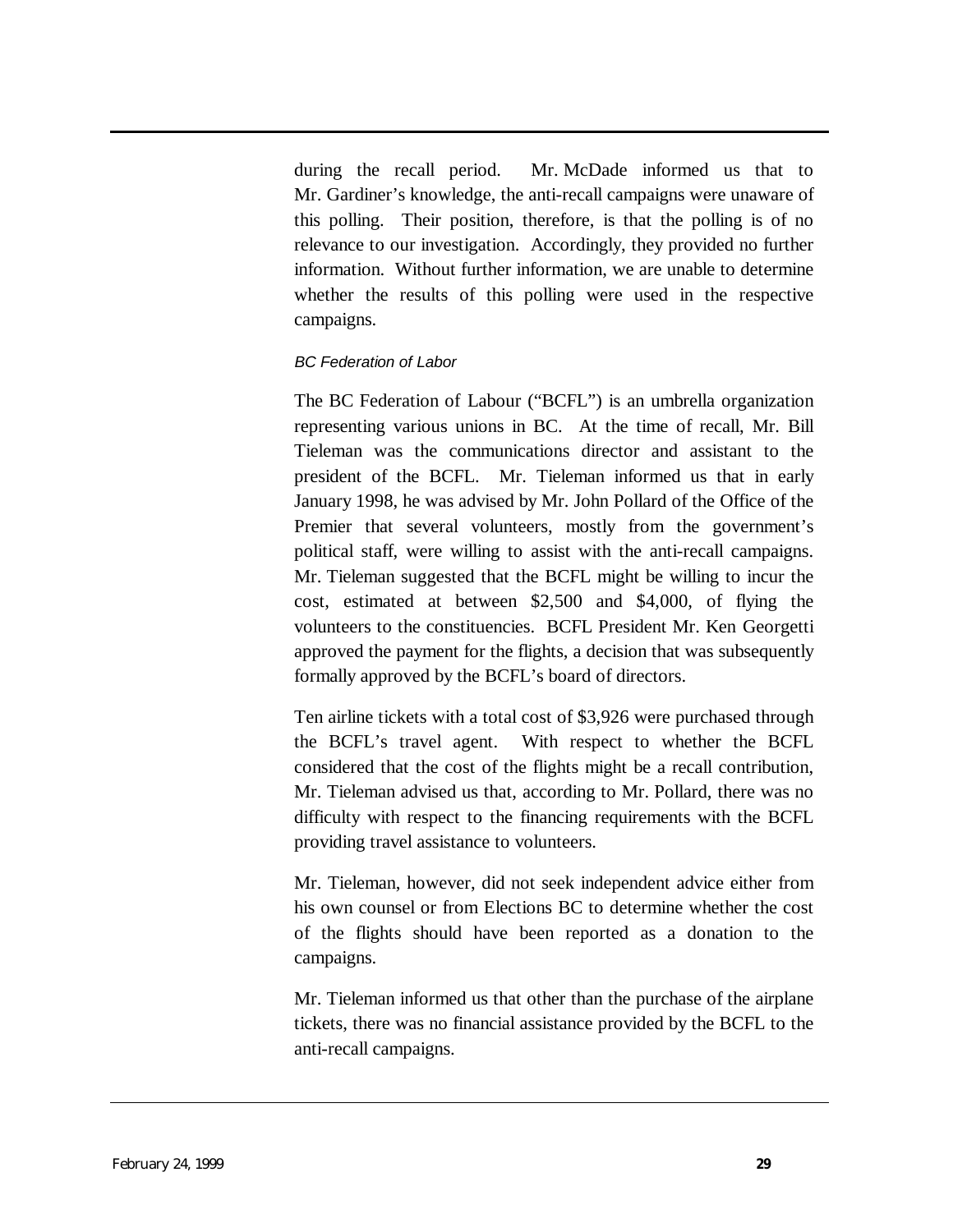Mr. Gardiner advised us that, in his view, none of the payments made by the BCFL was a reportable campaign contribution or expense, since the funds received were used in respect of travel for volunteers, a practice not specifically addressed by the Act.

In late January 1998, seven of the volunteers flew to Prince George at a cost to the BCFL of \$2,881. Of the seven volunteers, we confirmed with the Public Service Employees Relation Commission that five were government employees at the time. We also verified that each of those government employees filed the proper documentation with the Ministry of Human Resources to take leave without pay for the days during which they worked on the anti-recall campaign. In one case, the volunteer was not required to request leave without pay because the individual did not miss any work days. We are satisfied that each of the government employees was a volunteer and therefore, their wages are not contributions to the campaign. We are also satisfied that the volunteers paid for their own meals and accommodation and did not seek to be reimbursed by the government.

Subsection 111 (4) (b) states that:

- 111 4) The value of the following is not a recall contribution:
	- b) property of a volunteer if the property is provided or used in relation to the services of the individual as a volunteer;

With respect to the air travel costs, in this instance, the property of the volunteers was not used to pay for their travel costs. Rather, funding was received from a third party in respect of the costs.

Mr. Steventon denied knowledge of payments made by the BCFL with respect to travel costs, which is inconsistent with the provisions of the Act requiring that recall contributions be made to and recall expenses be incurred by the financial agent.

#### *Telephones*

The use of telephones in corporate and union offices is common practice by political parties during election campaigns. Generally, in election campaigns, the use of existing third party telephones and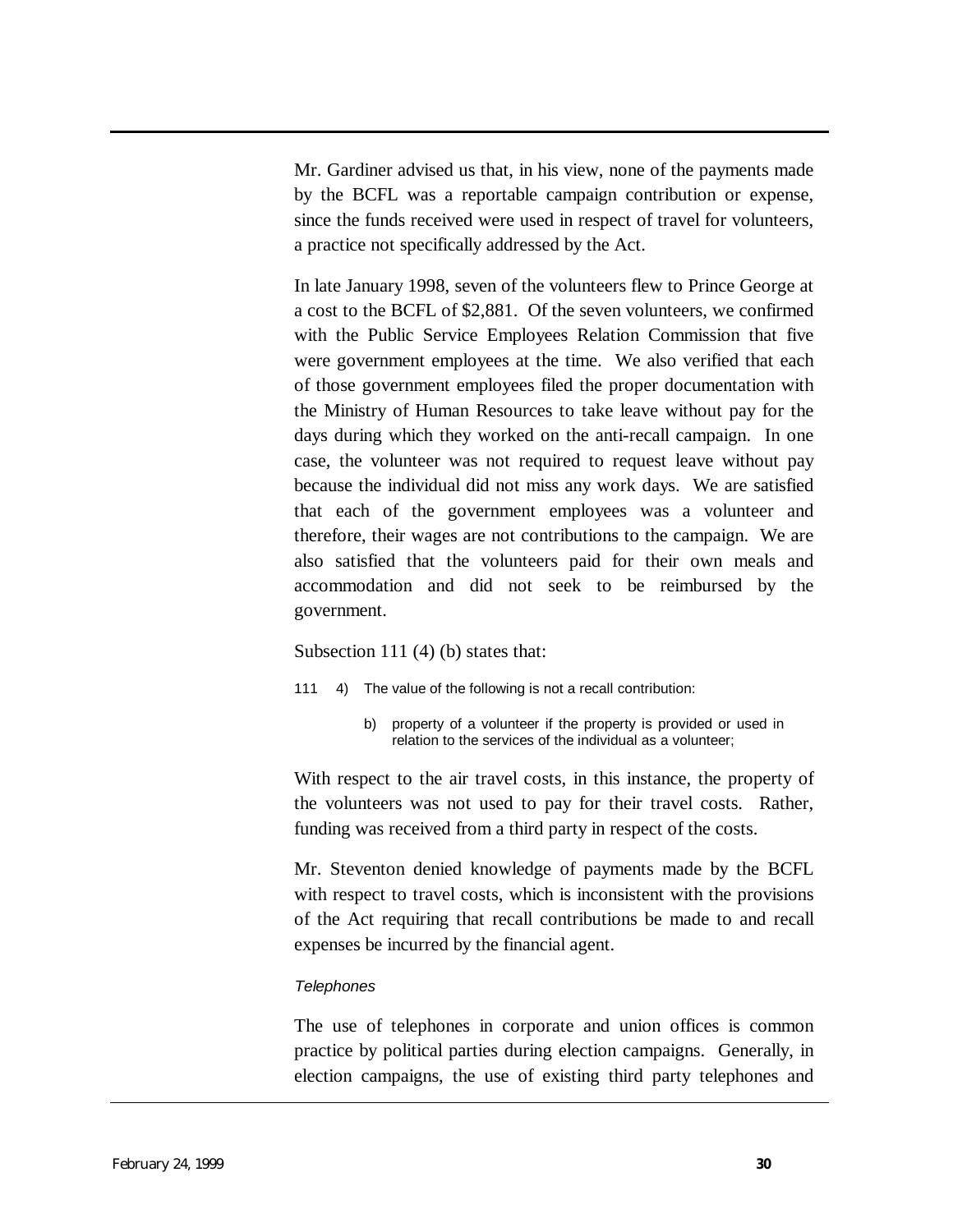telephone lines is not disclosed as an expense due to the difficulties in valuing their use.

The Prince George North anti-recall campaign made use of third party telephones to discuss or canvass the recall issues with constituents. C4LD used existing telephones in the Hospital Employees Union ("HEU") offices in evenings or on weekends. We understand, however, that no additional telephone equipment was installed and that no long distance charges were incurred since all long distance calls were made from the campaign office telephones. Strictly speaking, the use of such equipment would be a recall expense, based on its market value. The difficulties in establishing such a value appear to have resulted in these costs not being disclosed.

The Prince George and District Labour Council ("Labour Council") installed fifteen telephones in the IWA office in Prince George for canvassing purposes. They registered with Elections BC as a third party recall advertising sponsor and in their required filings, reported spending \$3,709 on a telephone bank. Elections BC considers telephone banks to be an approved advertising form; therefore, the disclosure by the Labour Council is appropriate and no additional contributions or expenses are required to be included in the financing report of the campaign.

## *6.2.3 Effect on Recall Financing Report*

Based on our findings as outlined above, had the additional costs been disclosed to Mr. Steventon, the financing report filed for Mr. Ramsey's campaign should have included an additional \$6,318 (\$1,443 relating to Mr. Bridge's costs, \$1,994 for a portion of the Strategic Communications poll and \$2,881 for the airfares to Prince George) as contributions.

Total contributions received by the campaign, therefore, should have been \$42,255.

The financing report should also have disclosed an additional \$6,318 in expenses subject to the limit. Total expenses subject to the limit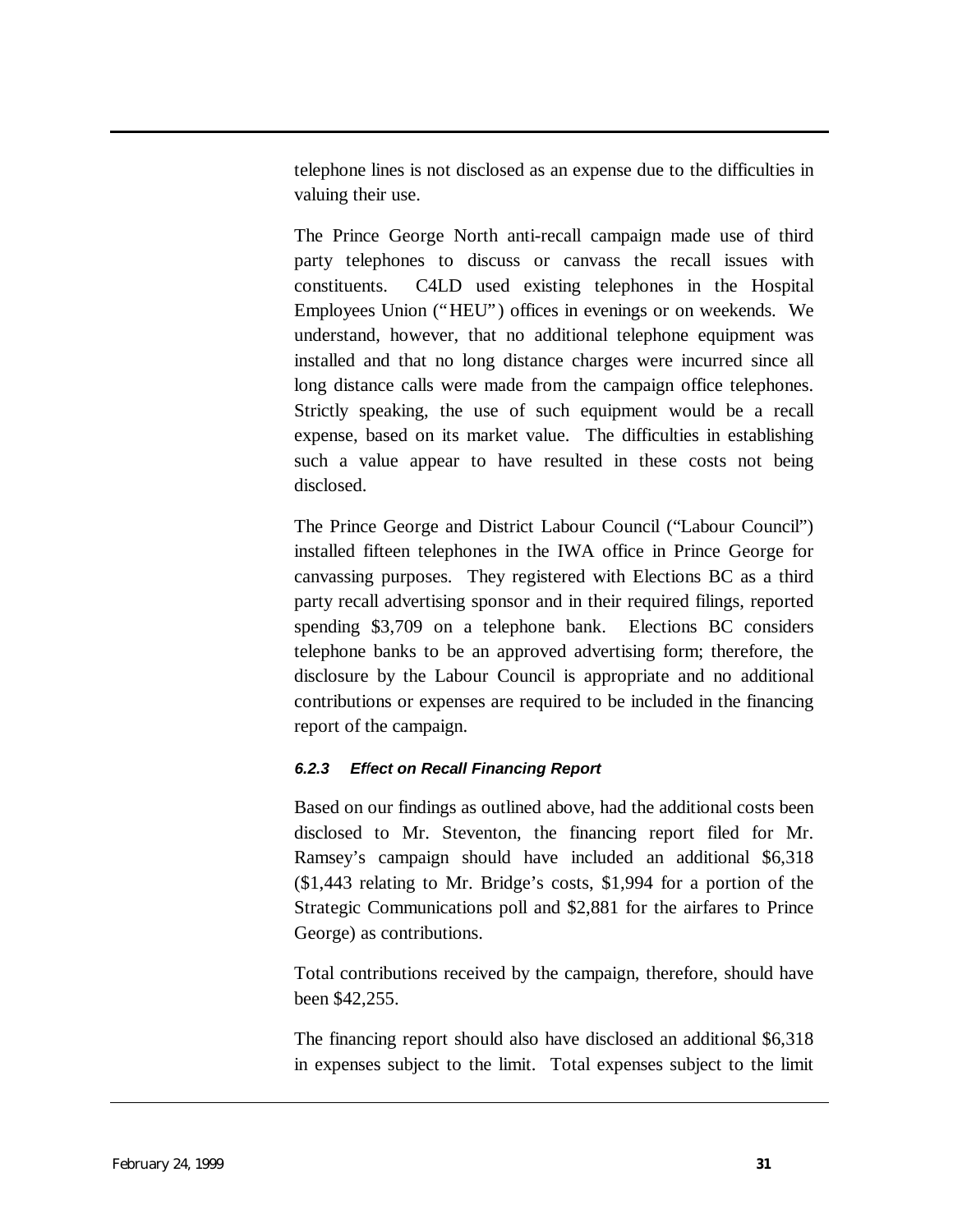should have been \$30,730, an excess of approximately \$3,288 over the prescribed limit.

Our calculations are detailed in Schedules 3 and 4.

<span id="page-33-0"></span>**7.0 SKEENA** The Committee to Recall Helmut Giesbrecht was formed in the fall of 1997. Former Social Credit cabinet minister, Mr. Bud Smith, discussed the use of recall legislation at an October meeting attended by approximately 300 people in Terrace. In November, Mr. Troy Lanigan, Provincial Director of the BC Division of the Canadian Taxpayers Federation ("CTF") and Mr. Bruce Hallsor of Crease Harman, counsel for CTF, held a meeting in Terrace to discuss training manuals they had prepared relating to recall financing and the requirements and responsibilities of recall petition canvassers. On December 5, 1997, the "Crash Helmut" campaign began with the issue of a petition to proponent Lorne Sexton.

> Supporters of Mr. Giesbrecht began a campaign to oppose recall in November 1997 which was organized by Ms. Gail Murray, who took time off from her work as Mr. Giesbrecht's constituency assistant. The campaign, operating as Skeena Taxpayers Association ("STA"), was co-chaired by Ms. Elaine Pigeau and Mr. Ray Brady. Ms. Pigeau was responsible for events in Terrace while Mr. Brady was responsible for events in Kitimat.

**7.1 Proponent – Lorne Sexton** The sixty-day recall period in Skeena covered the same period as the Prince George North campaign, December 5, 1997 to February 3, 1998. The prescribed recall expense limit for the campaign was \$28,967.63. The "Crash Helmut" campaign finances were primarily the responsibility of Mr. Sexton's financial agent, Mr. W.A. Sandhals. Our review of the documents filed with Elections BC indicated that fourteen assistant financial agents were also appointed and approved for the campaign.

#### *7.1.1 Recall Financing Report*

The "Crash Helmut" campaign Recall Financing Report was filed on February 18, 1998. No amendments were made by Mr. Sandhals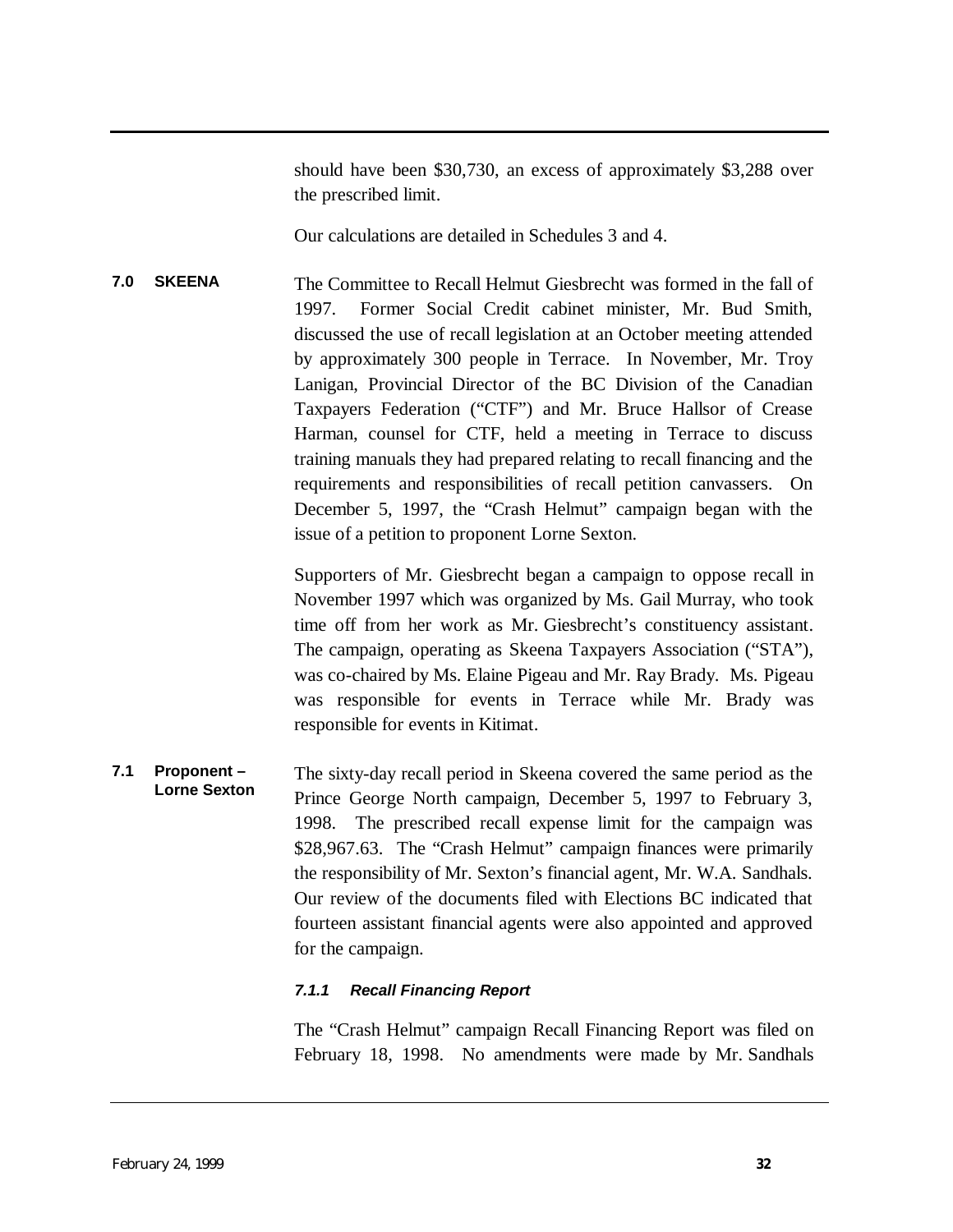after that date, although some minor adjustments were made by Elections BC.

The report (as adjusted by Elections BC) discloses total contributions received by the campaign of \$18,021, of which \$16,588 was contributions of money and \$1,433 was contributions of property and services. The report also discloses total expenses of \$21,437. Of this amount \$18,920 was subject to the recall expense limit; the remainder was exempt from the limit.

We reviewed the "Crash Helmut" campaign financial documents provided to us by Mr. Sandhals. Mr. Sandhals advised us that, in his opinion, the Act was not applicable to transactions outside of the recall period. Accordingly, we noted that, in general, a distinction was made between transactions occurring during the recall period and transactions occurring outside of the recall period. The report filed for the "Crash Helmut" campaign appears to include some, but not all, of the contributions received and expenses incurred outside of the recall period.

As stated earlier, subsection 111 (1) of the Act defines a contribution as:

111 1) ... an amount of money or the value of any property or services provided without compensation by way of donation, advance, deposit, discount or otherwise to an authorized participant in relation to a recall petition.

Contributions to the Skeena campaign were made in anticipation of recall, but prior to the petition being issued on December 5, 1997. Further, contributions received prior to Mr. Sandhals being authorized as financial agent for the campaign were deposited to a different bank account (held in the name of the Committee to Recall Helmut Giesbrecht) than that used during the recall period (held in the name of the Crash Helmut Campaign). The Act is unclear as to whether the contributions received in the pre-recall period by this apparently separate entity should have been reported.

With respect to campaign expenses, the Act requires reporting of expenses incurred during the recall period separately from those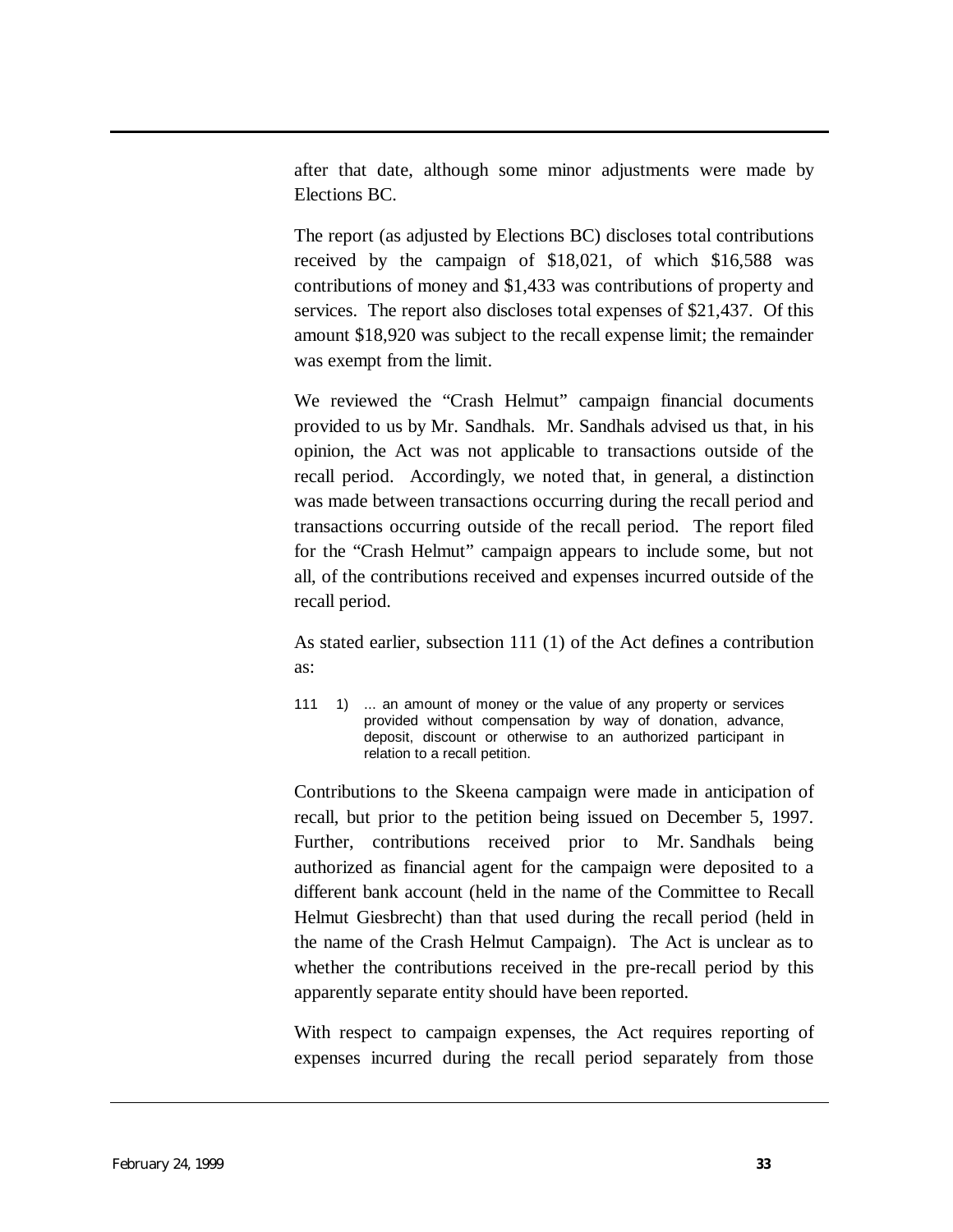incurred outside of the period. Again, it is unclear whether pre-recall expenses incurred by a separate entity, which ceases to operate once the petition is issued, require disclosure.

The issue is complicated further by the determination of whether the two organizations (in the pre-recall and recall periods) are substantively separate as opposed to simply having different names. In our review of the bank documents for both periods, we noted that Mr. Sandhals was a signing authority on both accounts. We also noted that in the pre-recall period, Mr. Sexton was also an authorized signatory.

Based on our review of the documents provided, we noted the following with respect to the report filed for the "Crash Helmut" campaign.

#### *Contributions*

Contributions received were recorded on detailed listings and deposited to the bank account. We noted some differences between contributions per the accounting records, the bank documents and the report disclosure.

In our review of the documents, we noted that contributions were received and deposited to the bank account between October 2, 1997 and September 1, 1998. As noted above, monies received prior to Mr. Sandhals official appointment as financial agent on December 1 were deposited to a separate bank account. It appears that contributions disclosed in the report include the period December 1, 1997 (the date of Mr. Sandhals' appointment) to February 18, 1998 (the date the report was filed). We considered the disclosure of contributions received since December 1, 1997 and deposited to the bank account used throughout the campaign to be appropriate, given the lack of clarity in the Act with respect to contributions received by a different entity.

The total contribution of money disclosed in the report was \$16,588, including a contribution for payment of Mr. Sexton's personal expenses of \$837, leaving \$15,751 (\$16,588 less \$837) of actual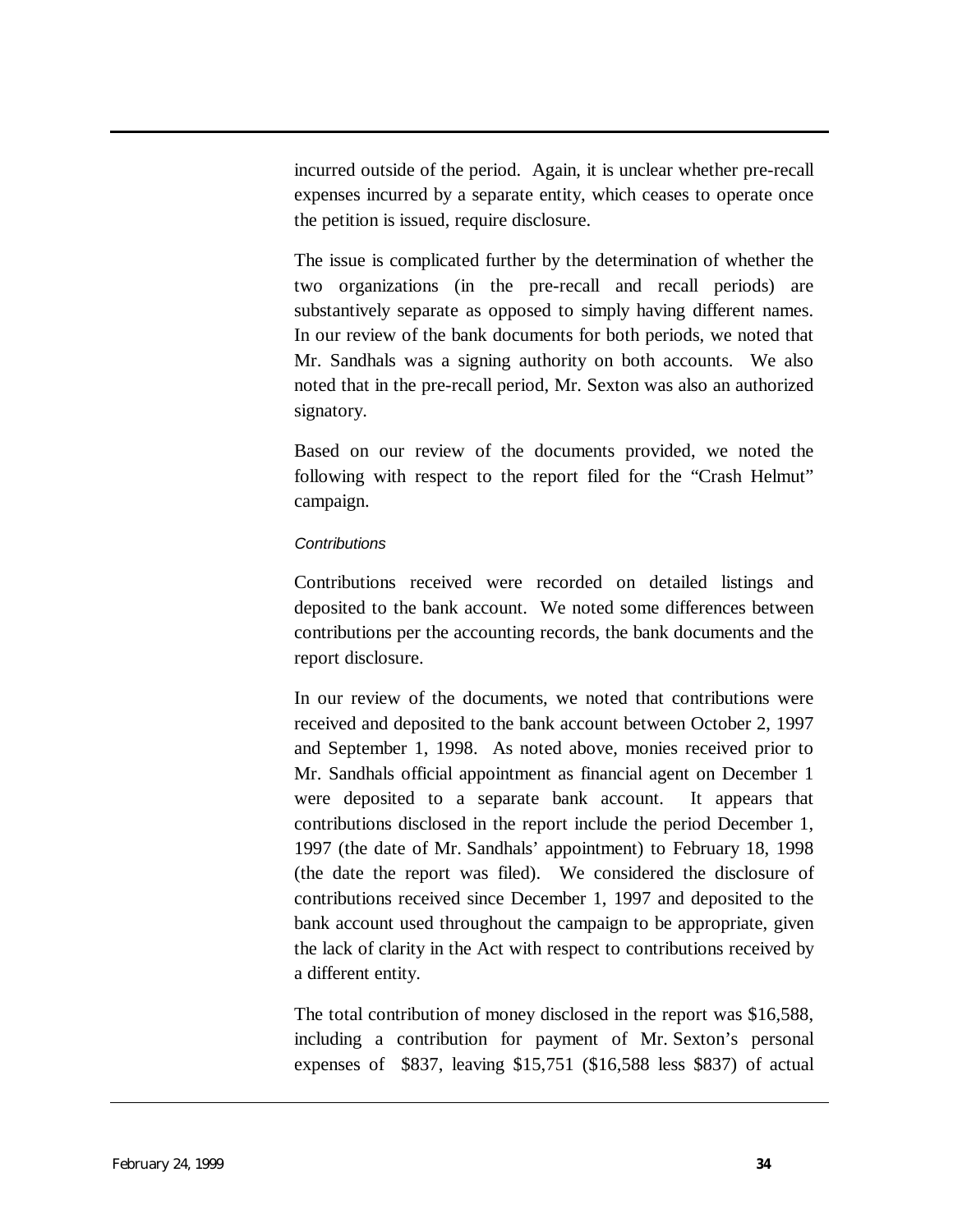monetary contributions. Deposits made to the bank account in the period December 1, 1997 to February 18, 1998 total \$15,524, leaving a small difference with the actual monetary contributions disclosed of \$227.

We were unable to reconcile contributions disclosed as having been made by Mr. Sexton himself to supporting documents. It may be, then, that some of these donations were non-monetary and could account for a portion of the difference.

We were also unable to reconcile the non-monetary contributions as disclosed in the report to supporting documents. The report indicates that donations of property and services totalled \$1,433 while the documents indicate \$709 being donated, for a difference of \$724. Again, contributions by Mr. Sexton may account for a portion of this difference.

Our review of the bank documents indicates that an additional \$1,734 was received after February 18, 1998. The report should have been amended to reflect this amount.

## *Expenditures*

With respect to recall campaign expenses, we noted that the documentation provided to us was incomplete. We were not provided with source documentation to support expenses such as telecommunications, furniture and equipment purchase and travel costs.

The campaign received two invoices in February 1998 that were not included in the report filed:

- invoice from Crease Harman dated February 27, 1998 totalling \$895 after discount, for services provided from December 12, 1997 to February 18, 1998; and
- invoice from BC Report Magazine Ltd. ("BC Report") dated February 9, 1998 totalling \$535 for advertising in the February 9, 1998 issue.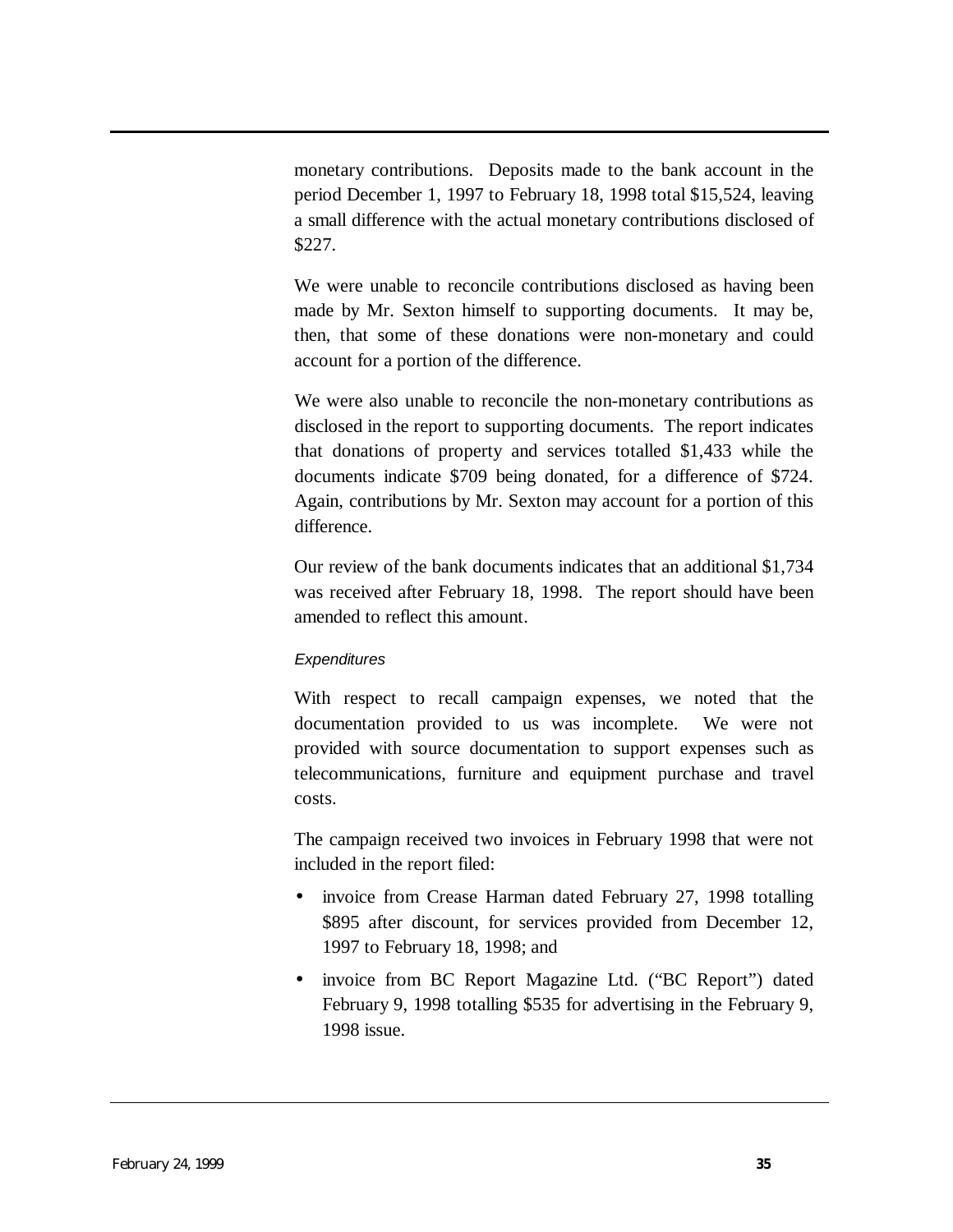The Crease Harman invoice relates mainly to services provided during the recall period (\$772), with a small amount provided after, up to the date of the report being filed with Elections BC (\$123). The BC Report invoice relates to an advertisement requesting donations to cover the cost of the recall campaign. \$772 of the Crease Harman invoice should have been included in the report as an expense incurred during the recall period but not subject to the limit. The remainder of the Crease Harman invoice (\$123), as well as the BC Report invoice (\$535) should have been included as an "other expense".

We also reviewed invoices provided to us by the Terrace Times, relating to advertisements placed during the recall period. We identified one invoice, dated January 14, 1998 for \$323, that does not appear to have been disclosed by the campaign. This amount should have been included as an expense subject to the recall expense limit.

With respect to expenses incurred prior to the campaign, we reviewed the bank documents and noted that prior to December 1, 1997, the original account, held in the name of the Committee to Recall Helmut Giesbrecht, was used. As discussed earlier, because the expenses were incurred by a different entity, the Act does not appear to specifically require that they be disclosed as "other expenses" in the report.

#### *7.1.2 Other Financial Issues*

In addition to the above, we noted the following items in our review of the financial documents.

#### *Donation of Legal Services*

The invoice rendered by Crease Harman on February 27, 1998 includes a 50% discount on fees, totalling \$738, which should have been disclosed as a contribution to the campaign. Of the total, \$630 relates to services provided within the recall period and should have been disclosed as a recall expense not subject to the expense limit. The remaining \$108 relates to services provided after the recall period and should have been disclosed as an "other expense".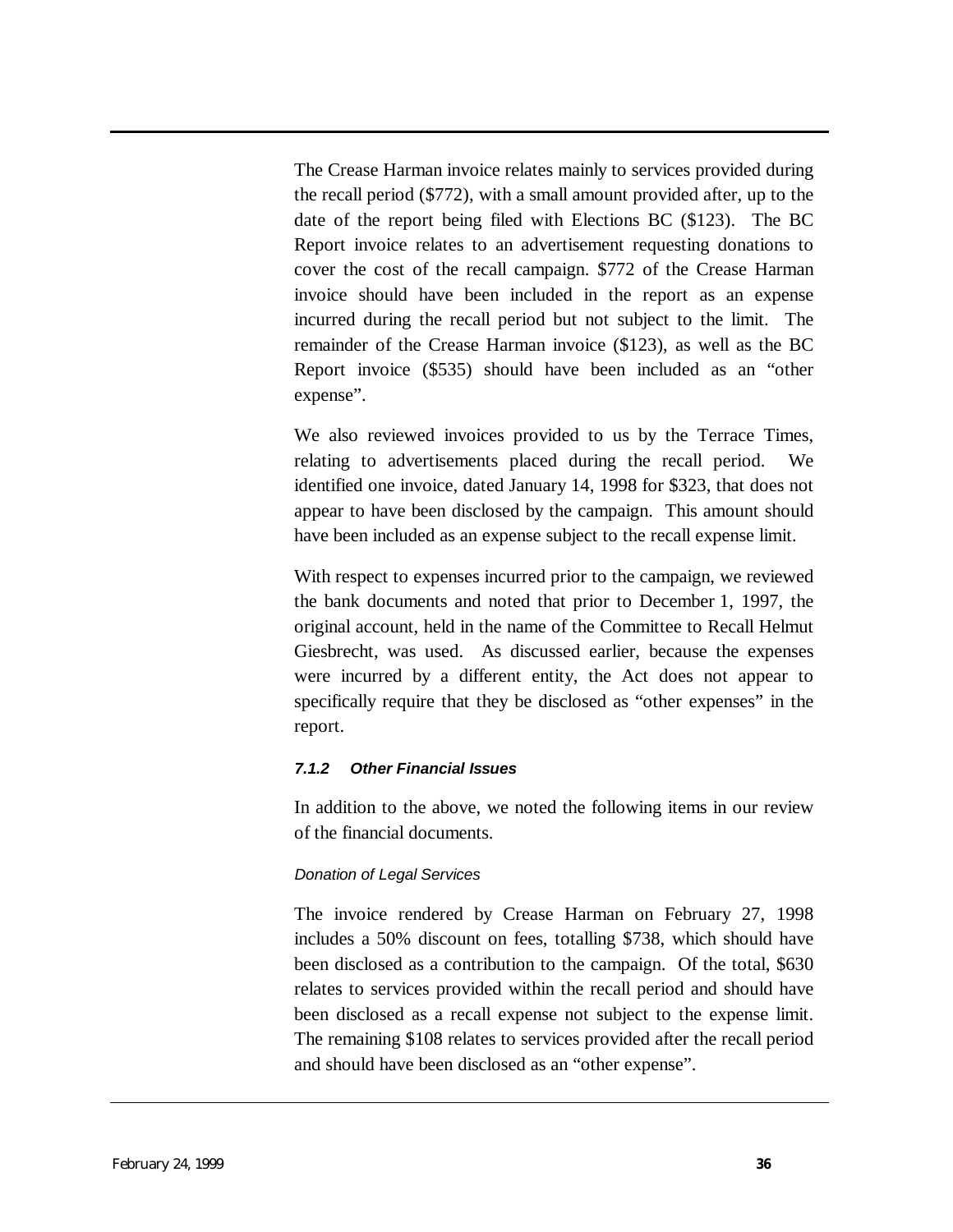#### *Partial Payment of Invoice by Canadian Taxpayers Federation*

Combined advertisements were placed in BC Report by the Skeena and Prince George North recall campaigns. We understand that the campaigns were to share the costs, with the "Crash Helmut" campaign responsible for one of the invoices, totalling \$1,600. The campaign was not able to pay the full amount of this invoice. We were advised by Mr. Lanigan of CTF that the campaign requested the assistance of CTF in making a payment. CTF paid \$751 to BC Report between May and August 1998, which should have been disclosed as a contribution on a revised report. Our calculations below use the reported amounts, including adjustments made by Elections BC, as the basis.

#### *7.1.3 Effect on Recall Financing Report*

Because of the discrepancies noted between the financing report filed and the supporting documents provided, it is difficult to determine what disclosed contributions and expenses should have been. Our calculations below use the reported amounts, including changes made by Elections BC, as the basis for the adjusted totals.

Contributions should have included an additional \$1,734 for amounts received after the report was filed with Elections BC, \$738 relating to the total discount received from Crease Harman and \$751 for the payment of an invoice by CTF. Based on the amounts reported in the filing, contributions should have totalled  $$21,244$  (\$18,021 + \$1,734)  $+$  \$738 + \$751).

Expenses subject to the limit should have included an additional \$323 relating to advertising costs, increasing the total to \$19,243.

Expenses not subject to the limit should have included an additional \$772 relating to Crease Harman's services during the recall period and \$630 relating to Crease Harman's discount provided during the recall period.

Other expenses should have included an additional \$123 for Crease Harman's services after the recall period, \$108 for Crease Harman's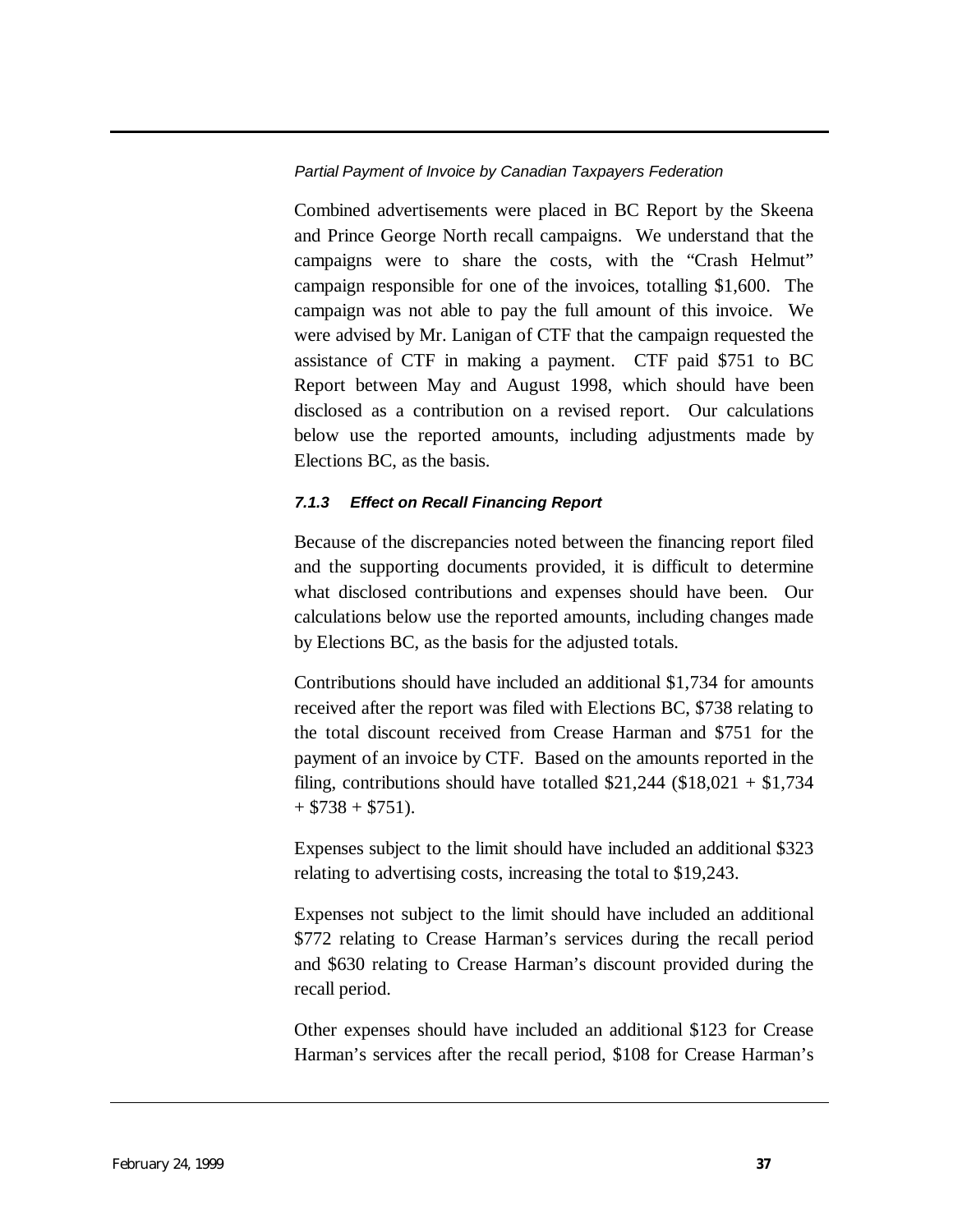discount provided after recall and \$535 relating to the BC Report advertisement placed after the recall period.

#### **7.2 MLA – Helmut Geisbrecht** Mr. Giesbrecht's campaign was also subject to the recall expense limit of \$28,967.63. The campaign finances were handled by Mr. Jerry Reitman, Financial Agent.

#### *7.2.1 Recall Financing Report*

The Recall Financing Report was filed by Mr. Reitman on February 24, 1998. No subsequent amended filings were made.

The report discloses that a total of \$18,519 was donated to the campaign, of which \$16,824 was monetary and \$1,695 was property and services. A total of \$17,617 was reported to have been spent, with \$14,523 of expenditures incurred during the recall period and subject to the recall expense limit and \$3,094 of expenditures incurred in the pre-recall period and therefore not subject to the limit.

Mr. Reitman provided us with the financial documents relating to the campaign through his counsel, Mr. Ian Aikenhead. Based on our review of the documents, we noted the following.

#### *Contributions*

Contributions were received beginning September 10, 1997. As discussed in Section 4.3, Elections BC requires disclosure of contributions to an authorized participant as well as to an individual who subsequently becomes an authorized participant. Our review of the documents provided indicates that the anti-recall campaign disclosed all recorded donations, whether received during or outside of the recall period.

We noted some errors in the disclosure of contributions greater than \$250. For example, the required separate disclosure of contributions greater than \$250 shows that a donation of \$1,100 from the Kitimat Terrace & District Labour Council was reported twice. In addition, the report fails to separately disclose a contribution of \$400 from an individual. The donation was made in two parts: \$300 prior to the recall period (September 10, 1997) and \$100 during the recall period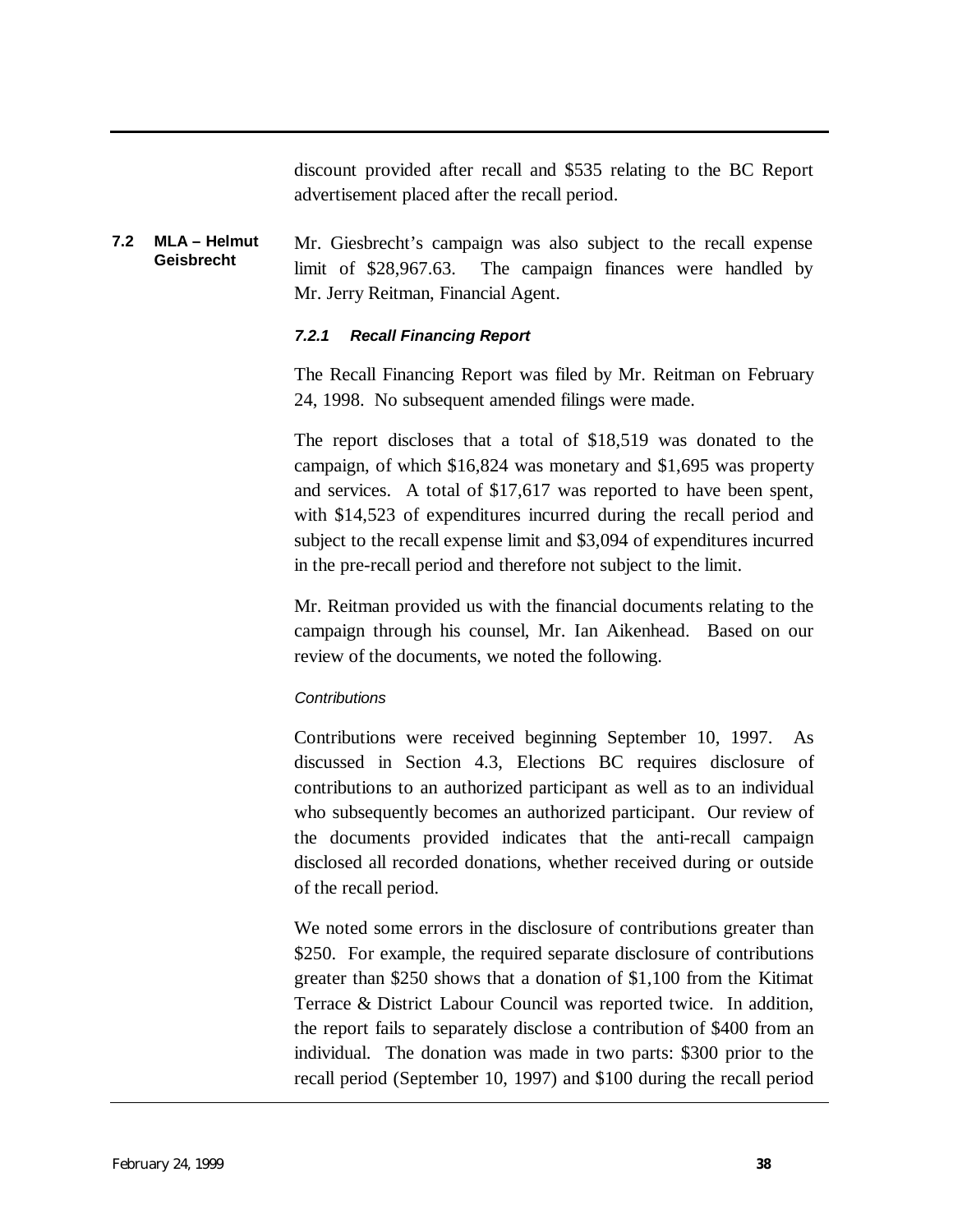(December 18, 1997). The reporting of all contributions received requires that the total amount be separately disclosed as a contribution greater than \$250.

We noted some differences between the total contributions received and deposited to the bank account, the total contributions per the receipt books and the total contributions disclosed in the report. For example, the following contributions were disclosed separately in the report as amounts greater than \$250:

- \$465 from the CUPE Area Office on November 15, 1997;
- \$465 from the CAW Local 2301 on December 6, 1997; and
- \$515 from the IWA on December 6, 1997.

While these amounts were separately disclosed as contributions in the report, we were not provided with receipts supporting the donations and the amounts do not appear to have been deposited to the bank account. We note, however, that the report also discloses contributions of property and services of \$1,695. We were not provided with documentation relating to in-kind donations; therefore, it may be that the above noted contributions were not monetary, but were of property and services.

## *Expenditures*

With respect to campaign expenses, we noted that the source documentation provided to us was incomplete. In several instances, invoices were not provided to support expenses such as rent, advertising and wages.

We noted that certain expenditures, totalling \$660, were not included in the filing, possibly because they were incurred subsequent to the date the report was filed without a subsequent amendment. If that was the case, these expenses should have been disclosed as "other expenses" in the report.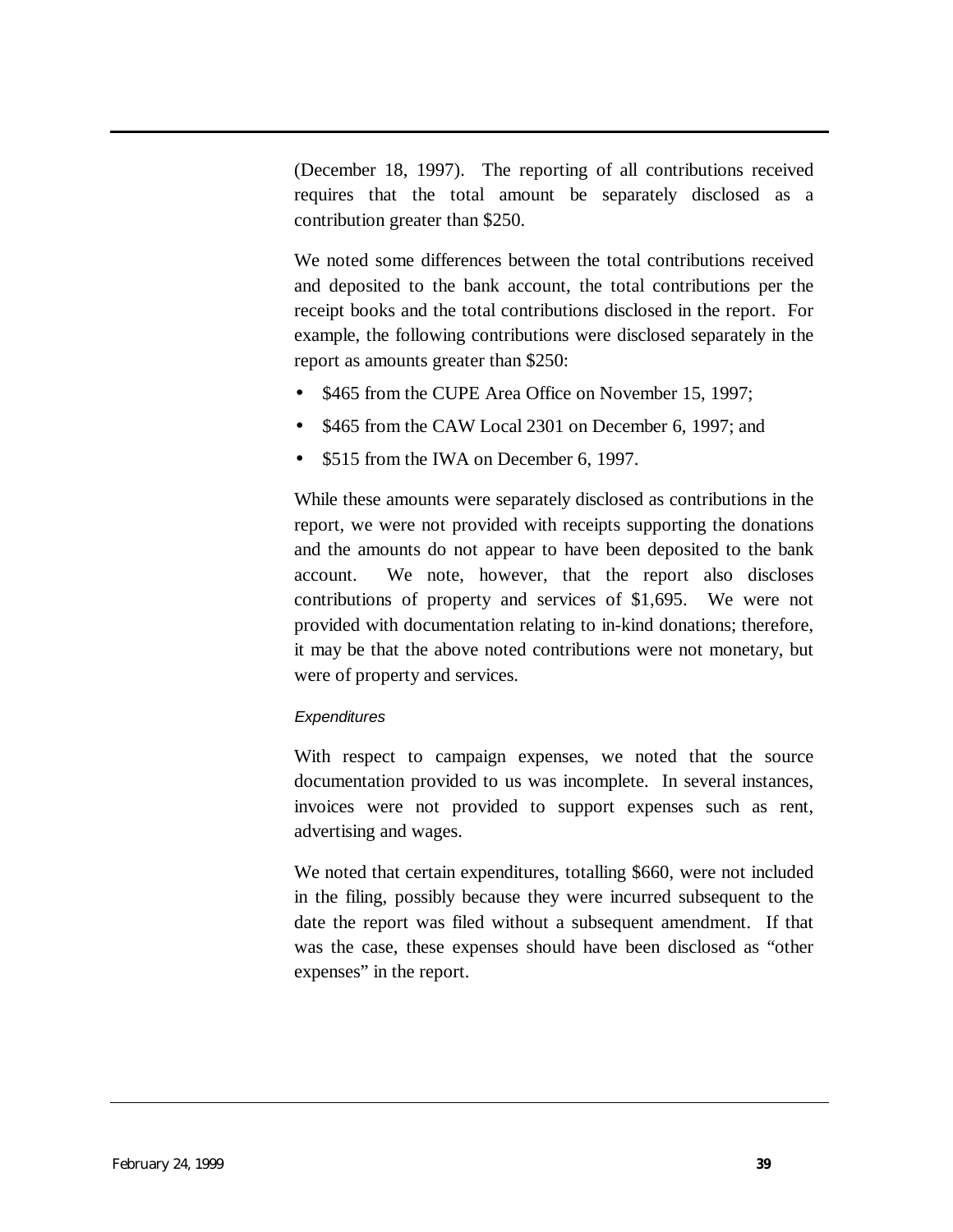#### *7.2.2 Other Financial Issues*

As with the campaign in Prince George North, we found certain items in the course of our investigation that should have been disclosed in the report, causing an increase in the total recall expenses incurred.

#### *Sam Bridge*

As with the Prince George North constituency, the issue of whether Mr. Bridge attended in Skeena to do membership or recall work is relevant to the determination of contributions received and expenses incurred that are subject to the recall expense limit.

Mr. Bridge informed us of a telephone discussion where Mr. Gardiner again suggested they use a membership drive as a cover story, an allegation which Mr. Gardiner denies.

We understand from Mr. Frank Rowe, who was president of the Skeena NDP Constituency Association at the time of recall, that STA was informed that Mr. Bridge was attending to do membership work. Ms. Gail Murray, the organizer of STA, advised us that she spoke with Mr. Gardiner regarding individuals who might be available to assist with the campaign. Mr. Gardiner then advised her that Mr. Bridge would be attending in Terrace and would have time to work on the campaign. Based on the documents provided, it appears that Mr. Bridge worked for STA from approximately January 12 to February 4, 1998.

Mr. Bridge informed us that he co-ordinated an extensive telephone canvass of the constituency relating to recall issues and also helped draft letters to the local media. As with the Prince George campaign, he was involved in telephone conference calls to discuss anti-recall strategy as well as the "post-mortem" conference call organized by Mr. Gardiner.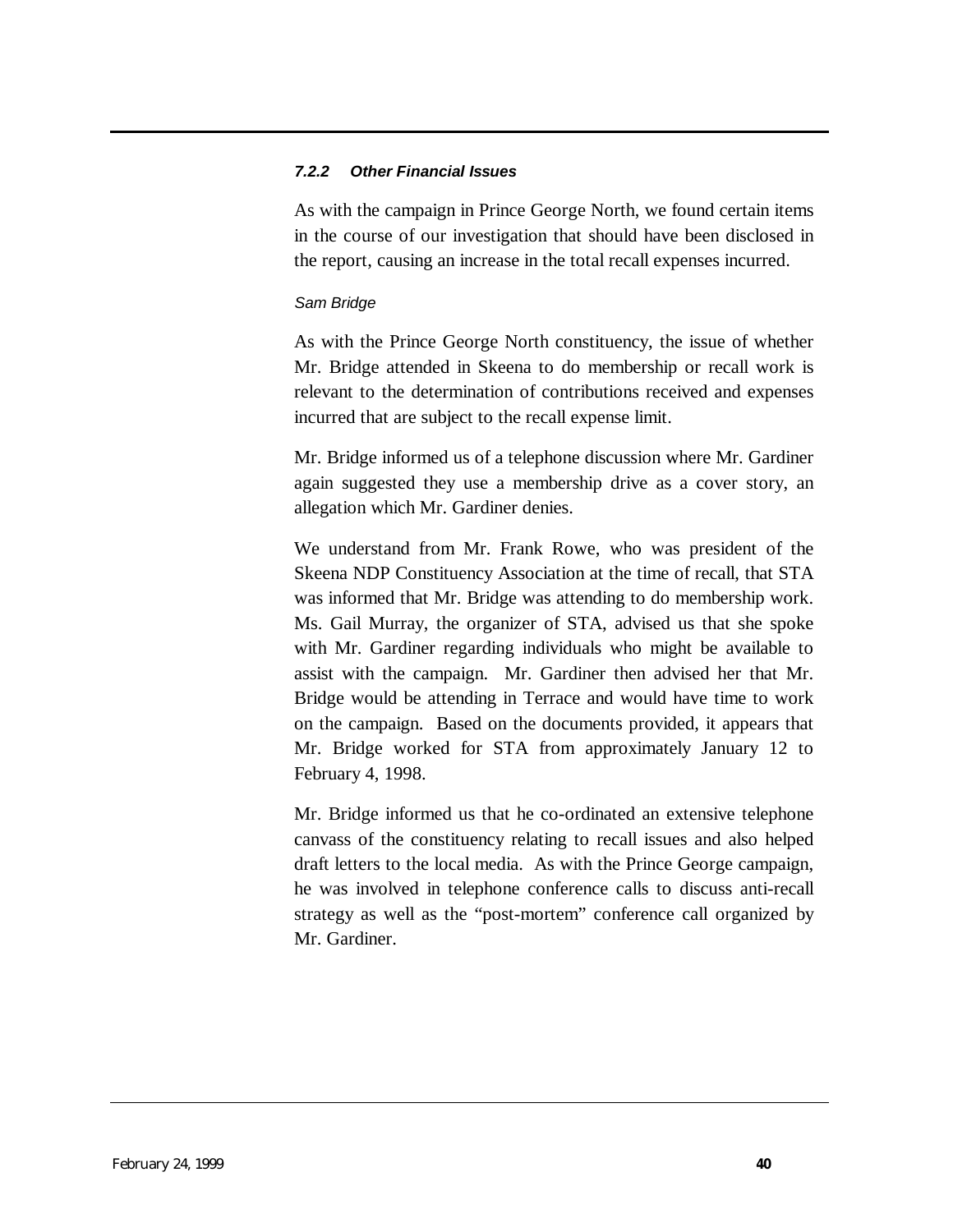Mr. Bridge further informed us that he signed up only one individual to an NDP membership while in Skeena. We saw no evidence that Mr. Bridge was chiefly involved in soliciting NDP memberships while in Skeena. According to Mr. Rowe, Mr. Bridge often did not arrive until the afternoon. Ms. Murray informed us that Mr. Bridge worked afternoons and evenings on recall. It appears, then, that Mr. Bridge had little available time to do NDP membership work. In fact, we were informed by Ms. Murray that she did not believe that he was there for membership work.

Documents provided by the NDP through their counsel, Mr. Greg McDade, indicate that Mr. Bridge was to do a membership drive in Skeena beginning February 10, 1998, that is, after the end of the recall period. However, Mr. Bridge advised us that he left Skeena on February 5, 1998 and was not involved in a Skeena membership drive after that date.

Our review of the STA financial documents confirms that Mr. Bridge was paid a total of \$1,650 by STA, which we were informed by Ms. Murray was based on his regular salary of \$500 per week. The amount was properly disclosed in the report filed with Elections BC. The documents indicate that Mr. Bridge was also provided with a \$200 loan which we understand was subsequently repaid.

Mr. Bridge provided us with his airline ticket showing travel from Vancouver to Terrace. The ticket was obtained through W.E. Travel Service and purchased on a Diners' Club credit card. We confirmed with Mr. Gardiner that W.E. Travel Service is the travel agency used by the provincial NDP and that the credit card used belongs to the NDP. During his stay in Terrace, Mr. Bridge was billeted; therefore, no costs were incurred.

Given that he received his normal salary from the anti-recall campaign for the approximately three weeks that he spent in Skeena and that he appears to have had little time available for membership work, in our view, Mr. Bridge worked full-time providing services relating to recall. Ms. Murray advised us that at the time of Mr. Bridge's arrival in Terrace, she felt that his airfare, paid for by a third party to the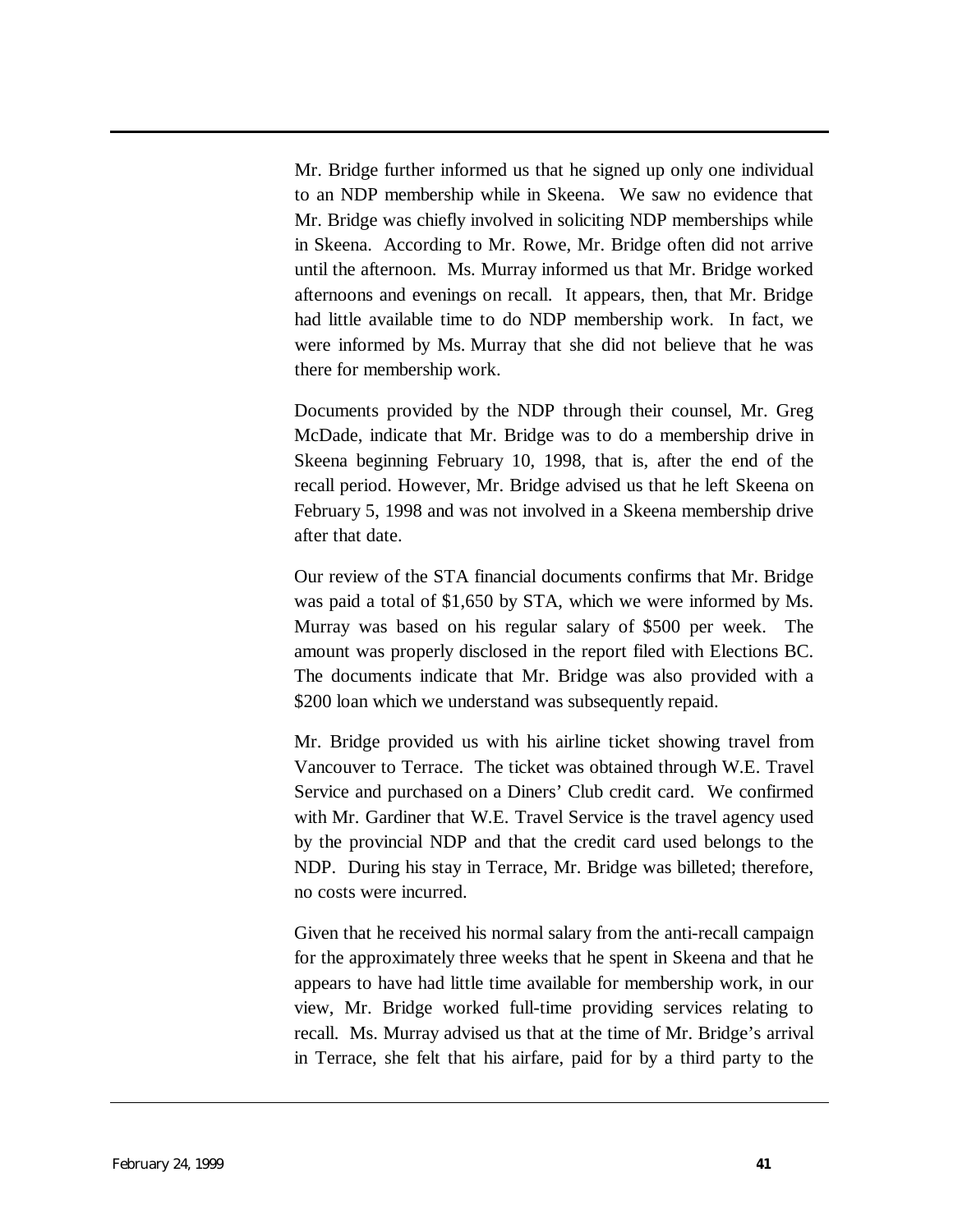recall campaign, should have been disclosed by the campaign. That is, the cost of his travel should have been included as both a campaign donation and expense.

As required by the Act, a recall contribution and a recall expense can only be made to and incurred by a financial agent (or assistant financial agent). In Skeena, we understand, the financial agent (Mr. Reitman) acted primarily as a bookkeeper and had little contact with or knowledge about the campaign. Ms. Murray, however, was an assistant financial agent and as such, had a responsibility to report Mr. Bridge's costs to Mr. Reitman when they became known to her. Alternatively, the financial agent should also have been made aware of the costs by the contributor. The additional cost that should have been disclosed is \$928.

## *Buddy Kitchen*

We made inquiries as to the activities in Kitimat of Buddy Kitchen, an employee of the Canadian Auto Workers union in Ontario. Mr. Kitchen appears to have been peripherally involved in the anti-recall campaign, primarily in helping to organize a "car rally". Mr. Kitchen was a union employee whose costs were borne by the union and our inquiries indicated that his involvement was chiefly with union members. As prescribed by subsection 180 (5) (a) of the Election Act, also applicable to the Recall and Initiative Act, Mr. Kitchen's activities are considered to have been provided on a volunteer basis. Any costs associated with his presence are not considered to be campaign contributions or expenses.

#### *Viewpoints Research Ltd.*

As discussed in Section 6.2.2, we confirmed that Viewpoints conducted polling in Skeena during the recall campaign. We were informed by Mr. Greg McDade (counsel for the NDP), however, that the polling was of no relevance to our investigation.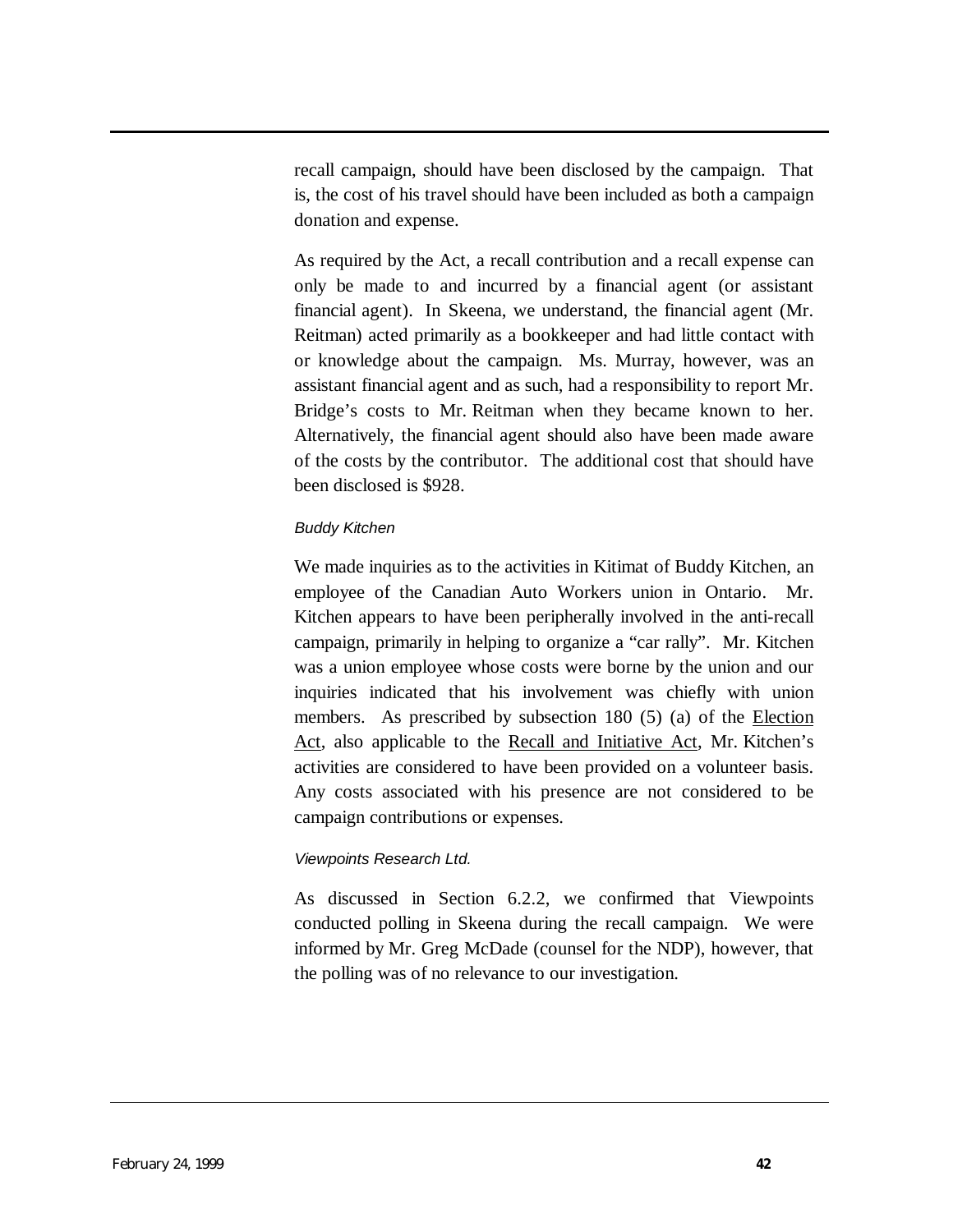#### *BC Federation of Labour*

As discussed in Section 6.2.2, the BCFL paid for airline tickets for three volunteers travelling to Skeena, the cost of which was not declared as either a contribution to or an expense of the campaign.

In late January 1998, the three volunteers flew to Terrace at a cost of \$1,045 to the BCFL. We confirmed with the Public Service Employee Relations Commission that one of the volunteers was a government employee at the time. The employee originally filed a claim in January 1998 for time off in lieu of overtime worked. While the individual missed work days in January, it was on September 21, 1998 that the error was discovered and the documents were refiled to reflect the time off as unpaid leave. Adjustments to the individual's salary were made in December 1998.

Since the appropriate adjustments were made, we are satisfied that the government employee was a volunteer to the campaign whose wages are not considered to be a contribution. We are also satisfied that the volunteers paid for their own meals and accommodation and did not attempt to obtain reimbursement.

As discussed in Section 6.2.2, rather than the volunteers themselves, a third party (the BCFL) was responsible for payment of their airfare. Since the payment is not excluded by subsection 111 (4) (b), which states:

- 111 4) The value of the following is not a recall contribution:
	- b) property of a volunteer if the property is provided or used in relation to the services of the individual as a volunteer;

the Act requires that it be reported as both a contribution to and an expense of the campaign.

#### *Telephones*

As in Prince George North, Mr. Giesbrecht's campaign made use of third party telephones. We were informed by Mr. Rowe and Ms. Murray that STA occasionally used the existing telephones in the Terrace Teachers Union and IWA in evenings and on weekends. We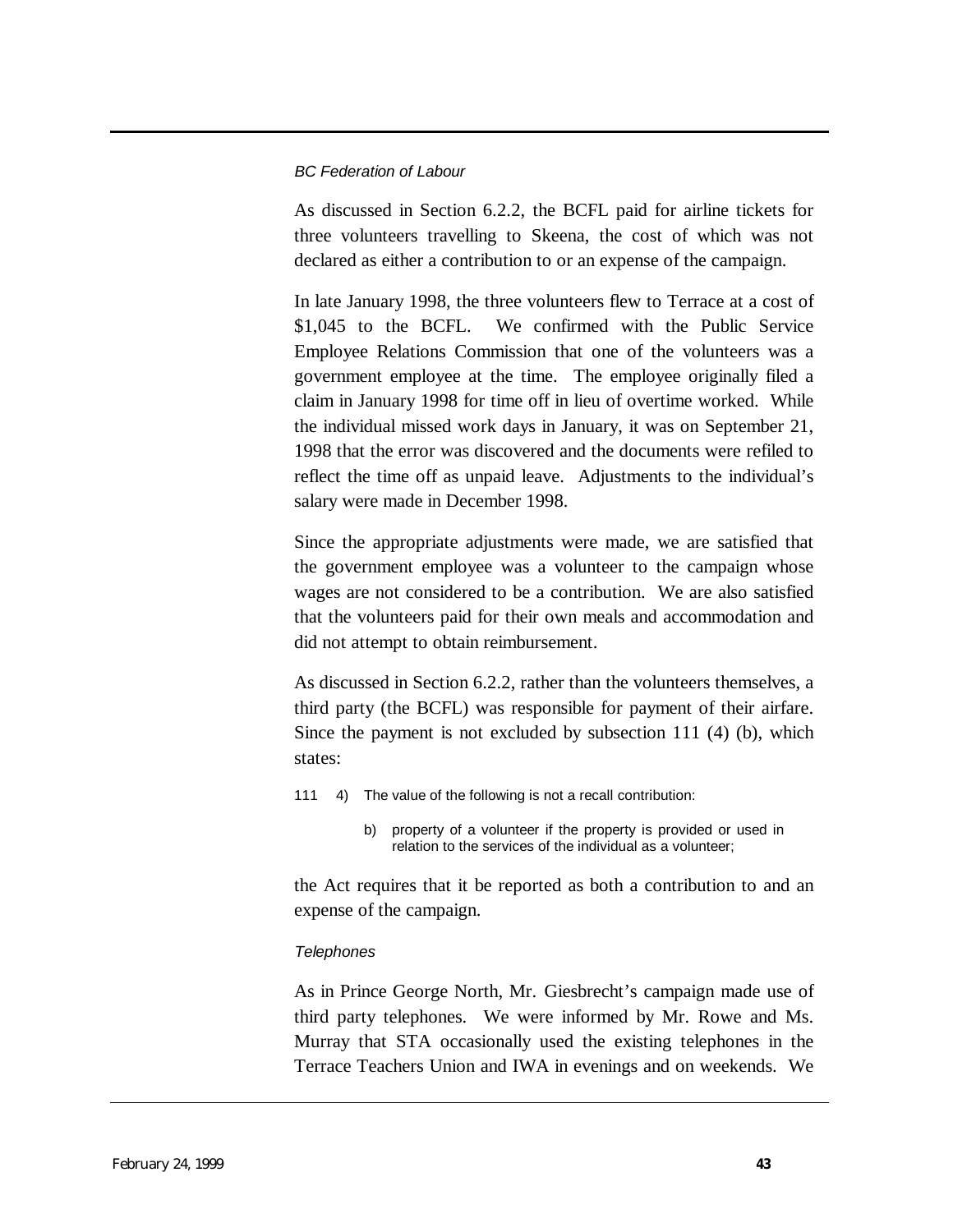<span id="page-45-0"></span>were further informed by Mr. Rowe that there were no additional costs incurred. It appears that, due to the difficulty in determining the market value of this telephone usage, it was not disclosed to Elections BC as a campaign contribution or expense.

## *7.2.2 Effect on Recall Financing Report*

Had the financial agent been aware of the additional items, contributions reported on the financial report for Mr. Giesbrecht should have included an additional \$1,973, comprised of \$928 for Mr. Bridge's airfare and \$1,045 for air travel costs paid by BCFL. Total contributions should have been  $$20,492 ($18,519 + $1,973)$ .

Expenses subject to the limit should have included an additional \$1,973 for the same items as noted above. Expenses subject to the limit should have totalled  $$16,496$  ( $$14,523 + $1,973$ ), still within the prescribed limit.

Other expenses should have included an additional \$660 for expenses paid after the recall period (we assume these expenses were actually incurred after the recall period).

**8.0 COMOX VALLEY** The recall process in Comox Valley began in February 1998 when Ms. Gillespie advised Mr. Saint Amour that she would be unable to intervene in a personal matter of his. The official "Recall Gillespie" campaign began shortly thereafter, on February 12, 1998, with Mr. Leslie Disher becoming involved as the campaign manager.

> In response, Ms. Gillespie requested that Mr. Erik Eriksson organize the anti-recall campaign, known as Comox Valley Citizens Concerned About Fairness ("CVCCAF").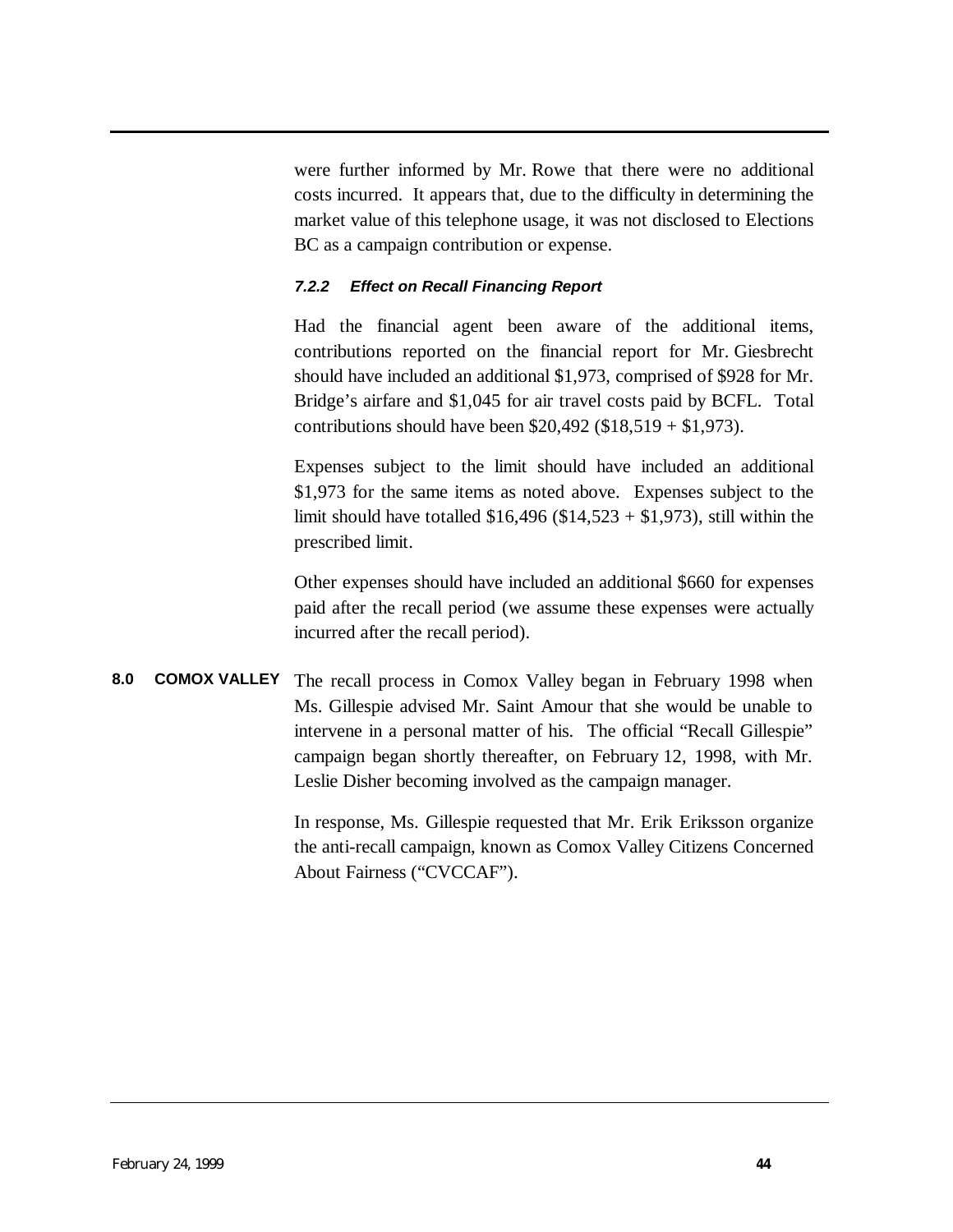#### **8.1 Proponent – Robert Saint Amour** The recall period in Comox Valley ran from February 12, 1998 to April 14, 1998. As prescribed by the Act, "Recall Gillespie" was allowed a recall expense limit of \$29,617.06. The campaign's financial agent was Ms. Janice Swanson of Bottom Line Bookkeeping Services Inc.

#### *8.1.1 Recall Financing Report*

The "Recall Gillespie" Recall Financing Report was filed by Ms. Swanson on May 7, 1998. No amendments were filed, although some changes to the report were made by Elections BC.

The report (including changes made by Elections BC) discloses total monetary contributions of \$1,620 (no contributions of property and services were received) and total expenses of \$1,861. Of the total expenses, the report indicates that \$1,292 was subject to the recall expense limit. We noted the following with respect to the report that was filed.

#### *Contributions*

There were slight differences between the receipts issued for contributions received and the amount deposited to the campaign bank account. It is possible that these differences arose as a result of receipts not having been issued for some items.

#### *Expenditures*

Prior to Ms. Swanson becoming the financial agent on February 25, 1998, the "Recall Gillespie" campaign used Padgett Business Services ("Padgett"). In May 1998, Padgett issued a memo to the campaign requesting payment of \$231 for services rendered. Because no amendment was filed, this amount was not included as a recall expense.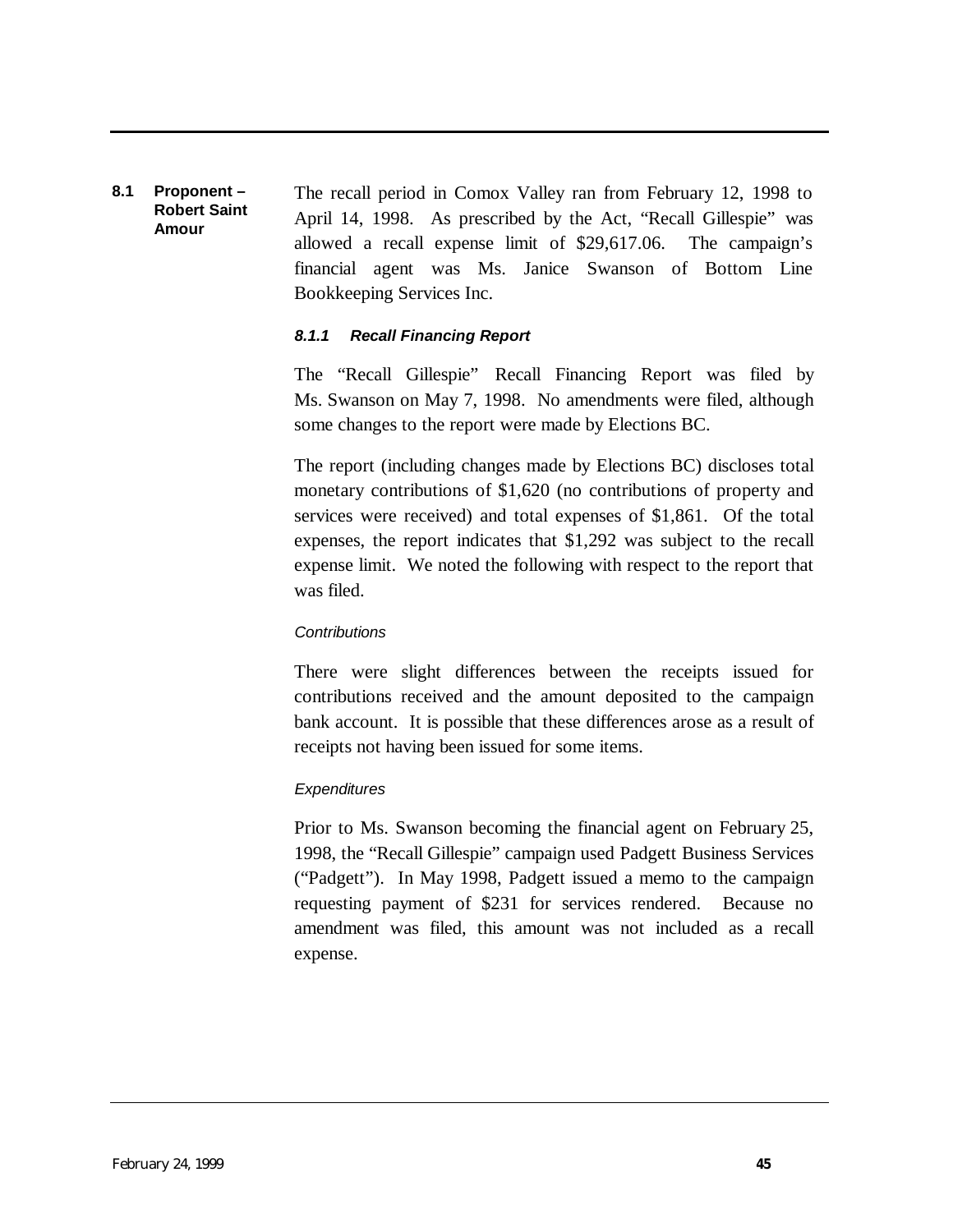We also reviewed invoices provided to us by the Comox Valley Echo and the Comox Valley Record. We identified one invoice for \$519, of which only \$174 appears to have been included as a recall expense. It appears that the remaining \$345 should also have been included in the reported disclosure.

#### *8.1.2 Effect on Recall Financing Report*

The contributions reported by the campaign would not require amendment. The increase in total recall expenses of \$576 (\$231 relating to Padgett and \$345 relating to advertising costs) would not have caused the campaign to exceed the expense limit.

**8.2 MLA – Evelyn Gillespie** Ms. Gillespie's anti-recall campaign was also subject to the recall expense limit of \$29,617.06. The financial agent for the campaign was Ms. Janice Kovacs.

#### *8.2.1 Recall Financing Report*

The Recall Financing Report for Ms. Gillespie's campaign was filed by Ms. Kovacs on May 11, 1998.

The report discloses that total contributions of \$10,517 were received, consisting of \$8,717 in contributions of money and \$1,800 in contributions of property and services. The report also discloses that a total of \$8,619 was spent on the anti-recall campaign, including \$8,239 subject to the recall expense limit. Ms. Kovacs did not report any pre-recall expenditures.

We reviewed the financial documents relating to the anti-recall campaign, provided by Ms. Gillespie through her counsel, Mr. Ian Aikenhead. Based on our review of the documents provided, we did not note any discrepancies in the report filed with respect to contributions and expenses. We did note that the Statement of Assets and Liabilities was incorrectly completed. This, however, would not have had an effect on the disclosure of contributions and expenses.

We also reviewed invoices provided to us by the Comox Valley Echo and the Comox Valley Record. We noted two invoices, totalling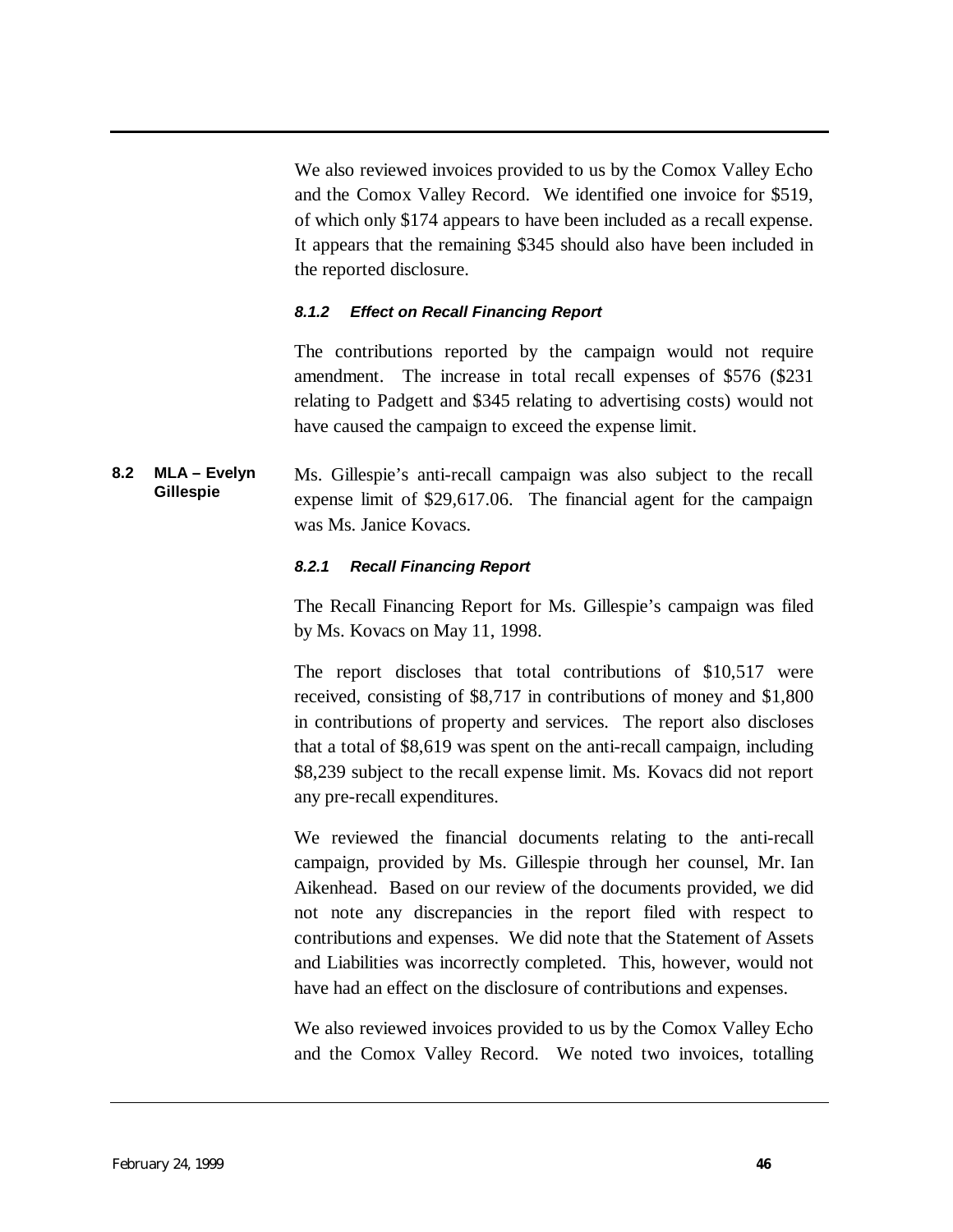\$515, which do not appear to have been included in the report as recall expenses.

#### *8.2.2 Other Financial Issues*

As with the other constituencies, certain items came to light during our investigation that would have increased the total recall expenses, had these items been disclosed in the report.

#### *Sam Bridge*

Similar to Prince George North and Skeena, the issue of whether Mr. Bridge performed NDP membership or anti-recall work in Comox Valley is relevant to determining whether all of the costs associated with the anti-recall effort were properly disclosed by the campaign in their filings with Elections BC.

Mr. Bridge advised us that he worked for eight weeks in Comox Valley in February, March and April 1998, with his time divided approximately two-thirds to one-third between recall and an NDP membership drive respectively. He advised us that while in Comox Valley, he co-ordinated telephone soliciting and canvassing for recall and organized the production and distribution of leaflets supporting Ms. Gillespie. He informed us that when it became clear that Mr. Saint Amour's petition was not a serious threat to Ms. Gillespie, his focus shifted to supervising the NDP membership drive.

Mr. Bridge informed us that he was paid a salary of approximately \$800 per week by the NDP. He paid his own travel costs from Vancouver and was billeted during his stay. Mr. Bridge provided a copy of the cheque he received from the NDP for \$3,225, representing approximately four weeks' work.

It is apparent from our review of the financial documents provided that Mr. Bridge was involved in the anti-recall campaign. He was paid \$375 by CVCCAF (which was included in their disclosure of recall expenses), which according to Mr. Eriksson, was for half a week's work. The cheque written by CVCCAF included the notation "campaign organizer". Mr. Bridge was reimbursed for expenses he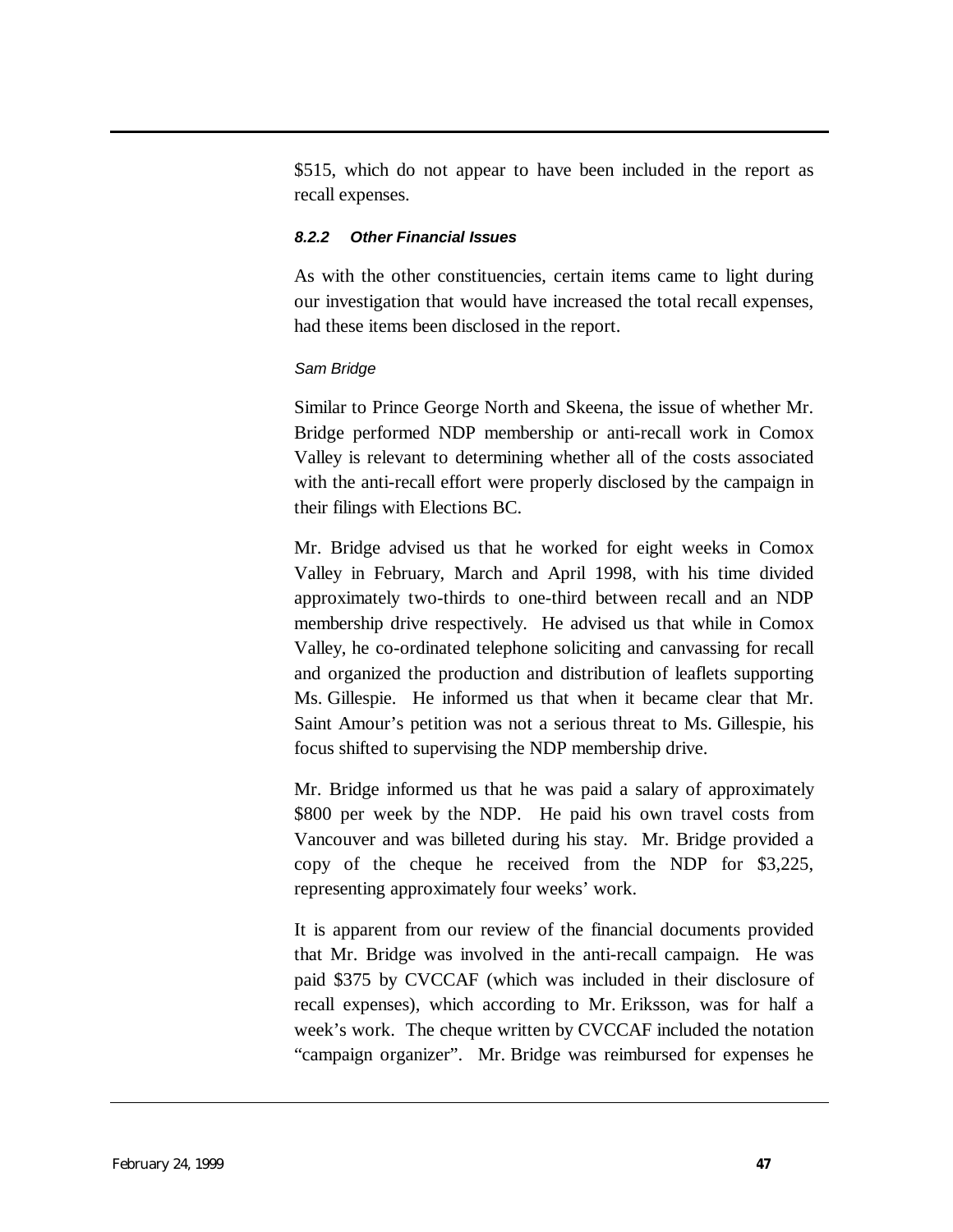incurred on their behalf, primarily for newspaper advertising. In addition, the account information forms prepared by the Comox Valley Record and spanning the period March 13 to April 3, 1998, show the organization contact as "Sam Bridge".

As well, a document that Mr. Bridge provided to us indicates that he participated in conference calls with NDP strategists in Vancouver and Victoria to discuss fundraising, advertising and the activities of the recall proponent. Mr. Bridge informed us that such conference calls were held every Monday throughout the campaign.

As with the Prince George campaign, the determination of whether Mr. Bridge was a volunteer impacts on the calculation of campaign contributions and expenses. As discussed in Section 6.2.2, in our view, Mr. Bridge is not an employee of the NDP and, accordingly, is not a volunteer to the anti-recall campaign. The financial agent, Ms. Kovacs, informed us that she was unaware of any additional assistance to the campaign.

Given Mr. Bridge's involvement in the campaign, then, we concluded that approximately two-thirds of his salary paid by the NDP should have been disclosed as both a recall contribution and an expense by the campaign (based on Mr. Bridge's estimate of his time). The amount that should have been included totals \$2,150 (\$3,225 times 2/3). In addition, because Mr. Bridge was not a volunteer, his automobile mileage to and from Comox Valley should have been reported as both a contribution to and an expense of the campaign. This would total \$114, calculated as approximately 300 kilometres at the standard government rate of \$0.38 per kilometre.

#### *Telephones*

We were informed by Mr. Bridge that in Comox Valley, CVCCAF used telephones in the offices of the BC Government Employees Union ("BCGEU") both to solicit NDP memberships and to canvas constituents on the recall issues. Mr. Eriksson, however, advised us that the BCGEU office telephones were only used for the NDP membership drive and that recall canvassing was done from the homes of the volunteers.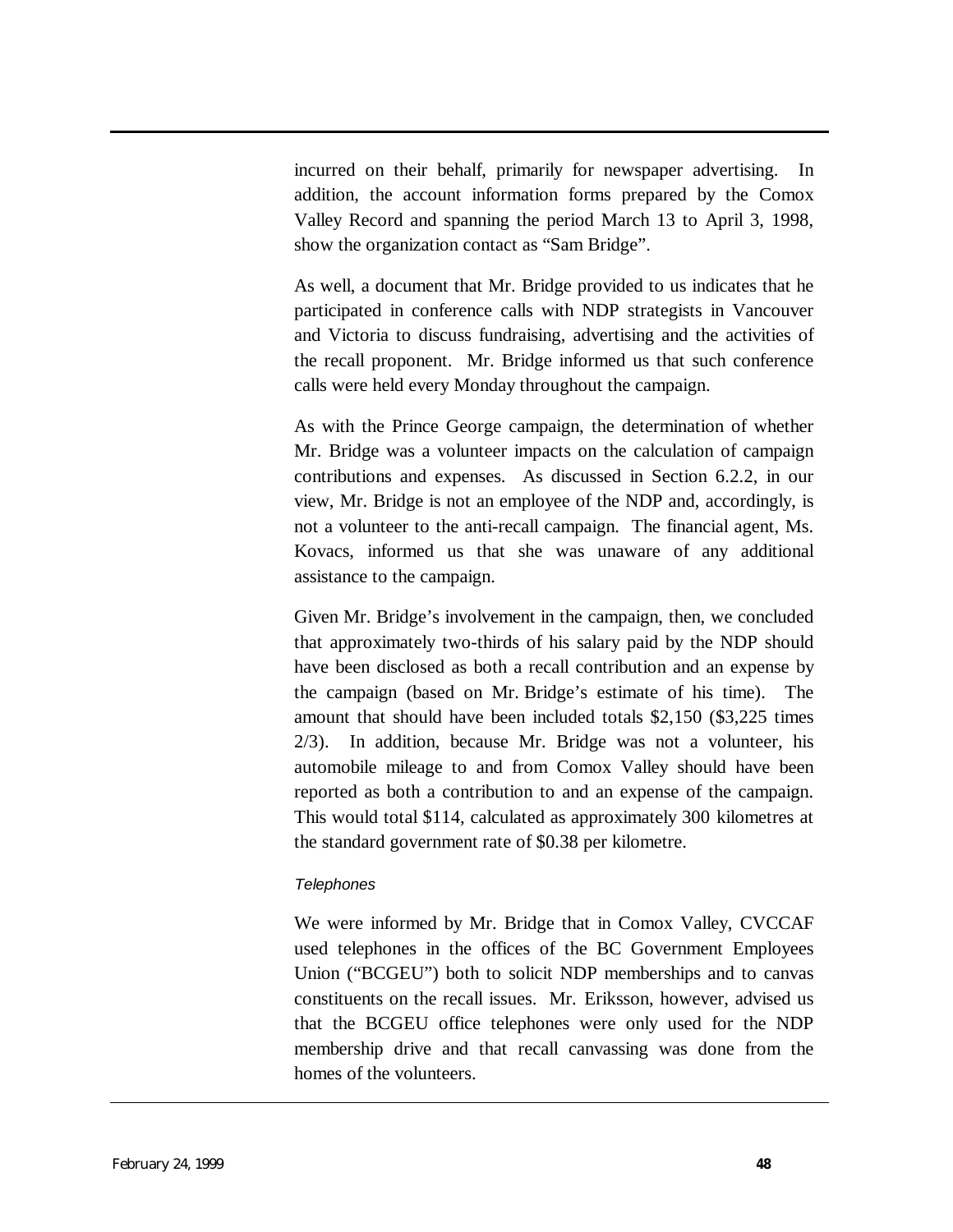<span id="page-50-0"></span>Again, if the telephones were, in fact, used for recall purposes, there would be difficulty in determining the market value for such usage.

#### *8.2.3 Effect on Recall Financing Report*

Based on the items outlined above, had the financial agent been aware of the additional items, contributions should have included an additional  $$2,264$  ( $$2,150 + $114$ ) relating to Mr. Bridge's costs. Total contributions should have been \$12,781 (\$10,517 + \$2,264). Expenses subject to the limit should have included an additional \$2,779 (\$2,264 for Mr. Bridge's costs and \$515 for advertising costs), and, therefore, should have totalled \$11,018. Expenses would still have been within the prescribed limit.

- **9.0 OTHER ISSUES** During the course of our investigation, several concerns were raised which we address below.
- **9.1 Recall Advertising Sponsors** As noted in Section 4.5, the Act allows third parties to sponsor recall advertising to a maximum of \$5,000. Subsection 140 (2) (b) of the Act further specifies that:
	- 140 2) ... an individual or organization must not sponsor recall advertising during a recall petition period
		- b) in combination with one or more individuals or organizations, or both, such that the total value of the recall advertising sponsored by those individuals and organizations during that period is greater than \$5,000 or a higher amount established by regulation.

Recall Advertising Sponsors are required to register with Elections BC, although the Act does not specify that registration must occur prior to placing recall advertising. For advertising with a value over \$500, the sponsor is required to file a recall advertising disclosure report within 28 days of the end of the recall period. Required disclosure includes:

- the value of the advertising sponsored; and
- the amount of contributions accepted by the sponsor from six months prior to the petition being issued to the end of the recall period.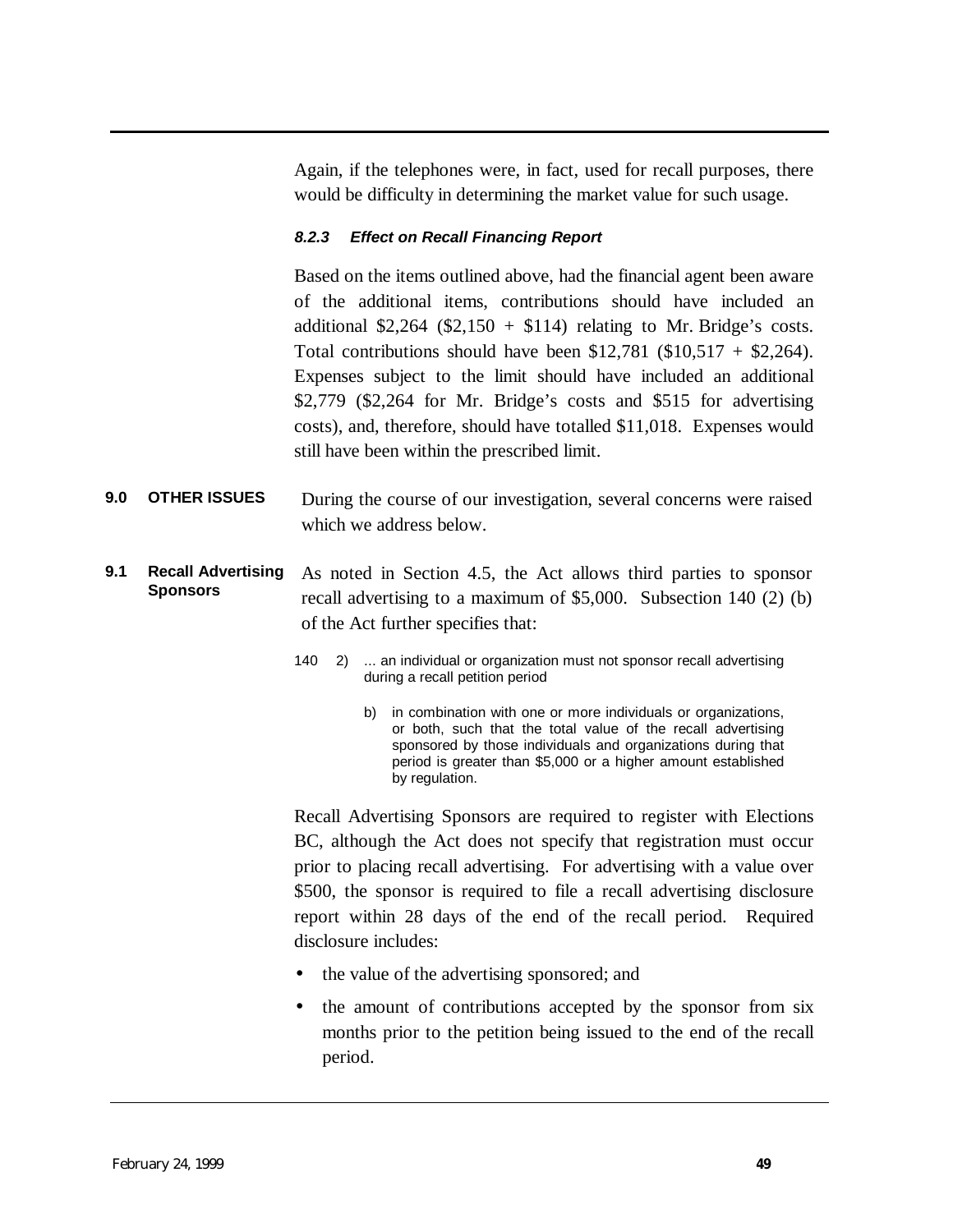Costs incurred by the third-party recall advertising sponsor are not considered to be contributions to the authorized participant. They are not required to be included in the financial reports filed by the authorized participants with Elections BC and therefore do not impact on the prescribed recall expense limit.

#### *9.1.1 Recall Advertising Disclosure Reports*

We performed a general review of the third-party recall advertising disclosure reports in Prince George North, Skeena and Comox Valley. Most sponsored newspaper and radio advertisements. In our review of newspaper advertisements placed by all parties, we did not find a significant amount of advertising that was not disclosed.

One disclosure report indicates that funds were used for a telephone bank which, as noted in Section 6.2.2, was allowed as an advertising expense by Elections BC.

#### *9.1.2 Prince George North*

With respect to sponsors in Prince George North, we found that an individual, in combination with an organization, exceeded \$5,000 in recall advertising sponsored during the recall period. The \$5,000 limit is imposed by subsection 140 (2) (b) of the Act.

Mr. James Hankins, the owner of Sure-Spar Logging Co. Ltd. ("Sure-Spar") in Prince George was a registered third-party sponsor. Mr. Hankins used \$4,955.91, received from Sure-Spar, to purchase advertising in support of Mr. Harkonen's recall campaign. Mr. Hankins filed the proper disclosure report with Elections BC detailing the expenditure.

Mr. Harkonen's campaign also received advertising support from Mr. Khiem R. Lawlor, another registered third-party sponsor. His filing with Elections BC indicates a total expenditure of \$4,510, \$3,500 of which was financed by a contribution from Sure-Spar. Mr. Hankins, then, spent a total of \$8,455.91 directly and indirectly through his company on third-party advertising.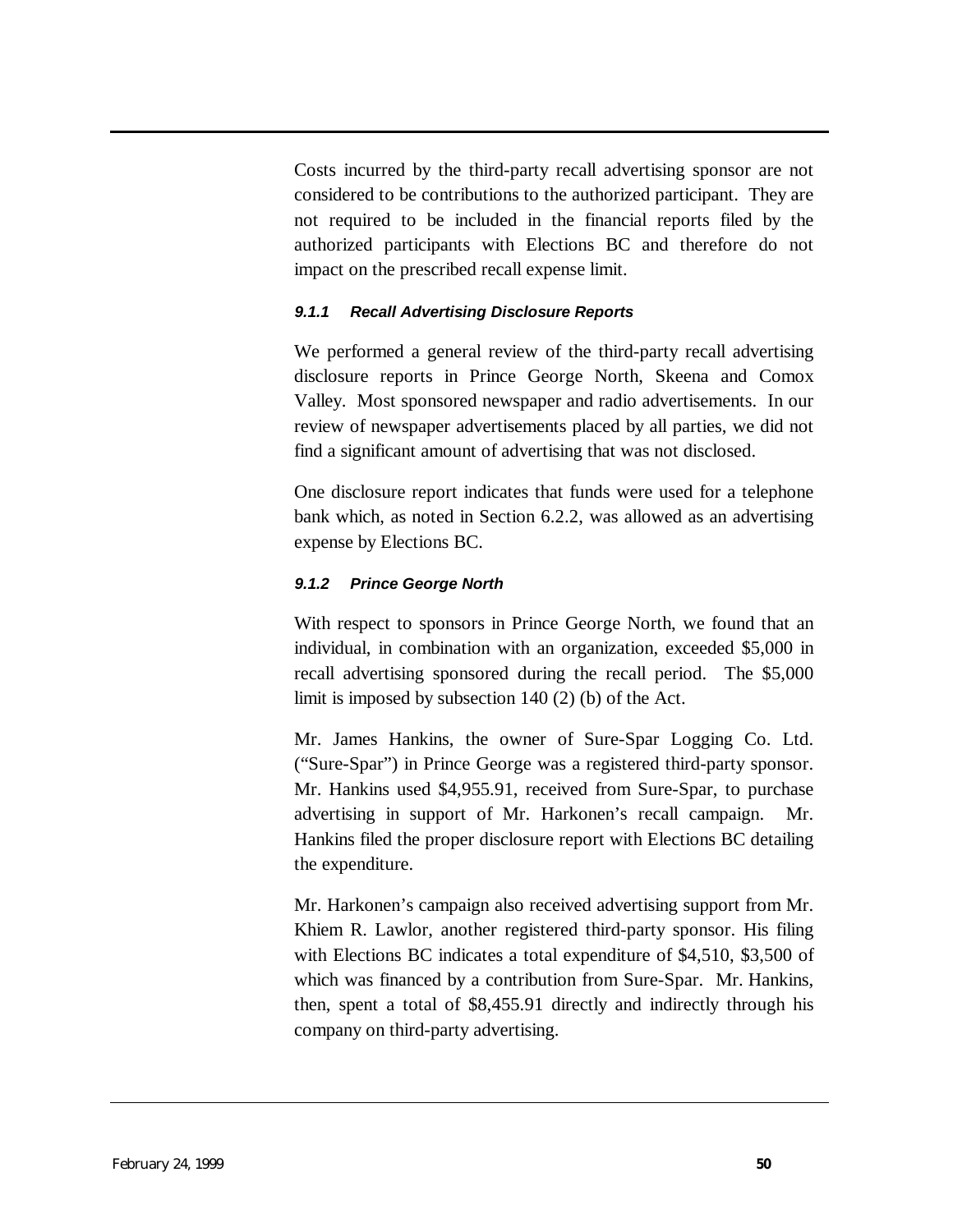Mr. Hankins informed us that he discussed his advertising expenditures with both Mr. Lawlor and Mr. Harkonen's financial agent, Ms. Shelley Lawlor. Ms. Lawlor informed us that she discussed third-party advertising with both Ms. Nola Western at Elections BC and Mr. Bruce Hallsor of Crease Harman, counsel to the campaign. We reviewed notes taken by Ms. Western of two conversations she had with Ms. Lawlor on December 8 and 9, 1997, both of which indicate that early on in the campaign, they had concerns with respect to possibly exceeding the recall expense limit. We also received correspondence from Mr. Hallsor, indicating that in their discussions with respect to third-party advertising, he advised Ms. Lawlor that, in his opinion, there were outstanding issues relating to the constitutionality of limiting such advertising. While they did not obtain advance approval from Elections BC, it appears that, based on their various discussions, Mr. Hankins and Ms. Lawlor took the view that Mr. Hankins' sponsorship was allowed under the Act.

Mr. Hankins' sponsorship exceeded the provisions of subsection 140 (2) (b), which limit him to a maximum of \$5,000. Subsection 240 (3) (b) (ii) of the Election Act requires that, for registration of an advertising sponsor:

240 3) An application must

- b) be accompanied by a solemn declaration... that the applicant
	- ii. does not intend to sponsor election advertising for any purpose related to circumventing the provisions of this Act limiting the value of election expenses that may be incurred by a candidate or registered political party.

Although a similar declaration is not specifically required under the Recall and Initiative Act, as discussed in Section 4.6, due diligence to prevent the commission of an offense is required.

#### *9.1.3 NDP Constituency Associations*

NDP Constituency Associations were registered third party advertising sponsors in all three recall campaigns under investigation.

Registered Constituency Associations ("Associations") of any political party are allowed to raise funds through tax receipted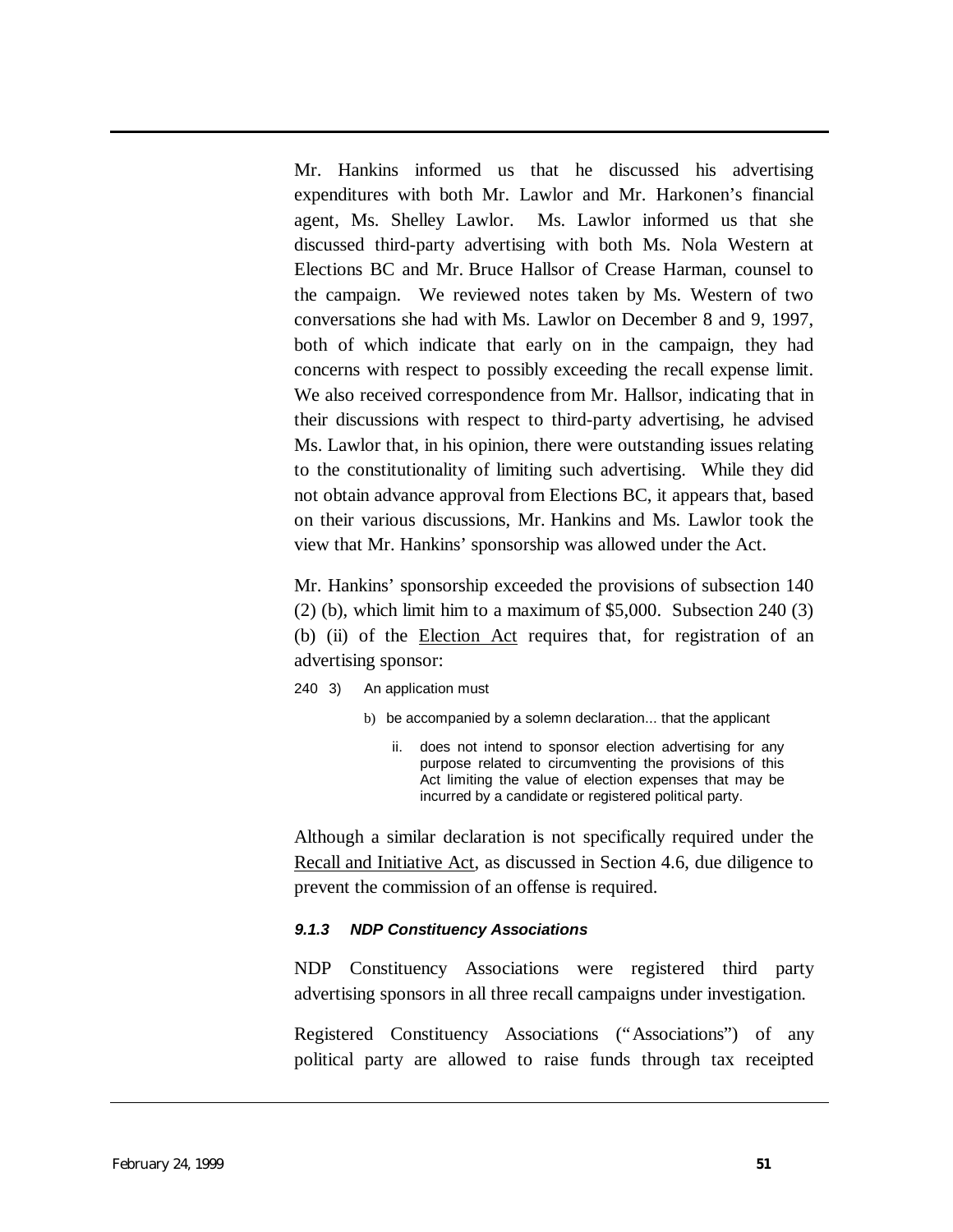donations whereas MLA anti-recall campaigns cannot issue tax receipts for donations.

Subsection 116 (1) (d) of the Act states:

- 116 1) An individual or organization must not do any of the following:
	- d) make a recall contribution with the money, other property or services of another.

The Act, therefore, restricts the ability of a donor to make a contribution to an Association (and receive an income tax receipt) and then request that the Association direct the contribution to a recall campaign.

The Act also appears to address a similar situation with respect to third-party advertising. Section 136 states:

136 An individual or organization must not sponsor recall advertising with the property of any other individual or organization or indirectly through any other individual or organization.

A donor cannot therefore, make a contribution to an Association (and receive an income tax receipt) and then request that the Association register as a third-party sponsor, using the contribution to purchase advertising.

This appears to be another section of the Act subject to varying interpretations. A strict interpretation of section 136 would restrict the ability of advertising sponsors to receive contributions. That interpretation, however, directly conflicts with the requirements of the Act to disclose contributions accepted by a third-party sponsor.

#### *9.1.4 Conclusions*

Notwithstanding the Election Act requirements of subsection 240 (3) (b) (ii), it is apparent that third party advertising can easily be used to circumvent the recall expense limit. Rather than accepting contributions to a campaign and then having the funds used for advertising, the authorized participant could request that a contributor instead register with Elections BC as a Recall Advertising Sponsor and purchase an advertisement independently. The cost of this third party advertisement would not be included in the recall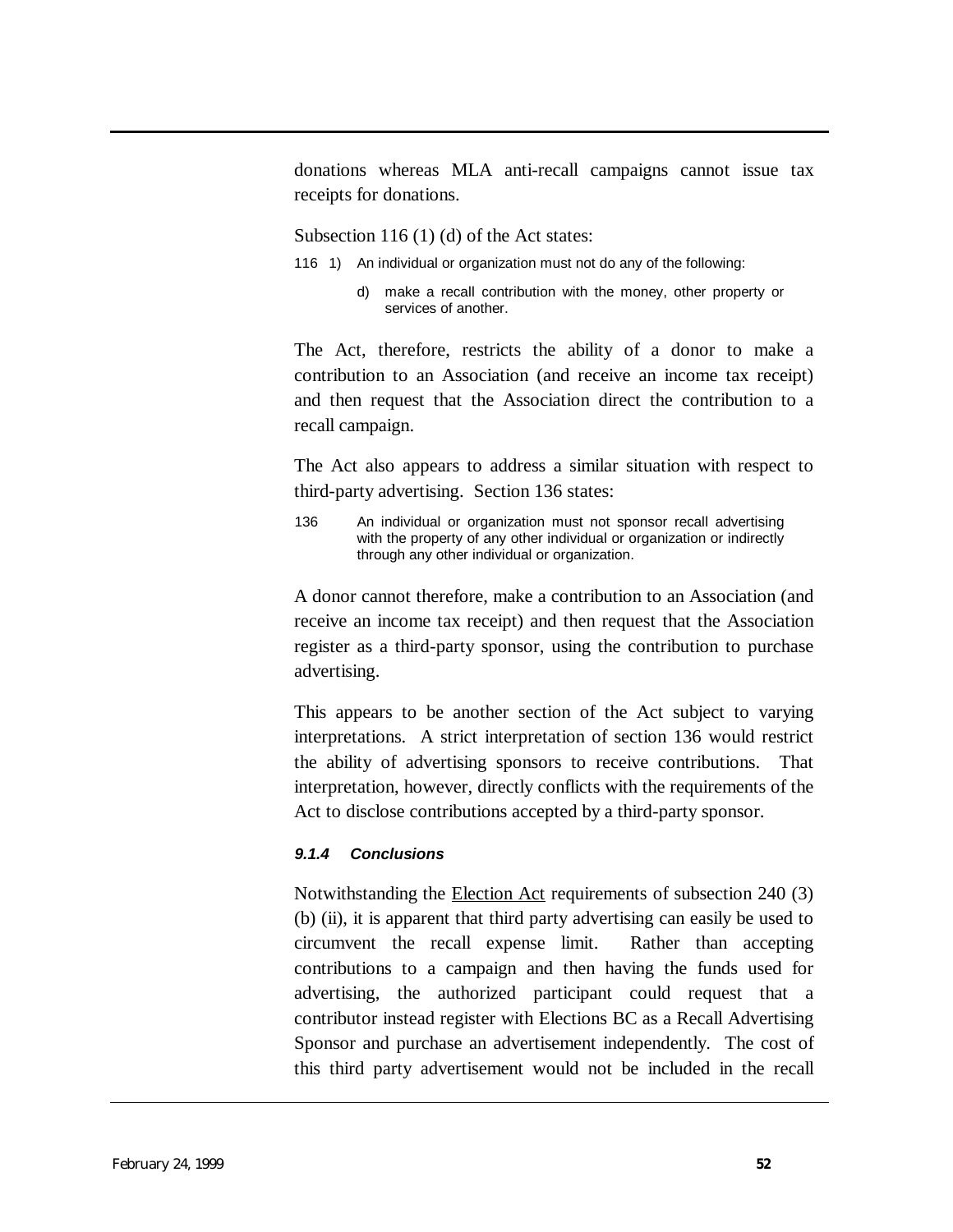expenses of the campaign and would not impact on the recall expense limit. Although each individual or organization is limited to a maximum of \$5,000, there is no limit to the number of third party sponsors that can support a particular campaign.

#### **9.2 Institutional Involvement** During the course of our investigation, we noted a lack of clarity in respect of allowable institutional activity.

#### *9.2.1 Telephones*

Several unions allowed the anti-recall campaigns to use their office telephones in evenings and on weekends. Strictly speaking, these costs should be reported as expenses of the recall campaign. The determination of the market value of telephone usage would be difficult. If, however, long distance charges or other costs are incurred and paid for by the unions, those costs would have to be disclosed.

Given the extent of communications between Victoria, Vancouver and the recall constituencies, it is possible that some long distance charges were incurred and paid for by the unions, although none were disclosed. In our view, the Act should be more specific with respect to the use of third party telephones and their corresponding disclosure. This is further addressed in Section 10.0.

#### *9.2.2 Payment of Expenses*

In several instances, individuals and organizations other than the financial agents paid for recall campaign related expenses which were not reported in the required financial filings. As discussed in Section 6.2.2, unreported payments were made by the NDP for Mr. Bridge's wages, the BCFL for airfare for volunteers and by the BC & Yukon Trades Council for opinion polling.

These undisclosed contributions benefited the anti-recall campaigns in Prince George North and Skeena. While we found no evidence that the financial agents were aware of the payments, it appears that certain NDP and government staff knew of them but did not inform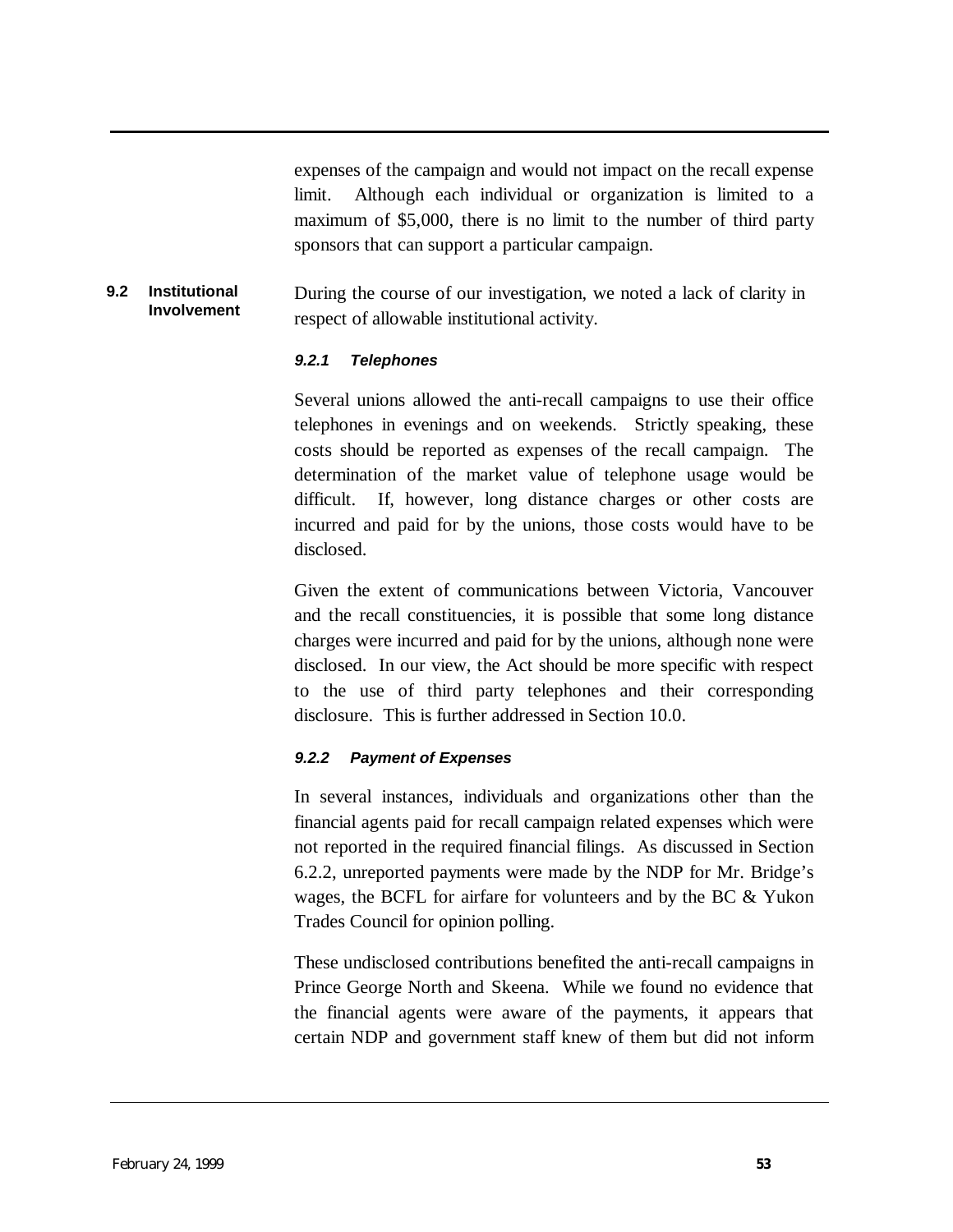the appropriate individuals to have them disclosed in the campaign financial reports.

## *9.2.3 Secondment of Employees*

Two employers, one whose employees belong to the Hospital Employees Union and the other whose employees belong to the Canadian Union of Public Employees, each had an employee seconded from their regular jobs to the anti-recall campaign in Prince George North. Both employees worked in the pre-recall period and one worked for two weeks during recall. In both cases, the employees continued to receive their salaries from their employers but the unions subsequently reimbursed the employers for those costs.

A written ruling was made on May 4, 1996 by the CEO pursuant to subsection 180 (5) of the Election Act, to the effect that campaign volunteers can be compensated either directly by the union or by their employer, who is then reimbursed by the union. We assume the ruling would also be applicable to the Recall and Initiative Act. We understand, however, that the ruling was made pursuant to a specific request from a union organization. The ruling was not intended to be applied on a general basis; rather, each case was intended to be evaluated individually.

By applying a general interpretation of the CEO's ruling, it appears that the view taken by the anti-recall campaign that these employees were volunteers is appropriate. We understand from Elections BC that the intention of the Act is to both encourage the use of volunteers and to limit expenditures. These two aspects of the Act's intention, however, appear to be contradictory. If the same interpretation was applied to all institutions with an interest in the recall process (including unions, corporations, societies and organizations such as the CTF), there could be unlimited expenditures in this area.

## *9.2.4 Canadian Taxpayers Federation*

As part of our investigation, we interviewed Mr. Troy Lanigan and Mr. Robert Pauliszyn of CTF to determine the extent of CTF involvement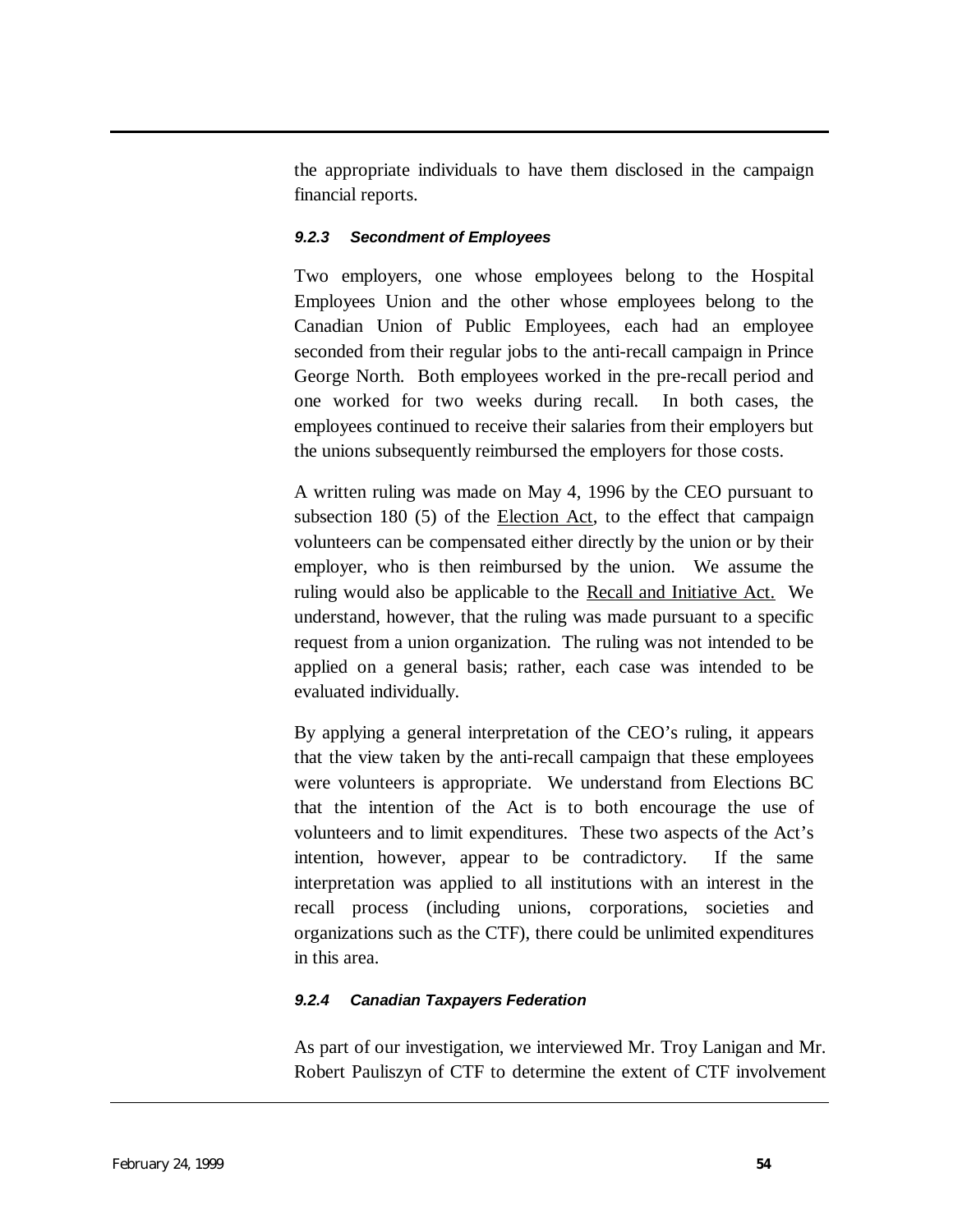in the recall campaigns. We were informed that CTF's purpose was to educate the public about the recall process and to make the Act more user-friendly. They were involved in placing advertisements and producing training manuals from approximately July 1997 to November 1997. CTF, however, was not involved during the recall period, except for occasional correspondence to offer advice.

We were also informed that there was no co-ordinated effort to raise funds for recall and that expenditures by CTF with respect to recall had been made public.

We attended the head office of CTF in Regina, Saskatchewan and reviewed the financial documents with respect to recall. CTF claimed to have spent \$22,895 on the recall issue; we did not identify any significant discrepancies.

The majority of the expenses were incurred in the pre-recall period. Expenses incurred during the recall period related mainly to legal services and media monitoring services. We understand from Mr. Lanigan that CTF engaged Crease Harman to provide legal services to them, distinct from Crease Harman's services provided directly to the recall campaigns. We further understand that the media monitoring services were obtained for CTF's own purposes and that the information was not provided to the campaigns.

The only anomalous item we noted related to the Skeena campaign. CTF spent \$751 in payment of BC Report magazine advertising on behalf of the "Crash Helmut" campaign. As noted in section 7.1.2, this amount was a contribution and should have been disclosed as such on an amended financial report to be filed with Elections BC by the financial agent for the "Crash Helmut" campaign.

The activities of CTF were not reported by the recall campaigns in their financing reports. However, as discussed in Sections 4.3 and 4.4, the Act does not specifically address the issue of whether recall campaigns are required to report contributions received and expenses incurred in the pre-recall period, when a separate entity is involved.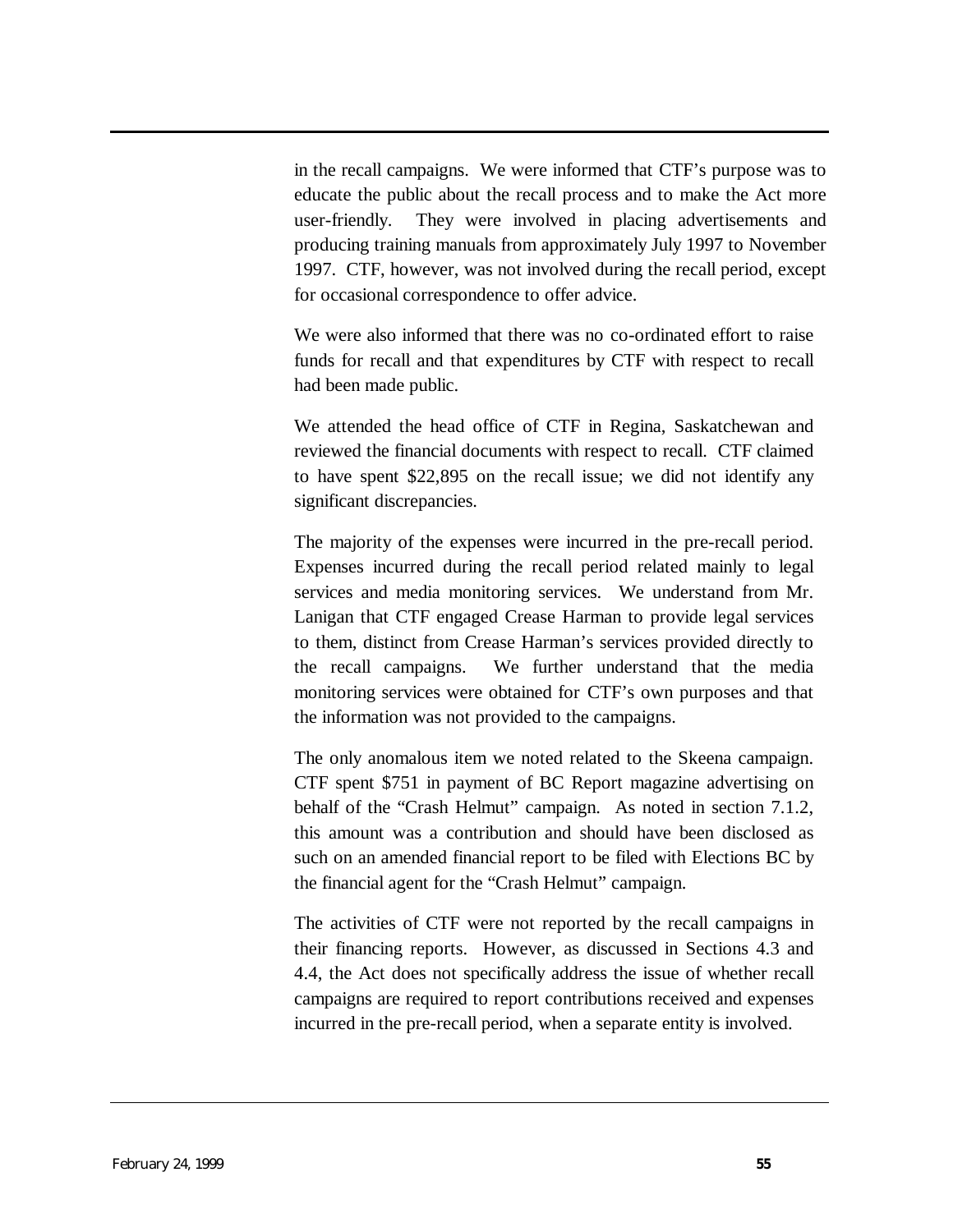#### **9.3 Restrictions on Making Recall Contributions**

As discussed in Section 4.3, the Act imposes certain restrictions on making recall contributions. Specifically, subsection 116 (1) states:

- 116 1) An individual or organization must not do any of the following:
	- a) make a recall contribution to an authorized participant except by making it to the financial agent;
	- b) make a recall contribution without disclosing to the financial agent the information required to be recorded under section 120;
	- d) make a recall contribution with the money, other property or services of another;
	- e) make a recall contribution indirectly by giving money, other property or services to an individual or organization
		- i) for that individual or organization to make as a recall contribution, or
		- ii) as consideration for that individual or organization making a recall contribution.

In the course of our investigation, we noted several instances of costs incurred by other parties with an interest in recall that were not disclosed to the financial agents for the campaigns. In most instances, the financial agents and authorized participants informed us that they were unaware of such costs.

If financial agents and authorized participants are unaware of payments made by other parties on behalf of the campaigns, they will be unable to properly disclose the true level of spending, as they are required to do by the Act. They will also be unable to determine whether campaign expenses exceed the prescribed expense limit.

Notwithstanding that the Act restricts incurring expenses to the financial agent, if costs are incurred by another party, the responsibility of disclosing them to the financial agent rests with the contributor. The penalty for exceeding the expense limit, however, is borne by the authorized participants.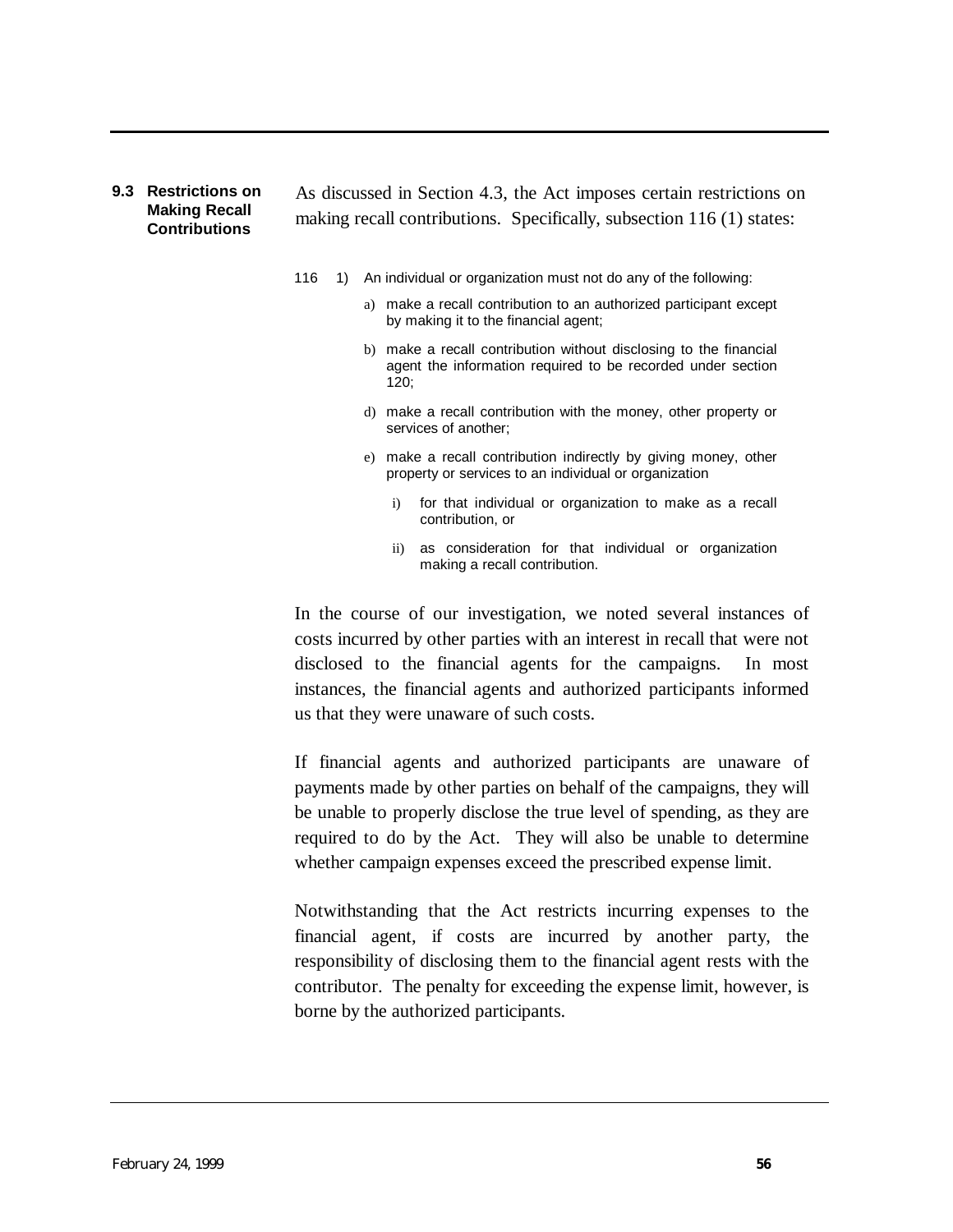# **9.4 Voters Lists** The recall proponents identified unreliability of the voters lists used to determine eligibility of individuals wanting to sign the petition as a significant problem in the recall process. Our investigation only considered the Prince George North petition since the petitions for both the Skeena and Comox Valley constituencies were destroyed by the proponents.

There appears to be considerable difficulty in maintaining current information on the voters list. For example, complaints were made of the following:

- individuals were on the list although they had moved out of the constituency;
- individuals who had passed away were still listed; and
- individuals were included on more than one voters list.

The Act attempts to limit participation in the recall process to those who were eligible to vote in the same constituency in the preceding general election. The difficulty, however, occurs with the high level of population movement in the required eighteen-month period between the general election and the time a recall petition application can be made.

Unless changes are made in the method by which voter information is maintained, the voters lists provided by Elections BC for recall purposes will include a large number of ineligible individuals. A recall proponent, therefore, will likely have to obtain more than the required forty percent of eligible voters to account for those that will be discounted due to ineligibility.

Consideration should be given to whether another method of maintaining current information on the voters list can be used.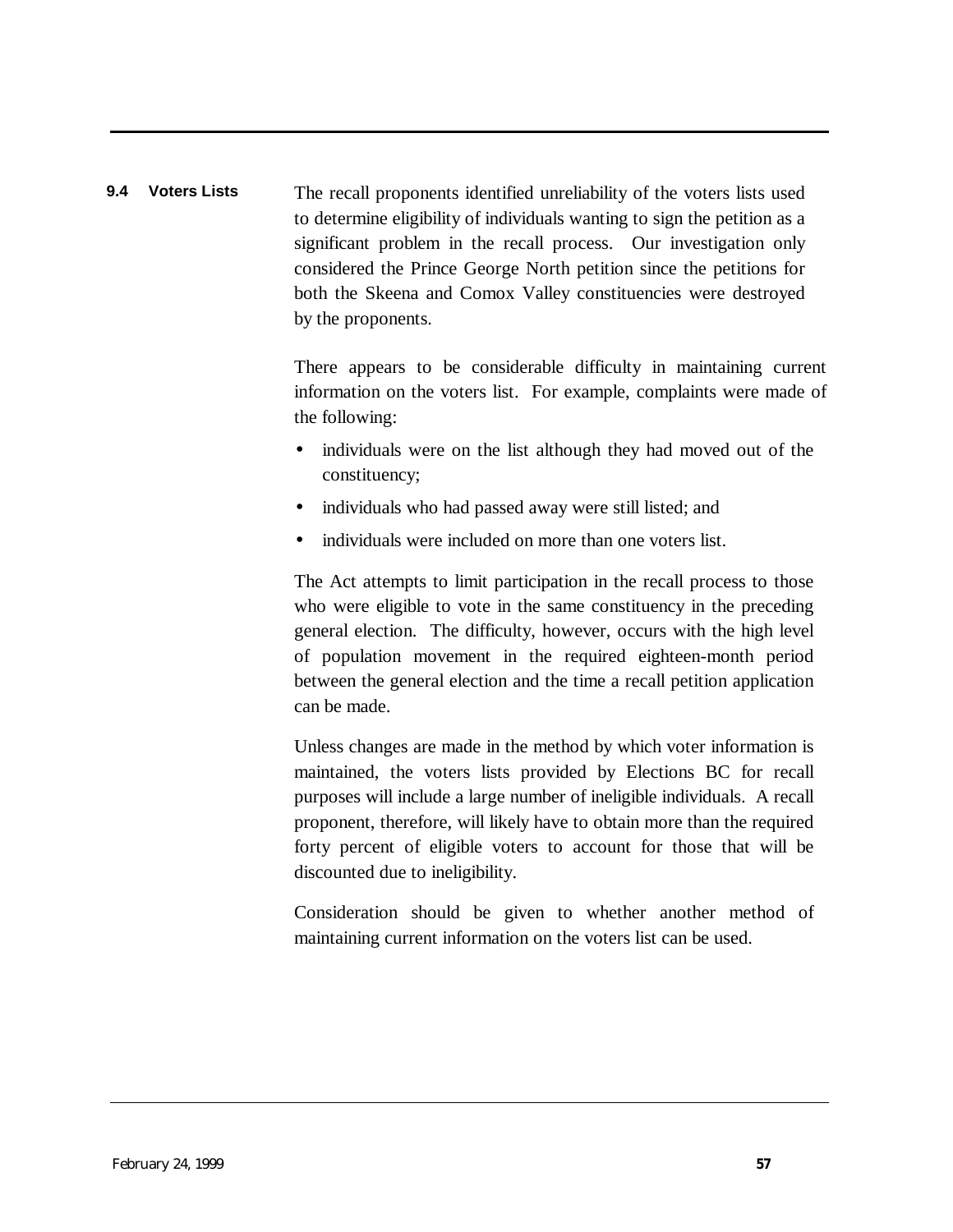- <span id="page-59-0"></span>**10.0 RECOMMEND-ATIONS** Part of our mandate is to provide recommendations with respect to the Act and the Regulations and their application. Our recommendations are as follows:
- **10.1 Investigative Powers** We raised concerns with the respect to the limitations on the CEO's authority to pursue certain records and documents. To address those concerns, we recommend that the Act be amended to provide the CEO with the power to inspect and make copies of any documents, in the possession of any person, which he reasonably believes may be relevant to the investigation.

We believe that this may be achieved by either of the following methods:

- a) replacing the existing subsection 169 (2) with a general power to inspect and make copies of documents, in the possession of any person, which the CEO reasonably believes may be relevant to an investigation under subsection 169 (1); or
- b) adding the following new subparagraph (e) to the existing subsection 169 (2):
	- e) who the CEO reasonably believes is in possession of documents which may be relevant to an investigation under subsection (1).
- **10.2 Issuance of Recall Petitions** In order to eliminate the possibility of effectively increasing the recall expense limit for a given campaign, the CEO should insure that no other recall petitions are issued during the same recall period in the same electoral district.
- **10.3 Disclosure of Recall Contributions** The requirements with respect to disclosure of recall contributions received by an authorized participant are subject to misinterpretation. There is a need for clarification of the requirements. In order to capture all potential recall contributions, it may be necessary to specify that all contributions related to the recall campaign must be disclosed, regardless of the period in which they were received.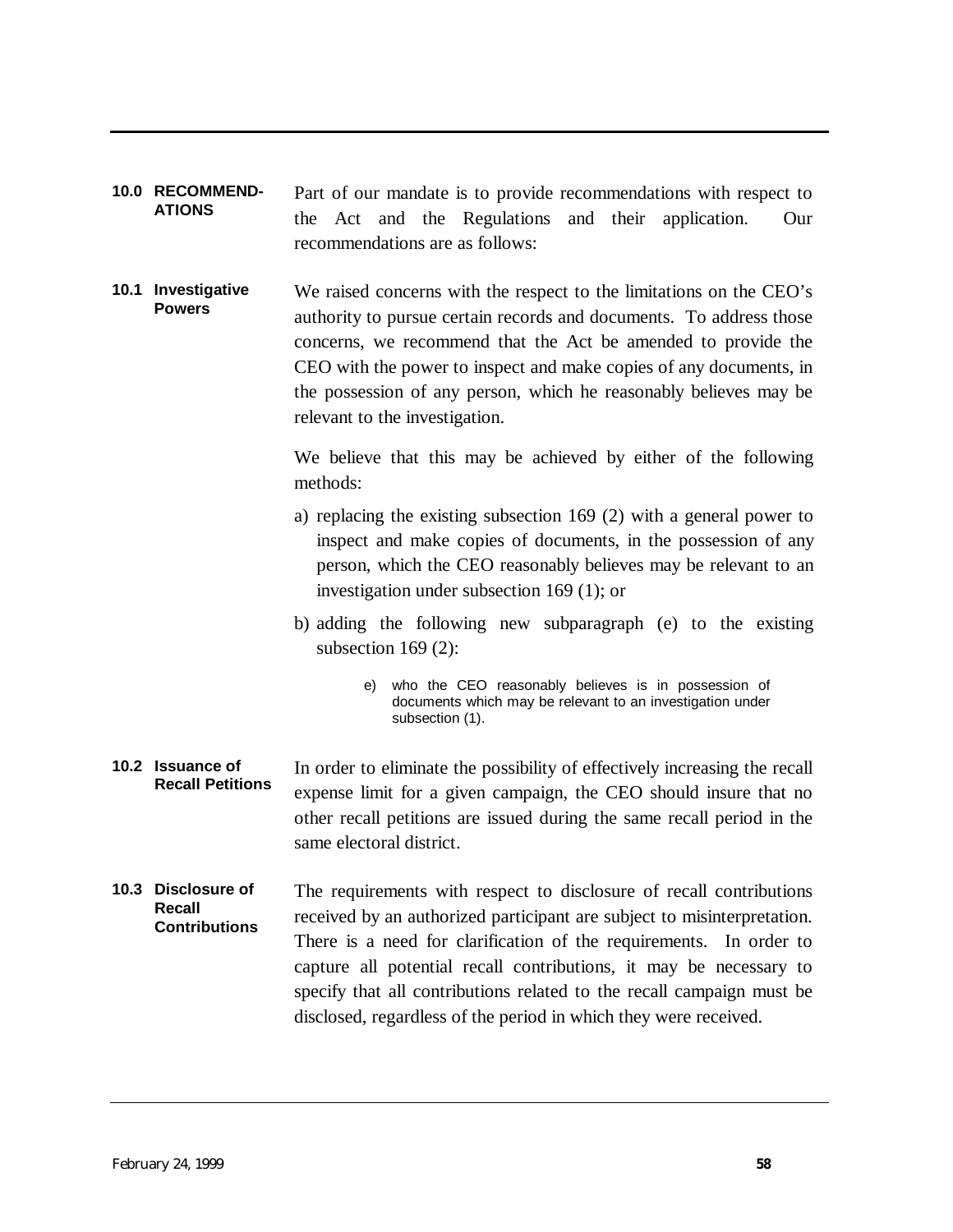#### **10.4 Assistant Financial Agents** The appointment of multiple assistant financial agents allows the opportunity for the primary financial agent to lose control of the financial issues and transactions, since all of those appointed are given the same powers and duties as the financial agent with respect to accepting contributions and incurring expenses. Consideration should be given to restricting the number of assistant financial agents.

Subsections 186 (1) (a) and 193 (3) of the Election Act allow individuals authorized in writing by the financial agent to accept contributions and incur expenses on behalf of the campaign. Consideration should be given to extending these provisions to the Recall and Initiative Act. Such authorizations should be limited in number and should be required to be filed with Elections BC.

- **10.5 Advertising** Consideration should be given to changes in the Act which would clearly delineate what constitutes advertising in order to prevent the abuse of sponsorship. Currently, for example, Elections BC allows the interpretation of third-party advertising to include telephone banks used for solicitation. We have seen that telephone solicitation is an integral part of the campaign, conducted by what would normally be considered to be campaign workers. In our view, this is clearly distinguishable from a third party advertisement in the media.
- **10.6 Recall Advertising Sponsor Declaration** The Election Act currently requires a sponsor to declare that the sponsorship of advertising is not intended to circumvent the expense limits prescribed by the Act. Consideration should be given to providing for a similar declaration in the Recall and Initiative Act.
- **10.7 Contributions to Recall Advertising Sponsors** The provisions of the Act are currently susceptible to misinterpretation with respect to contributions to recall advertising sponsors. The Act's restriction of indirectly sponsored advertising contradicts its allowance of contributions to sponsors. The Act should clarify acceptable practices with respect to advertising sponsorship.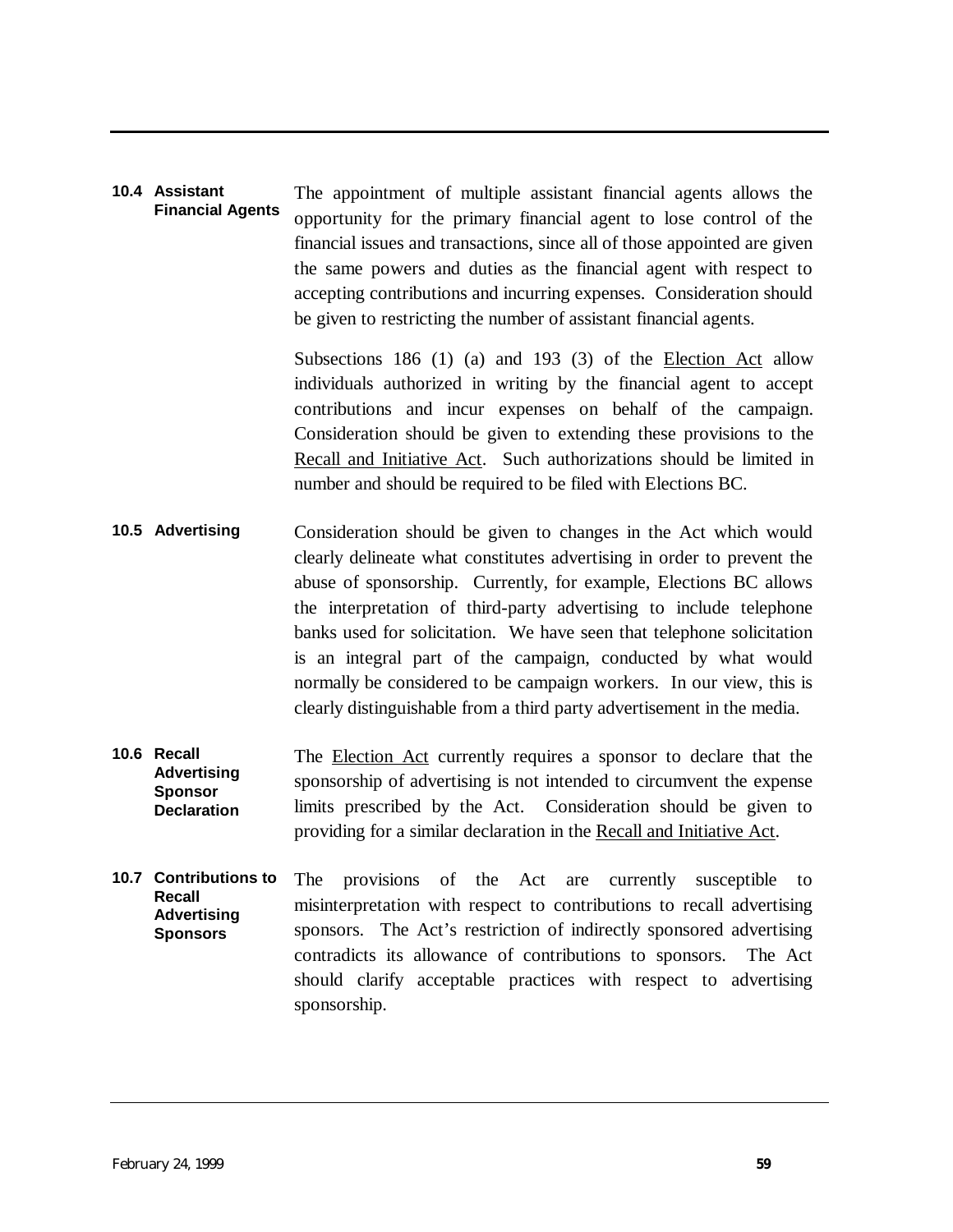# **Investigation into the Recall Campaigns in Prince George North, Skeena and Comox Valley**

| <b>SCHEDULES AND</b><br><b>APPENDICES</b> | Schedule 1 | <b>Revised Statement of Income</b><br>Authorized Participant: Pertti Harkonen<br>Prince George North Recall Petition No. R97001 - PRN         |
|-------------------------------------------|------------|-----------------------------------------------------------------------------------------------------------------------------------------------|
|                                           | Schedule 2 | <b>Revised Statement of Expenses</b><br>Authorized Participant: Pertti Harkonen<br>Prince George North Recall Petition No. R97001 - PRN       |
|                                           | Schedule 3 | Revised Statement of Income<br>Authorized Participant: Hon. Paul Ramsey, MLA<br>Prince George North Recall Petition No. R97001 - PRN          |
|                                           | Schedule 4 | <b>Revised Statement of Expenses</b><br>Authorized Participant: Hon. Paul Ramsey, MLA<br>Prince George North Recall Petition No. R97001 - PRN |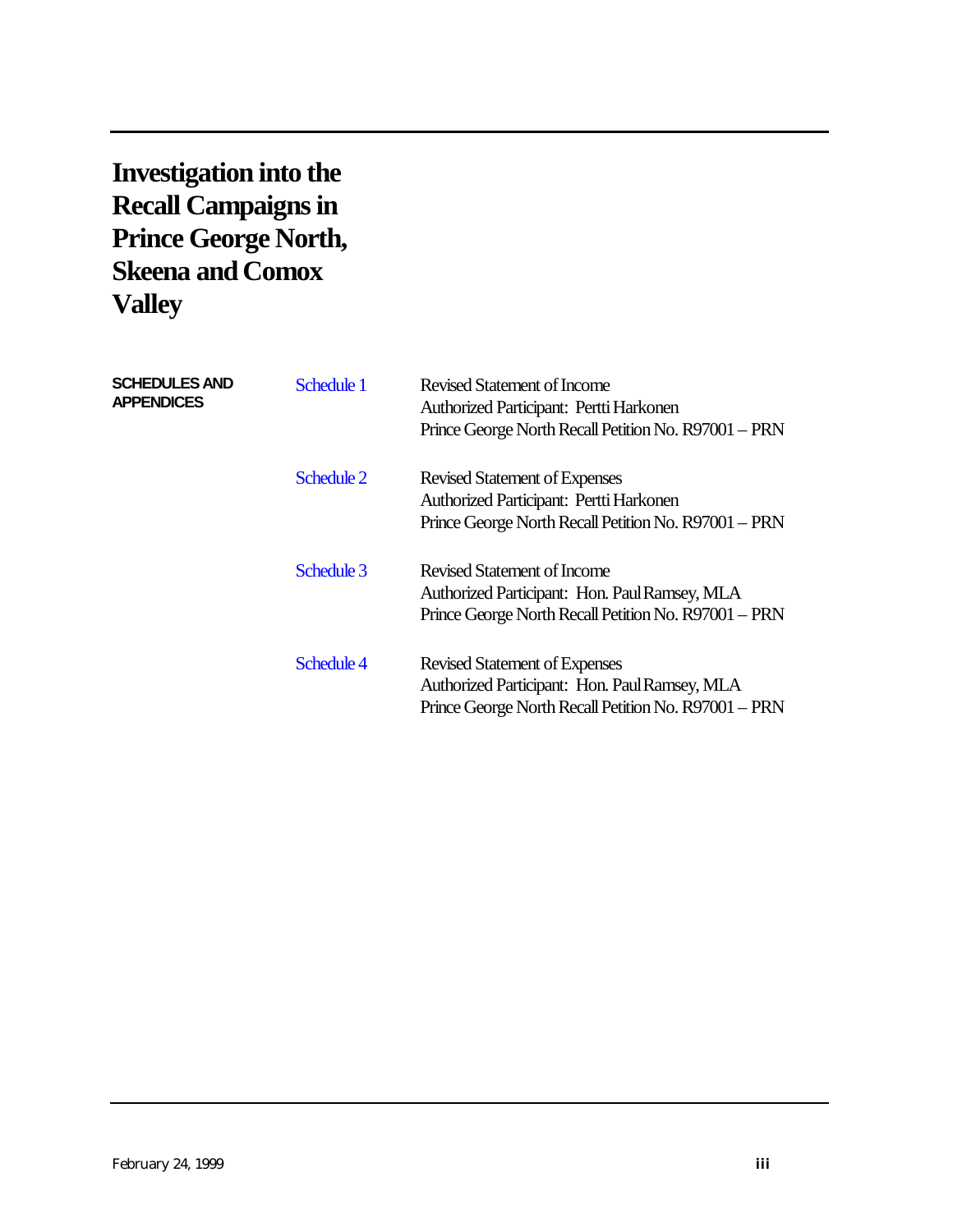# <span id="page-62-0"></span>**Revised Statement of Income Authorized Participant: Pertti Harkonen Prince George North Recall Petition No. R97001 - PRN**

|                                                                                  | As<br><b>Filed</b> | <b>Adjustments</b> | <b>Adjusted</b> |
|----------------------------------------------------------------------------------|--------------------|--------------------|-----------------|
| Income:                                                                          |                    |                    |                 |
| Total recall contributions:                                                      |                    |                    |                 |
| Contributions of money                                                           | \$14,026           | $$3,456$ [1]       | \$17,482        |
| Contributions of property, services or<br>discounts                              | 306                | $6,819$ [2]        | 7,125           |
| Contributions through loans and debt                                             | 16,125             |                    | 16,125          |
| Total recall contributions                                                       | 30,457             | 10,275             | 40,732          |
| Total amount of gross fundraising income<br>not reported as recall contributions | $\theta$           |                    | $\Omega$        |
| Interest income                                                                  | $\Omega$           |                    | $\Omega$        |
| Other income                                                                     | $\boldsymbol{0}$   |                    | $\Omega$        |
| Total income                                                                     | \$30,457           | \$10,275           | \$40,732        |

#### *Notes:*

[1] Contribution relates to advertising sponsorship provided by Mr. James Hankins.

[2] Contribution relates to a "courtesy discount" provided by Crease Harman.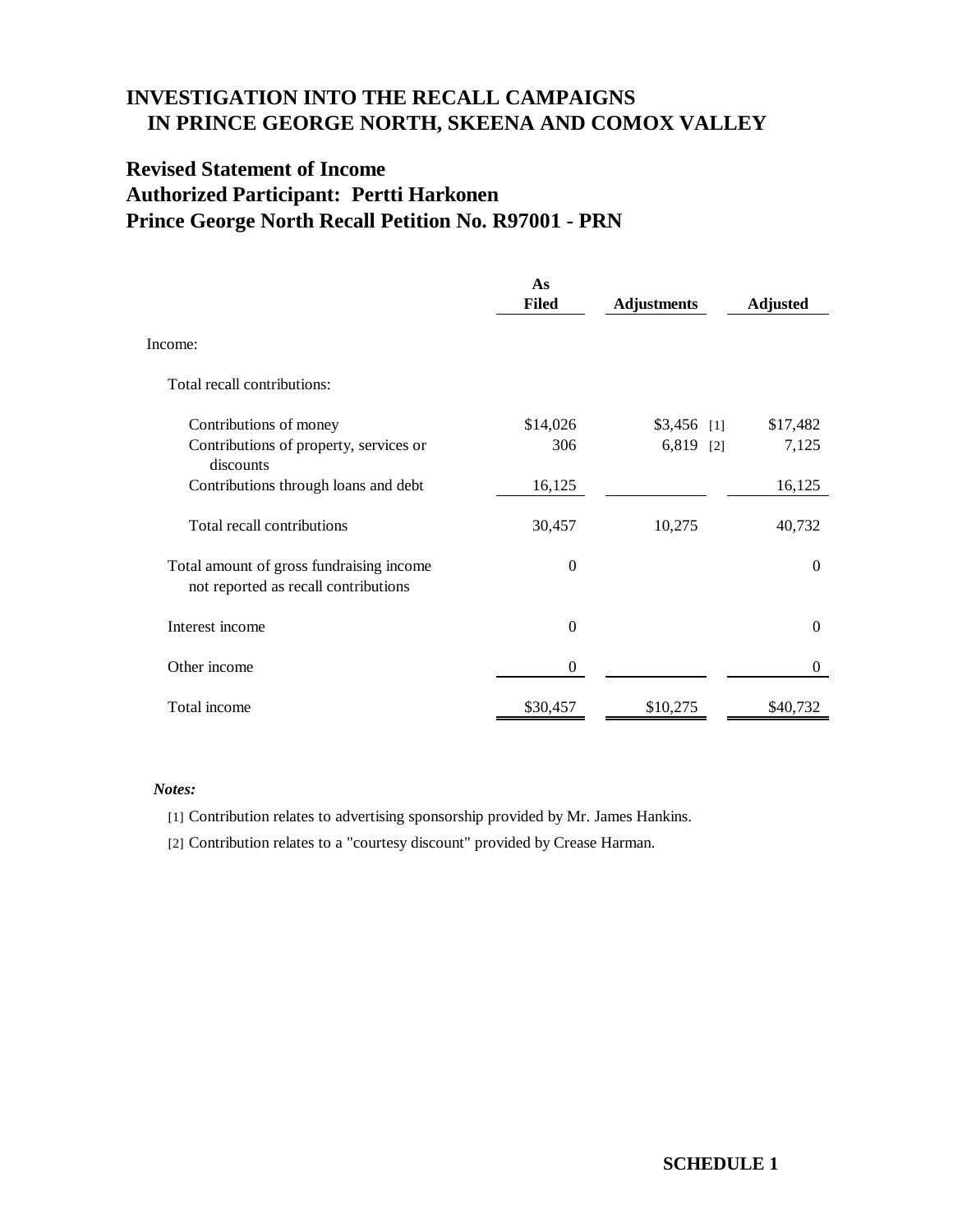#### <span id="page-63-0"></span>**Revised Statement of Expenses Authorized Participant: Pertti Harkonen Prince George North Recall Petition No. R97001 - PRN**

|                                                                                                             | As Filed                                          |                                                              |                          |                                 | <b>Adjustments</b>                                |                                                              |                          |                                 | <b>Adjusted</b>                                   |                                                              |                          |                                 |
|-------------------------------------------------------------------------------------------------------------|---------------------------------------------------|--------------------------------------------------------------|--------------------------|---------------------------------|---------------------------------------------------|--------------------------------------------------------------|--------------------------|---------------------------------|---------------------------------------------------|--------------------------------------------------------------|--------------------------|---------------------------------|
|                                                                                                             | Recall<br><b>Expenses</b><br>Subject to<br>Limits | Recall<br><b>Expenses</b><br><b>Not Subject</b><br>to Limits | Other<br><b>Expenses</b> | <b>Total</b><br><b>Expenses</b> | Recall<br><b>Expenses</b><br>Subject to<br>Limits | Recall<br><b>Expenses</b><br><b>Not Subject</b><br>to Limits | Other<br><b>Expenses</b> | <b>Total</b><br><b>Expenses</b> | Recall<br><b>Expenses</b><br>Subject to<br>Limits | Recall<br><b>Expenses</b><br><b>Not Subject</b><br>to Limits | Other<br><b>Expenses</b> | <b>Total</b><br><b>Expenses</b> |
| Expenses:                                                                                                   |                                                   |                                                              |                          |                                 |                                                   |                                                              |                          |                                 |                                                   |                                                              |                          |                                 |
| Accounting services                                                                                         |                                                   |                                                              |                          | \$0                             |                                                   |                                                              |                          | \$0                             | \$0                                               | \$0                                                          | \$0                      | \$0                             |
| Bank charges                                                                                                | 62                                                |                                                              | 50                       | 112                             |                                                   |                                                              |                          | $\overline{0}$                  | 62                                                | $\Omega$                                                     | 50                       | 112                             |
| <b>Brochures</b>                                                                                            |                                                   |                                                              |                          | $\theta$                        |                                                   |                                                              |                          | $\Omega$                        | $\Omega$                                          | $\Omega$                                                     | $\Omega$                 | $\mathbf{0}$                    |
| Fees charged by Chief Electoral Officer                                                                     |                                                   | 50                                                           |                          | 50                              |                                                   |                                                              |                          | $\Omega$                        | $\mathbf{0}$                                      | 50                                                           | $\Omega$                 | 50                              |
| Authorized participant's personal expenses                                                                  |                                                   | 1,659                                                        |                          | 1,659                           |                                                   |                                                              |                          | $\Omega$                        | $\mathbf{0}$                                      | 1,659                                                        | $\mathbf{0}$             | 1,659                           |
| Furniture and equipment purchase                                                                            | 319                                               |                                                              |                          | 319                             |                                                   |                                                              |                          | $\Omega$                        | 319                                               | $\mathbf{0}$                                                 | $\Omega$                 | 319                             |
| Insurance and utilities                                                                                     |                                                   |                                                              |                          | $\theta$                        |                                                   |                                                              |                          | $\Omega$                        | $\mathbf{0}$                                      | $\Omega$                                                     | $\mathbf{0}$             | $\theta$                        |
| Interest                                                                                                    |                                                   | 1,149                                                        | 284                      | 1,433                           |                                                   |                                                              |                          | $\Omega$                        | $\mathbf{0}$                                      | 1,149                                                        | 284                      | 1,433                           |
| Legal services                                                                                              |                                                   | 4,890                                                        |                          | 4,890                           |                                                   | $3,136$ [1]                                                  | 3,683 [2]                | 6,819                           | $\mathbf{0}$                                      | 8,026                                                        | 3,683                    | 11,709                          |
| Media advertising                                                                                           | 18,478                                            |                                                              |                          | 18,478                          | $3,456$ [3]                                       |                                                              |                          | 3,456                           | 21,934                                            | $\Omega$                                                     | $\mathbf{0}$             | 21,934                          |
| Office rental                                                                                               | 600                                               |                                                              |                          | 600                             |                                                   |                                                              |                          | $\overline{0}$                  | 600                                               | $\Omega$                                                     | $\mathbf{0}$             | 600                             |
| Office supplies, stationary                                                                                 | 1,550                                             |                                                              |                          | 1,550                           |                                                   |                                                              |                          | $\overline{0}$                  | 1,550                                             | 0                                                            | $\Omega$                 | 1,550                           |
| Postage                                                                                                     | 226                                               |                                                              |                          | 226                             |                                                   |                                                              |                          | $\Omega$                        | 226                                               |                                                              | $\Omega$                 | 226                             |
| Printing of petition sheets                                                                                 |                                                   |                                                              |                          | $\overline{0}$                  |                                                   |                                                              |                          | $\Omega$                        | $\Omega$                                          | 0                                                            | $\Omega$                 | $\overline{0}$                  |
| Professional services                                                                                       |                                                   |                                                              |                          | $\Omega$                        |                                                   |                                                              |                          | $\Omega$                        | $\Omega$                                          |                                                              | $\theta$                 | $\overline{0}$                  |
| Research and polling                                                                                        |                                                   |                                                              |                          | $\overline{0}$                  |                                                   |                                                              |                          | $\Omega$                        | $\mathbf{0}$                                      |                                                              | $\theta$                 | $\overline{0}$                  |
| Salaries and benefits                                                                                       | 2,688                                             |                                                              |                          | 2,688                           |                                                   |                                                              |                          | $\overline{0}$                  | 2,688                                             |                                                              | $\overline{0}$           | 2,688                           |
| Signs                                                                                                       | 2,081                                             |                                                              |                          | 2,081                           |                                                   |                                                              |                          | $\theta$                        | 2,081                                             |                                                              | $\theta$                 | 2,081                           |
| Telecommunications                                                                                          | 514                                               |                                                              |                          | 514                             |                                                   |                                                              |                          | $\Omega$                        | 514                                               | 0                                                            | $\theta$                 | 514                             |
| Travel                                                                                                      |                                                   |                                                              |                          | $\Omega$                        |                                                   |                                                              |                          | $\Omega$                        | $\mathbf{0}$                                      | $\Omega$                                                     | $\theta$                 | $\mathbf{0}$                    |
| Workshop and meeting fees and rentals                                                                       |                                                   |                                                              |                          | $\Omega$                        |                                                   |                                                              |                          | $\Omega$                        | $\boldsymbol{0}$                                  | $\theta$                                                     | $\theta$                 | $\boldsymbol{0}$                |
| Total cost of fundraising functions<br>where earned net income                                              |                                                   |                                                              |                          | $\Omega$                        |                                                   |                                                              |                          | $\mathbf{0}$                    | $\mathbf{0}$                                      | $\Omega$                                                     | $\mathbf{0}$             | $\overline{0}$                  |
| Total net losses of fundraising functions<br>which incurred net losses during the<br>recall petition period |                                                   |                                                              |                          | $\mathbf{0}$                    |                                                   |                                                              |                          | $\mathbf{0}$                    | $\bf{0}$                                          | $\overline{0}$                                               | $\mathbf{0}$             | $\boldsymbol{0}$                |
| Other expenses - photocopy petition sheets                                                                  |                                                   | 430                                                          |                          | 430                             |                                                   |                                                              |                          | $\overline{0}$                  | $\theta$                                          | 430                                                          | $\Omega$                 | 430                             |
| Total expenses                                                                                              | \$26,518                                          | \$8,178                                                      | \$334                    | \$35,030                        | \$3,456                                           | \$3,136                                                      | \$3,683                  | \$10,275                        | \$29,974                                          | \$11,314                                                     | \$4,017                  | \$45,305                        |
| Prescribed recall expense limit                                                                             |                                                   |                                                              |                          |                                 |                                                   |                                                              |                          |                                 | 27,442                                            |                                                              |                          |                                 |
| Excess (shortfall in) expenses                                                                              |                                                   |                                                              |                          |                                 |                                                   |                                                              |                          |                                 | \$2,532                                           |                                                              |                          |                                 |

#### *Notes:*

[1] Expense relates to "courtesy discount" provided by Crease Harman during the recall period.

[2] Expense relates to "courtesy discount" provided by Crease Harman prior to (\$299), and after (\$3,384), the recall period.

[3] Expense relates to advertising sponsorship provided by Mr. James Hankins.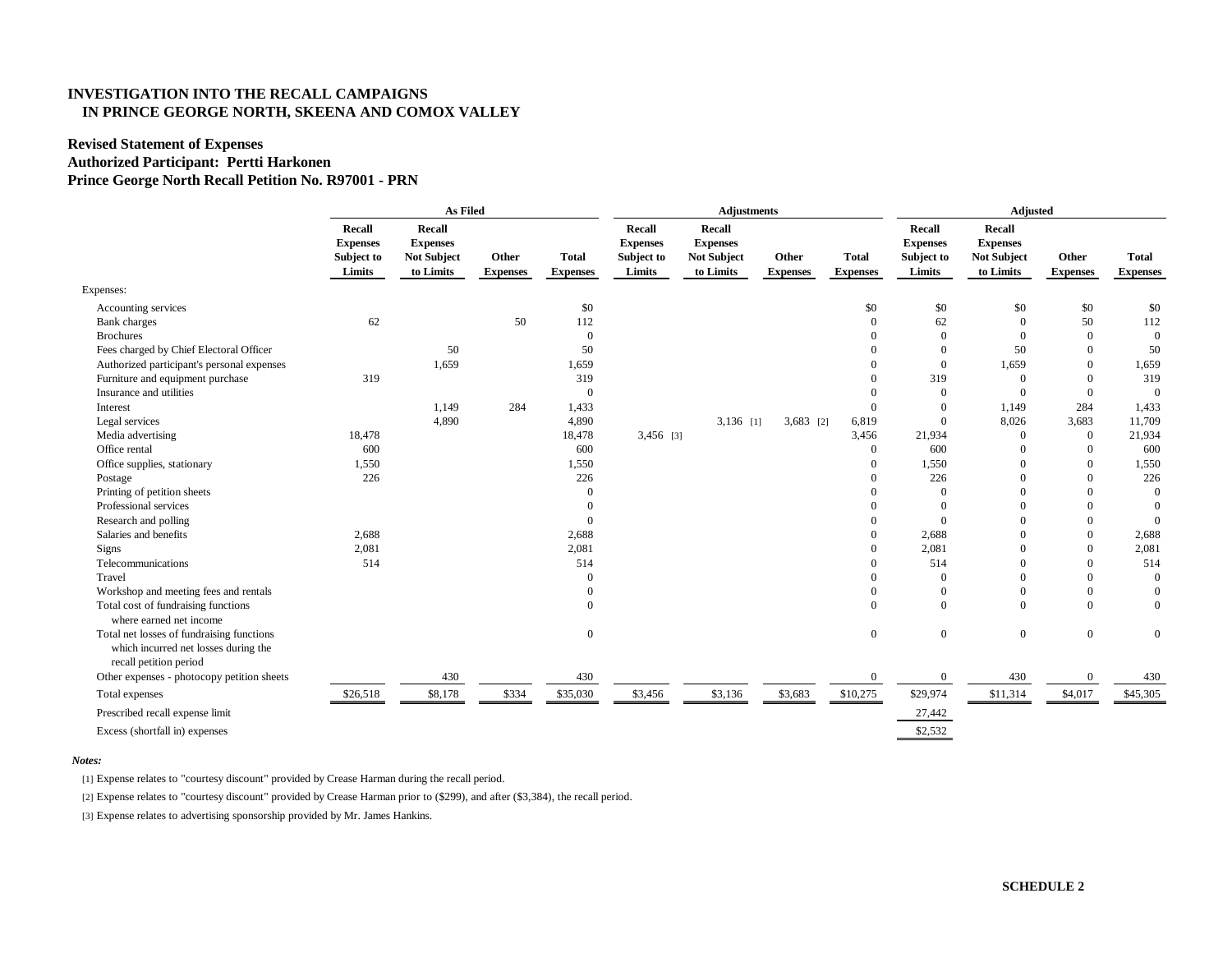# <span id="page-64-0"></span>**Revised Statement of Income Authorized Participant: Hon. Paul Ramsey, MLA Prince George North Recall Petition No. R97001 - PRN**

|                                                                                  | As<br><b>Filed</b> | <b>Adjustments</b> | <b>Adjusted</b> |
|----------------------------------------------------------------------------------|--------------------|--------------------|-----------------|
| Income:                                                                          |                    |                    |                 |
| Total recall contributions:                                                      |                    |                    |                 |
| Contributions of money                                                           | \$35,232           | \$5,710            | \$40,942<br>[1] |
| Contributions of property, services or<br>discounts                              | 703                | 608                | 1,311<br>$[2]$  |
| Contributions through loans and debt                                             | $\boldsymbol{0}$   |                    | $\theta$        |
| Total recall contributions                                                       | 35,935             | 6,318              | 42,253          |
| Total amount of gross fundraising income<br>not reported as recall contributions | $\Omega$           |                    | $\Omega$        |
| Interest income                                                                  | $\overline{2}$     |                    | $\overline{2}$  |
| Other income                                                                     | $\overline{0}$     |                    | $\overline{0}$  |
| Total income                                                                     | \$35,937           | \$6,318            | \$42.255        |

#### *Notes:*

[1] Contribution is comprised of \$835 relating to costs of Mr. Sam Bridge (excluding his contribution of mileage), \$1,994 relating to the Strategic Communications polling and \$2,881 relating to airfare paid for by the BC Federation of Labour.

[2] Contribution relates to mileage costs of Mr. Bridge.